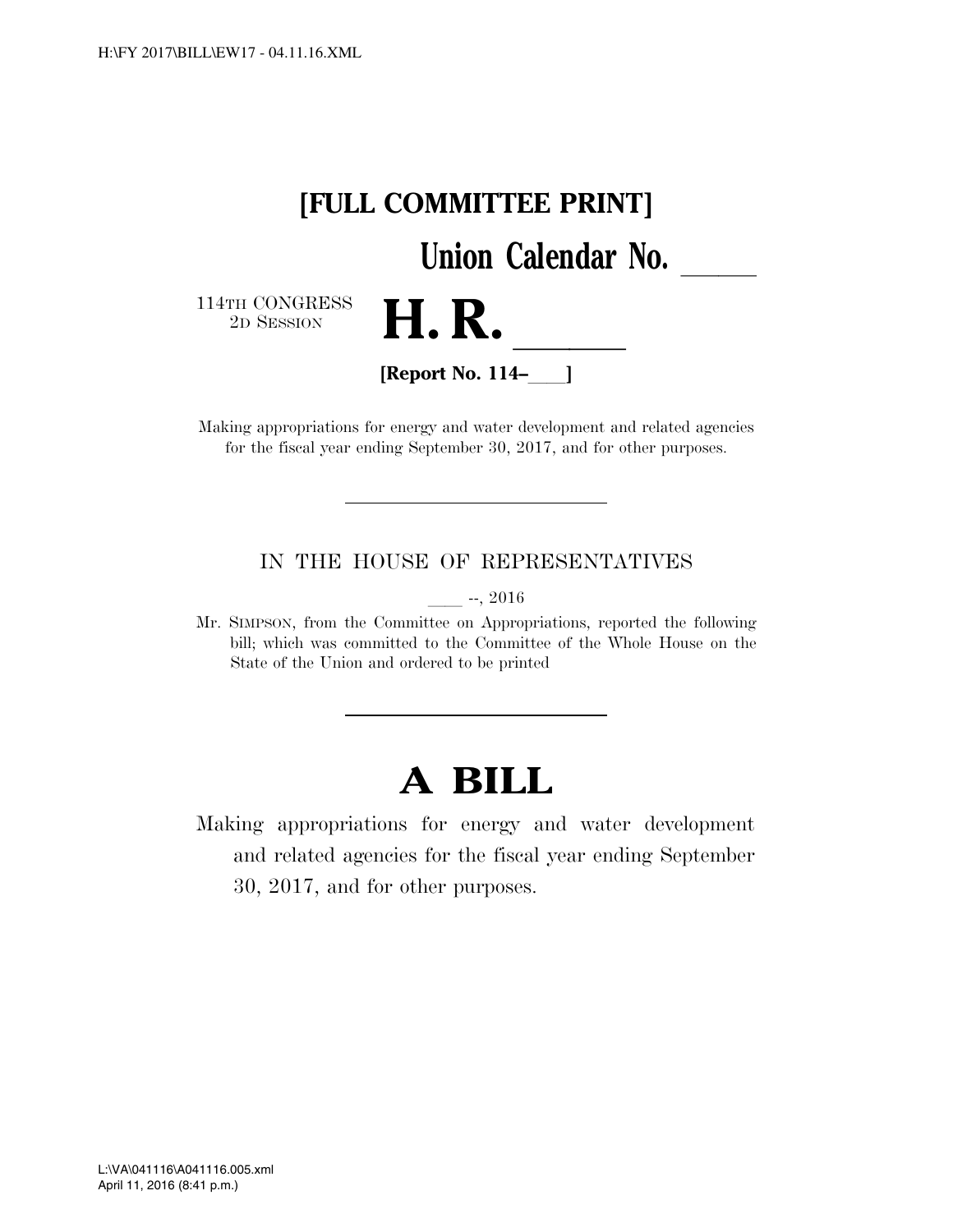*Be it enacted by the Senate and House of Representa- tives of the United States of America in Congress assembled,*  That the following sums are appropriated, out of any money in the Treasury not otherwise appropriated, for en- ergy and water development and related agencies for the fiscal year ending September 30, 2017, and for other pur-poses, namely:

|    | TITLE I                  |
|----|--------------------------|
|    | CORPS OF ENGINEERS-CIVIL |
| 10 | DEPARTMENT OF THE ARMY   |
| 11 | CORPS OF ENGINEERS—CIVIL |

 The following appropriations shall be expended under the direction of the Secretary of the Army and the super- vision of the Chief of Engineers for authorized civil func- tions of the Department of the Army pertaining to river and harbor, flood and storm damage reduction, shore pro-tection, aquatic ecosystem restoration, and related efforts.

## 18 INVESTIGATIONS

 For expenses necessary where authorized by law for the collection and study of basic information pertaining to river and harbor, flood and storm damage reduction, shore protection, aquatic ecosystem restoration, and re- lated needs; for surveys and detailed studies, and plans and specifications of proposed river and harbor, flood and storm damage reduction, shore protection, and aquatic

April 11, 2016 (8:41 p.m.) L:\VA\041116\A041116.005.xml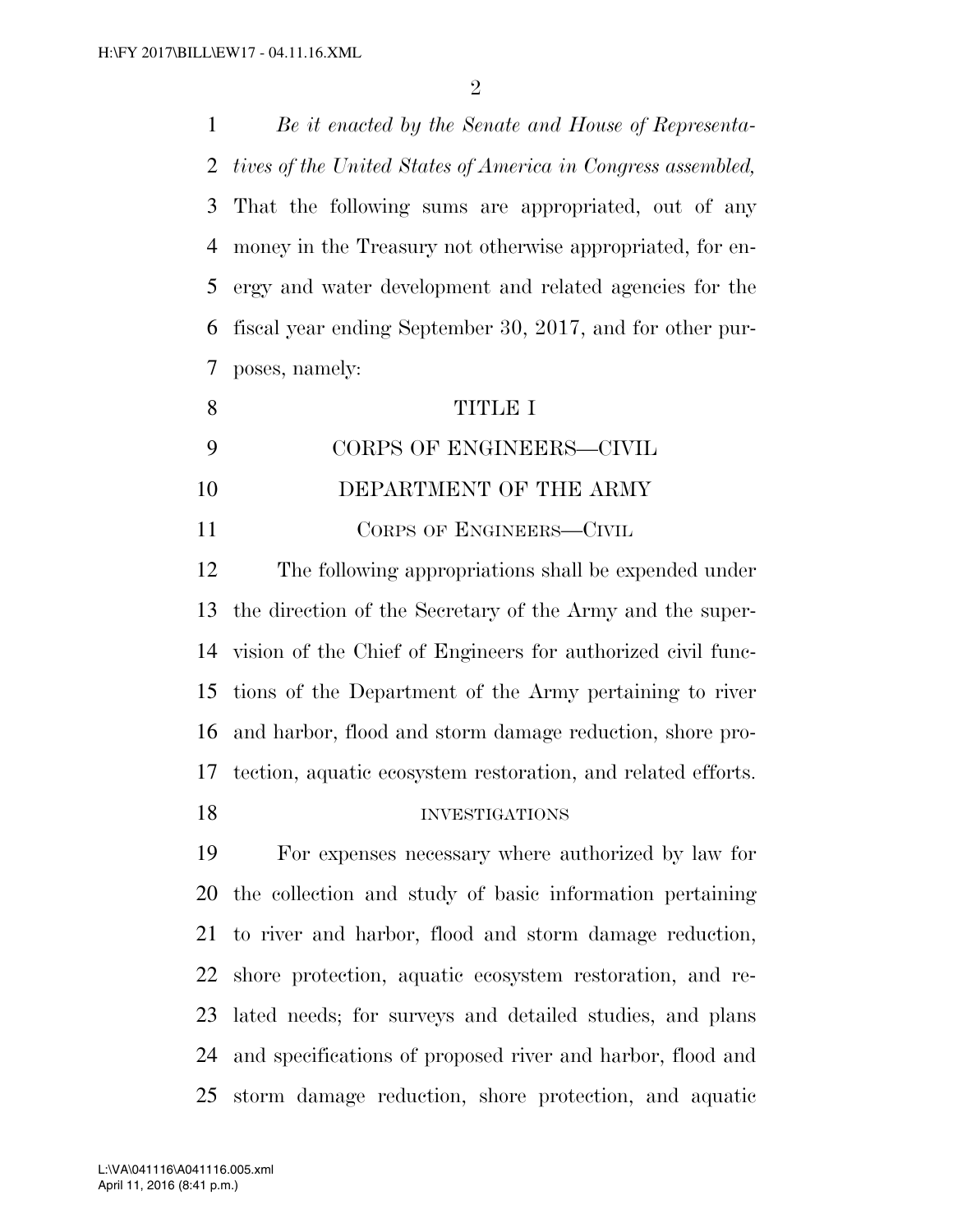ecosystem restoration projects, and related efforts prior to construction; for restudy of authorized projects; and for miscellaneous investigations, and, when authorized by law, surveys and detailed studies, and plans and specifications of projects prior to construction, \$120,000,000, to remain available until expended: *Provided*, That the Secretary may initiate up to, but not more than, six new study starts during fiscal year 2017: *Provided further*, That the new study starts will consist of five studies where the majority of the benefits are derived from navigation transportation savings or from flood and storm damage reduction and one study where the majority of benefits are derived from environmental restoration: *Provided further*, That the Sec- retary shall not deviate from the new starts proposed in the work plan, once the plan has been submitted to the Committees on Appropriations of both Houses of Con-gress.

#### CONSTRUCTION

 For expenses necessary for the construction of river and harbor, flood and storm damage reduction, shore pro- tection, aquatic ecosystem restoration, and related projects authorized by law; for conducting detailed studies, and plans and specifications, of such projects (including those involving participation by States, local governments, or private groups) authorized or made eligible for selection

April 11, 2016 (8:41 p.m.) L:\VA\041116\A041116.005.xml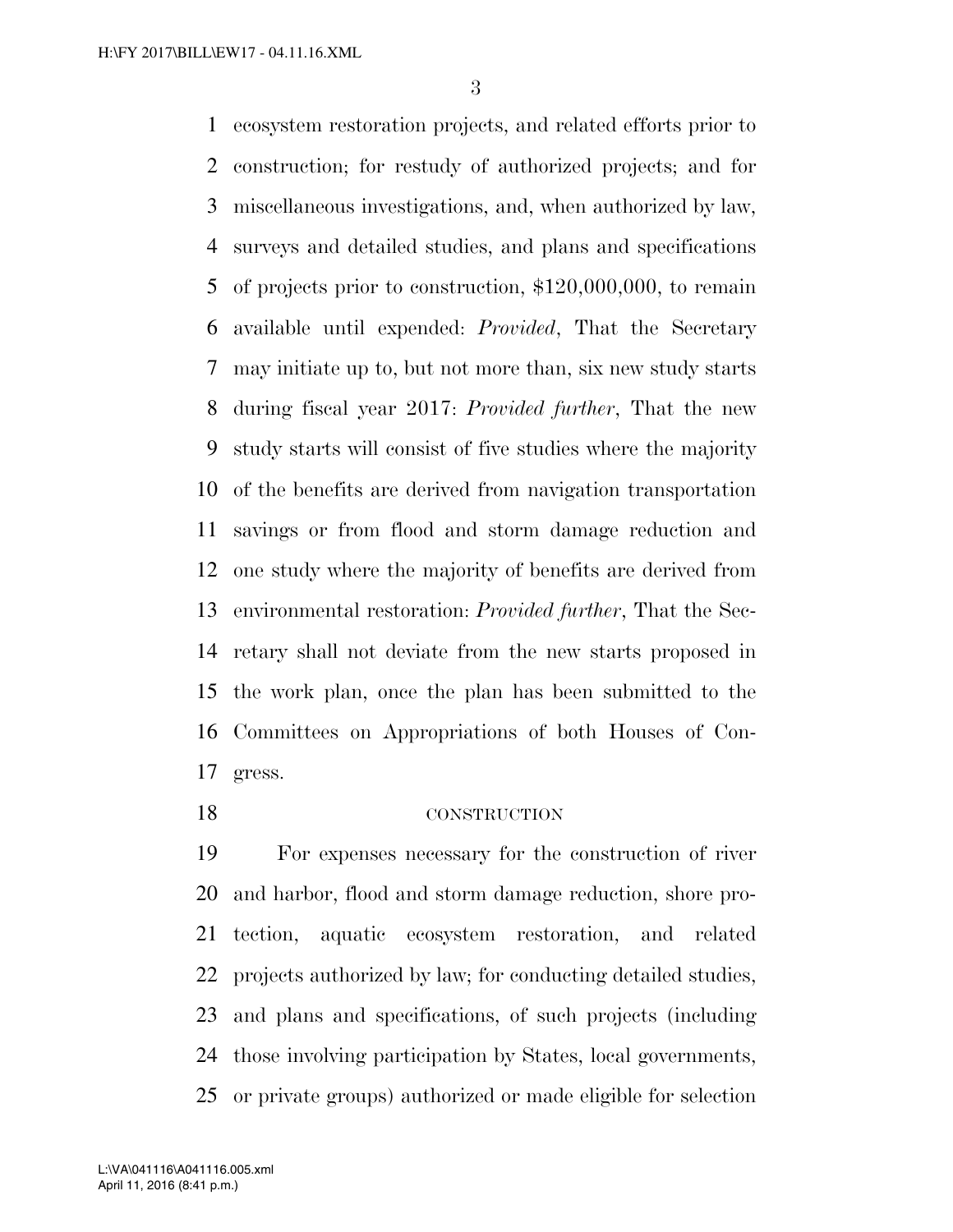by law (but such detailed studies, and plans and specifica- tions, shall not constitute a commitment of the Govern- ment to construction); \$1,945,580,000, to remain avail- able until expended; of which such sums as are necessary to cover the Federal share of construction costs for facili- ties under the Dredged Material Disposal Facilities pro- gram shall be derived from the Harbor Maintenance Trust Fund as authorized by Public Law 104–303; and of which such sums as are necessary to cover one-half of the costs of construction, replacement, rehabilitation, and expansion of inland waterways projects shall be derived from the In- land Waterways Trust Fund, except as otherwise specifi- cally provided for in law: *Provided*, That the Secretary may initiate up to, but not more than, four new construc- tion starts during fiscal year 2017: *Provided further*, That the new construction starts will consist of three projects where the majority of the benefits are derived from naviga- tion transportation savings or from flood and storm dam- age reduction and one project where the majority of the benefits are derived from environmental restoration: *Pro- vided further*, That for new construction projects, project cost sharing agreements shall be executed as soon as prac- ticable but no later than August 31, 2017: *Provided fur- ther*, That no allocation for a new start shall be considered final and no work allowance shall be made until the Sec-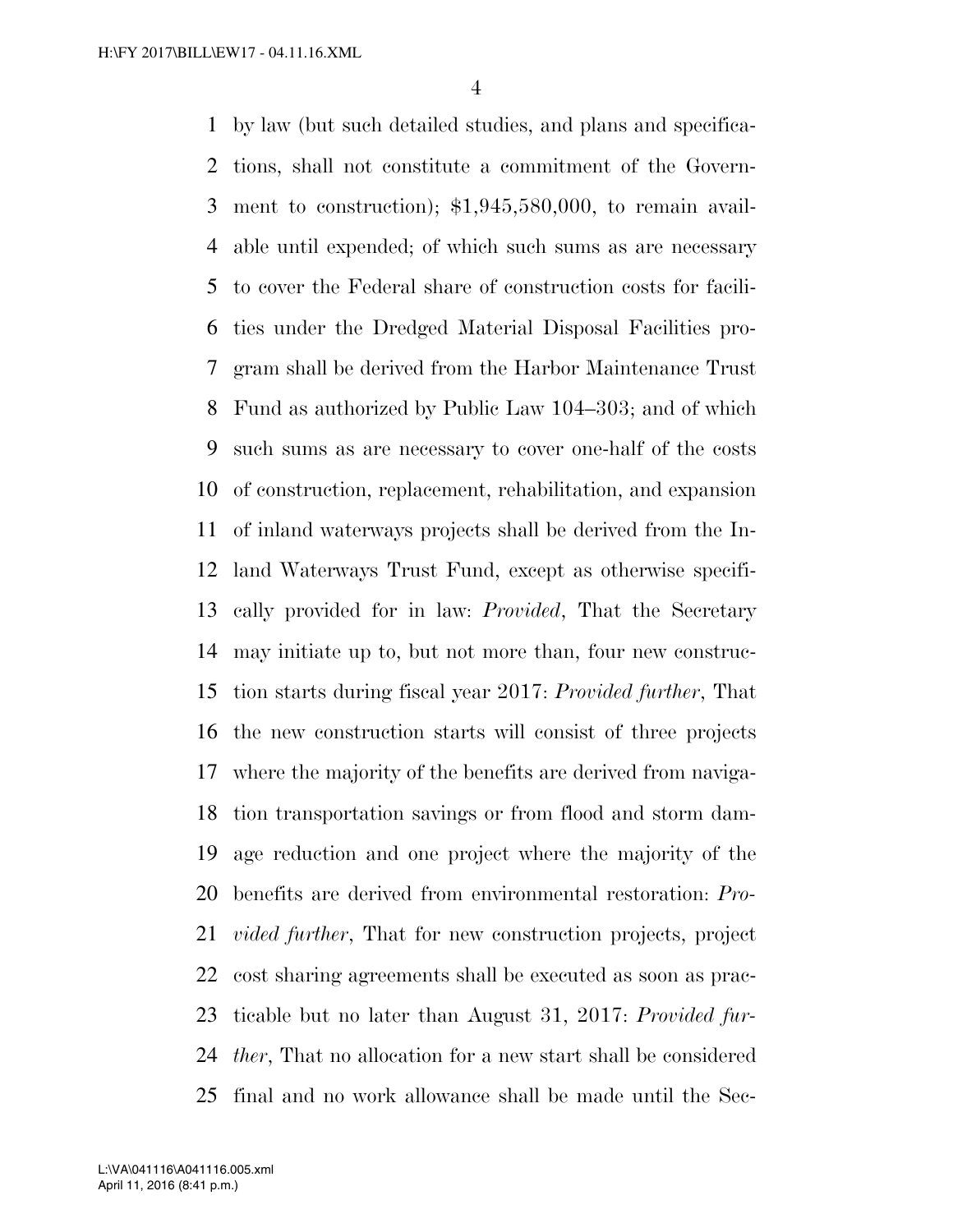retary provides to the Committees on Appropriations of both Houses of Congress an out-year funding scenario demonstrating the affordability of the selected new starts and the impacts on other projects: *Provided further*, That the Secretary may not deviate from the new starts pro- posed in the work plan, once the plan has been submitted to the Committees on Appropriations of both Houses of Congress.

## MISSISSIPPI RIVER AND TRIBUTARIES

 For expenses necessary for flood damage reduction projects and related efforts in the Mississippi River allu- vial valley below Cape Girardeau, Missouri, as authorized by law, \$345,000,000, to remain available until expended, of which such sums as are necessary to cover the Federal share of eligible operation and maintenance costs for in- land harbors shall be derived from the Harbor Mainte-nance Trust Fund.

#### 18 OPERATION AND MAINTENANCE

 For expenses necessary for the operation, mainte- nance, and care of existing river and harbor, flood and storm damage reduction, aquatic ecosystem restoration, and related projects authorized by law; providing security for infrastructure owned or operated by the Corps, includ- ing administrative buildings and laboratories; maintaining harbor channels provided by a State, municipality, or

April 11, 2016 (8:41 p.m.) L:\VA\041116\A041116.005.xml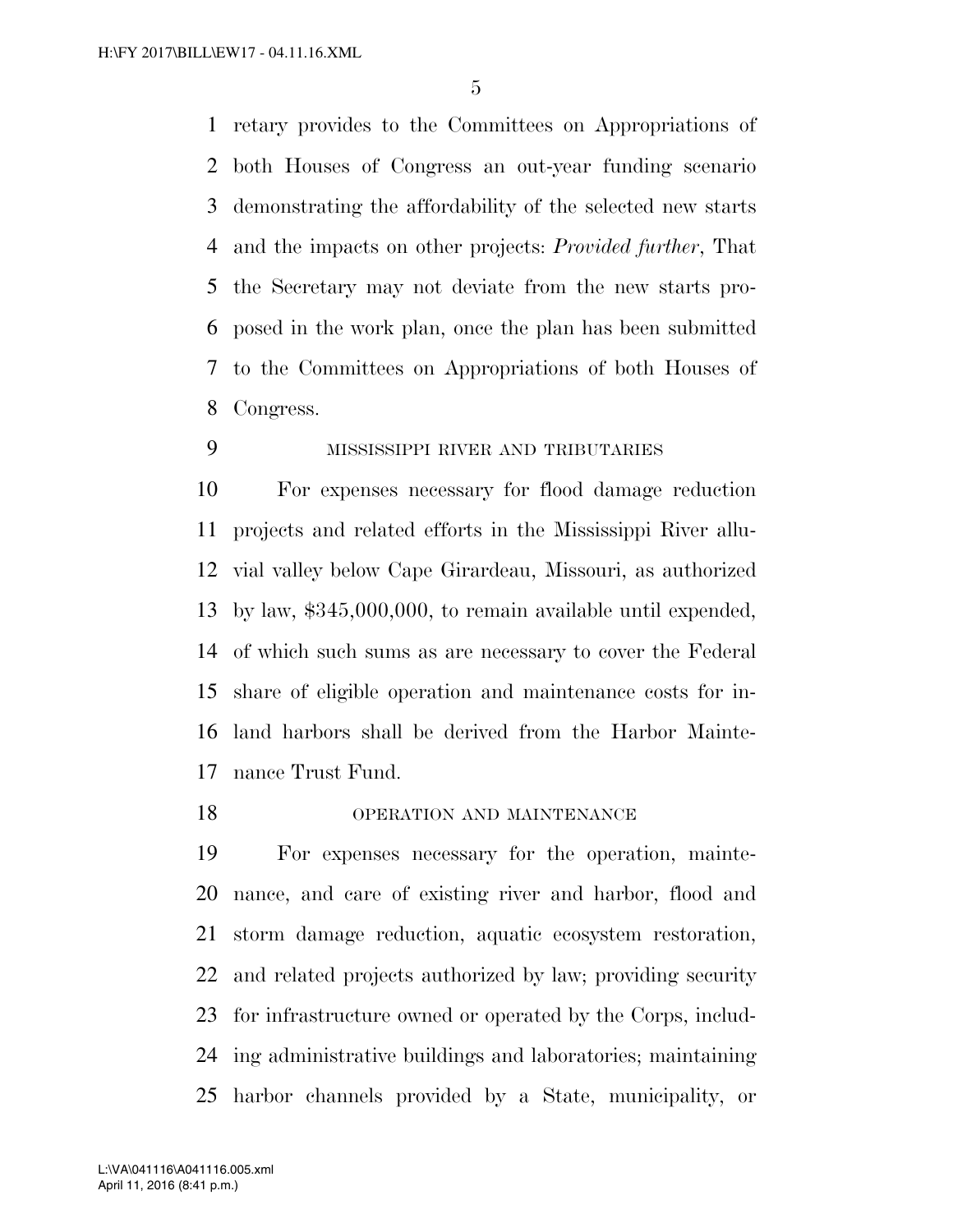other public agency that serve essential navigation needs of general commerce, where authorized by law; surveying and charting northern and northwestern lakes and con- necting waters; clearing and straightening channels; and removing obstructions to navigation, \$3,157,000,000, to remain available until expended, of which such sums as are necessary to cover the Federal share of eligible oper- ation and maintenance costs for coastal harbors and chan- nels, and for inland harbors shall be derived from the Har- bor Maintenance Trust Fund; of which such sums as be- come available from the special account for the Corps of Engineers established by the Land and Water Conserva- tion Fund Act of 1965 shall be derived from that account for resource protection, research, interpretation, and maintenance activities related to resource protection in the areas at which outdoor recreation is available; and of which such sums as become available from fees collected under section 217 of Public Law 104–303 shall be used to cover the cost of operation and maintenance of the dredged material disposal facilities for which such fees have been collected: *Provided*, That 1 percent of the total amount of funds provided for each of the programs, projects, or activities funded under this heading shall not be allocated to a field operating activity prior to the begin-ning of the fourth quarter of the fiscal year and shall be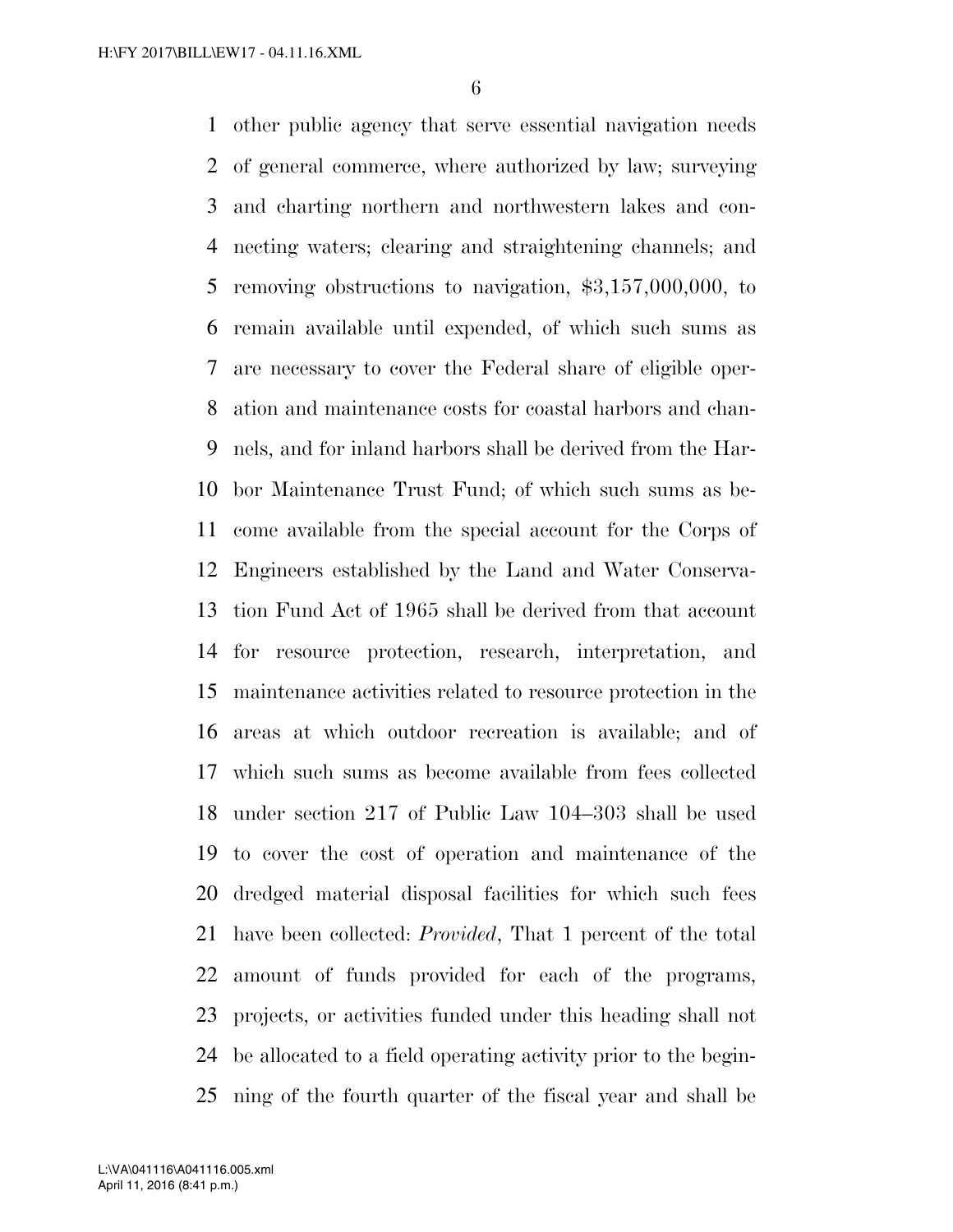available for use by the Chief of Engineers to fund such emergency activities as the Chief of Engineers determines to be necessary and appropriate, and that the Chief of En- gineers shall allocate during the fourth quarter any re- maining funds which have not been used for emergency activities proportionally in accordance with the amounts provided for the programs, projects, or activities.

## 8 REGULATORY PROGRAM

 For expenses necessary for administration of laws pertaining to regulation of navigable waters and wetlands, \$200,000,000, to remain available until September 30, 2018.

FORMERLY UTILIZED SITES REMEDIAL ACTION PROGRAM

 For expenses necessary to clean up contamination from sites in the United States resulting from work per- formed as part of the Nation's early atomic energy pro-gram, \$103,000,000, to remain available until expended.

FLOOD CONTROL AND COASTAL EMERGENCIES

 For expenses necessary to prepare for flood, hurri- cane, and other natural disasters and support emergency operations, repairs, and other activities in response to such disasters as authorized by law, \$34,000,000, to re-main available until expended.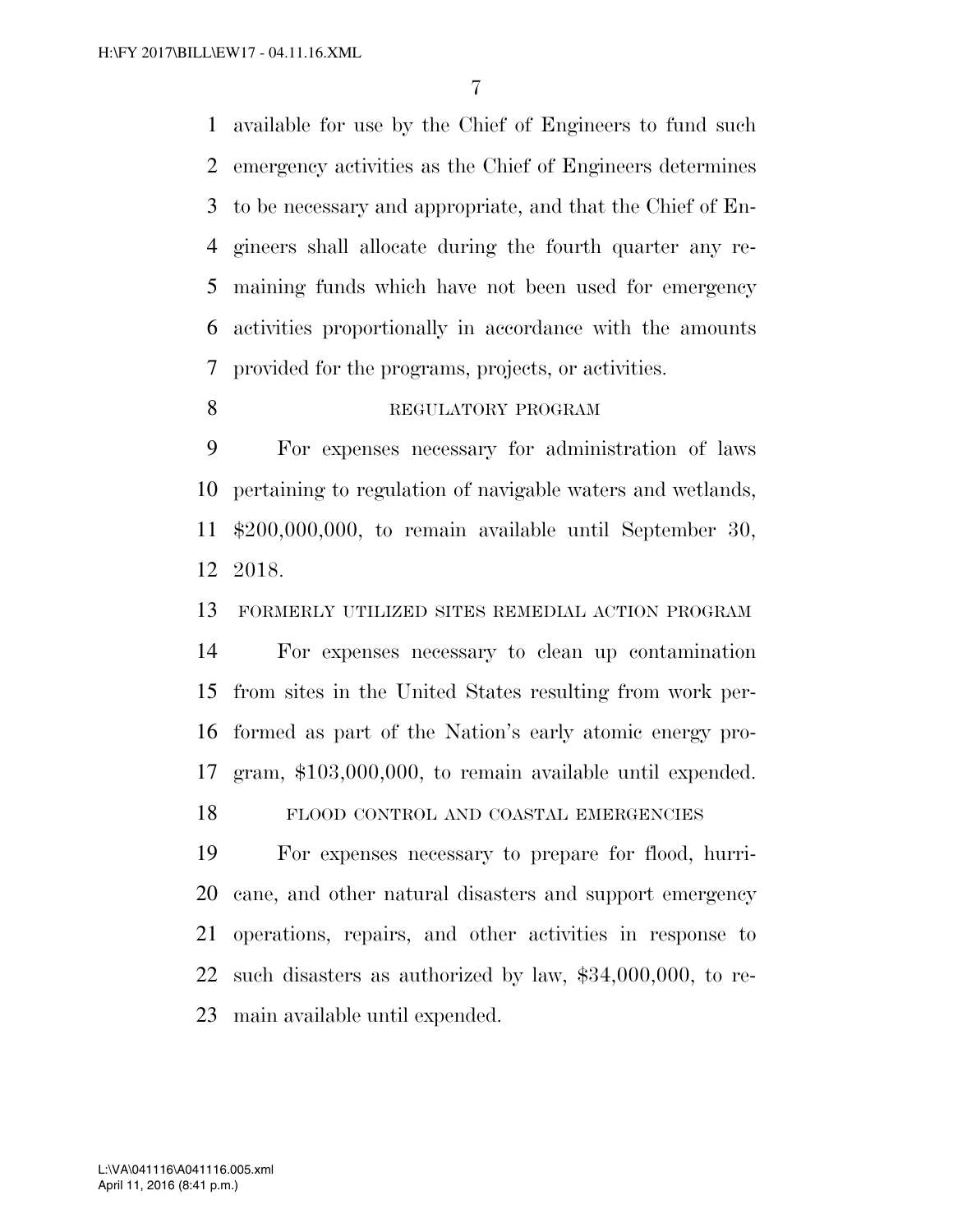#### EXPENSES

 For expenses necessary for the supervision and gen- eral administration of the civil works program in the head- quarters of the Corps of Engineers and the offices of the Division Engineers; and for costs of management and op- eration of the Humphreys Engineer Center Support Activ- ity, the Institute for Water Resources, the United States Army Engineer Research and Development Center, and the United States Army Corps of Engineers Finance Cen- ter allocable to the civil works program, \$180,000,000, to remain available until September 30, 2018, of which not to exceed \$5,000 may be used for official reception and representation purposes and only during the current fiscal year: *Provided*, That no part of any other appropriation provided in this title shall be available to fund the civil works activities of the Office of the Chief of Engineers or the civil works executive direction and management ac- tivities of the division offices: *Provided further*, That any Flood Control and Coastal Emergencies appropriation may be used to fund the supervision and general adminis- tration of emergency operations, repairs, and other activi- ties in response to any flood, hurricane, or other natural disaster.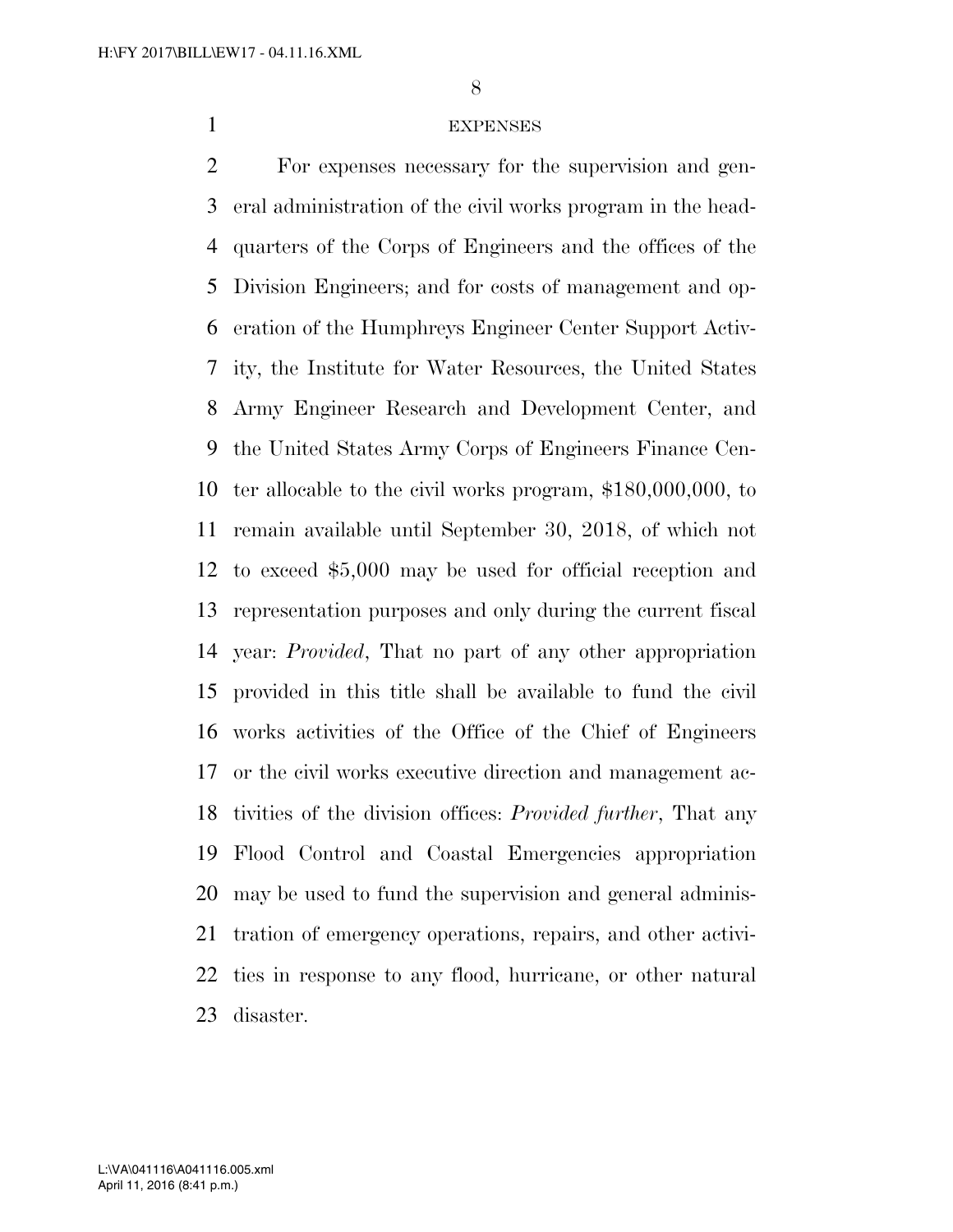OFFICE OF THE ASSISTANT SECRETARY OF THE ARMY

2 FOR CIVIL WORKS

 For the Office of the Assistant Secretary of the Army for Civil Works as authorized by 10 U.S.C. 3016(b)(3), \$4,750,000, to remain available until September 30, 2018: *Provided*, That not more than 25 percent of such amount may be obligated or expended until the Assistant Sec- retary submits to the Committees on Appropriations of both Houses of Congress a work plan that allocates at least 95 percent of the additional funding provided under each heading in this title (as designated under such head- ing in the report of the Committee on Appropriations ac- companying this Act) to specific programs, projects, or ac-tivities.

 GENERAL PROVISIONS—CORPS OF ENGINEERS—CIVIL

(INCLUDING TRANSFER OF FUNDS)

 SEC. 101. (a) None of the funds provided in this title shall be available for obligation or expenditure through a reprogramming of funds that—

 (1) creates or initiates a new program, project, or activity;

(2) eliminates a program, project, or activity;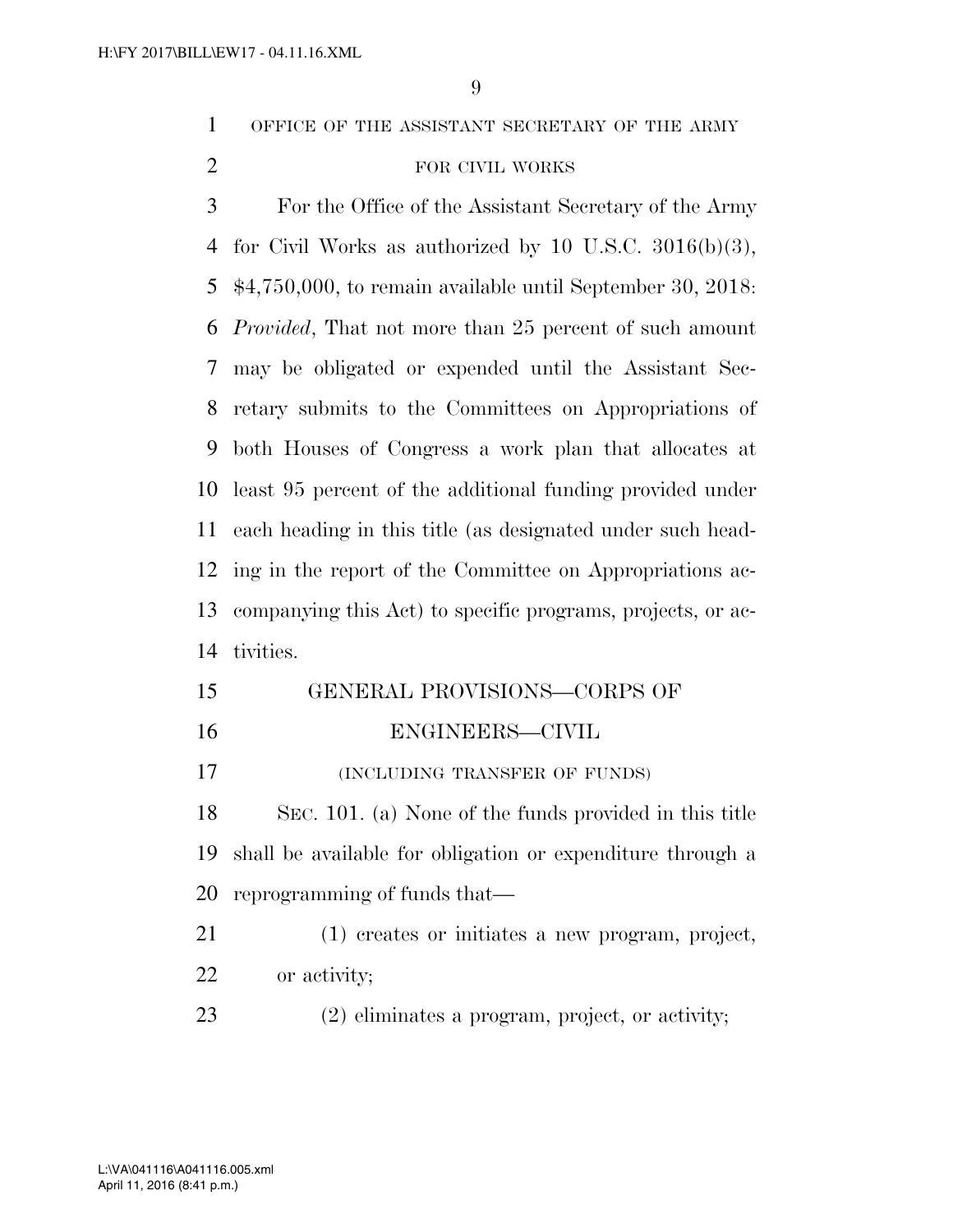(3) increases funds or personnel for any pro- gram, project, or activity for which funds have been denied or restricted by this Act;

 (4) reduces funds that are directed to be used for a specific program, project, or activity by this Act;

 (5) increases funds for any program, project, or activity by more than \$2,000,000 or 10 percent, whichever is less; or

 (6) reduces funds for any program, project, or activity by more than \$2,000,000 or 10 percent, whichever is less.

 (b) Subsection (a)(1) shall not apply to any project or activity authorized under section 205 of the Flood Con- trol Act of 1948, section 14 of the Flood Control Act of 1946, section 208 of the Flood Control Act of 1954, sec- tion 107 of the River and Harbor Act of 1960, section 103 of the River and Harbor Act of 1962, section 111 of the River and Harbor Act of 1968, section 1135 of the Water Resources Development Act of 1986, section 206 of the Water Resources Development Act of 1996, or sec- tion 204 of the Water Resources Development Act of 1992.

 (c) The Corps of Engineers shall submit reports on a quarterly basis to the Committees on Appropriations of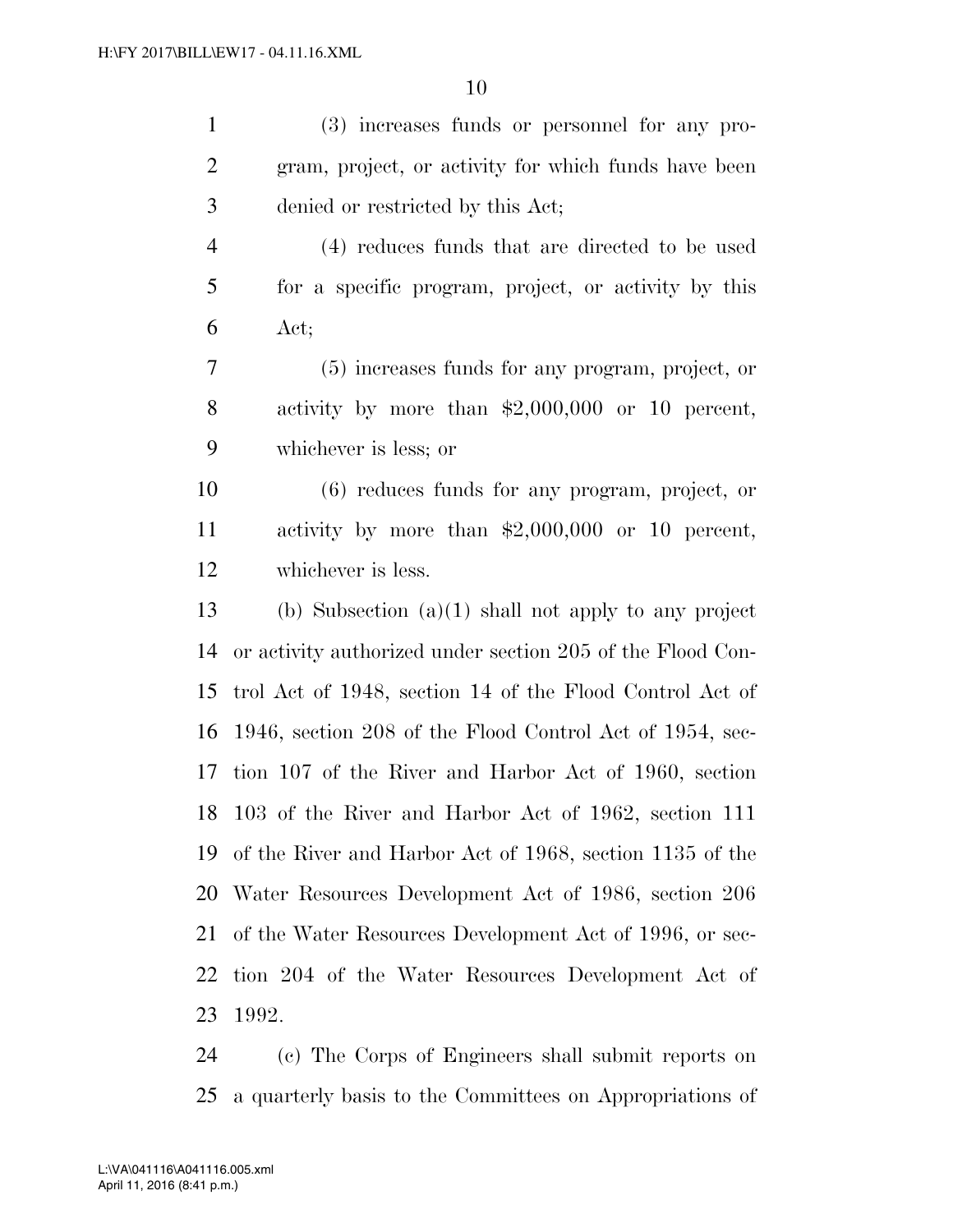both Houses of Congress detailing all the funds repro- grammed between programs, projects, activities, or cat- egories of funding. The first quarterly report shall be sub- mitted not later than 60 days after the date of enactment of this Act.

 SEC. 102. None of the funds made available in this title may be used to award or modify any contract that commits funds beyond the amounts appropriated for that program, project, or activity that remain unobligated, ex- cept that such amounts may include any funds that have been made available through reprogramming pursuant to section 101.

 SEC. 103. The Secretary of the Army may transfer to the Fish and Wildlife Service, and the Fish and Wildlife Service may accept and expend, up to \$5,400,000 of funds provided in this title under the heading ''Operation and Maintenance'' to mitigate for fisheries lost due to Corps of Engineers projects.

 SEC. 104. None of the funds in this Act shall be used for an open lake placement alternative for dredged mate- rial, after evaluating the least costly, environmentally ac- ceptable manner for the disposal or management of dredged material originating from Lake Erie or tributaries thereto, unless it is approved under a State water quality certification pursuant to section 401 of the Federal Water

April 11, 2016 (8:41 p.m.) L:\VA\041116\A041116.005.xml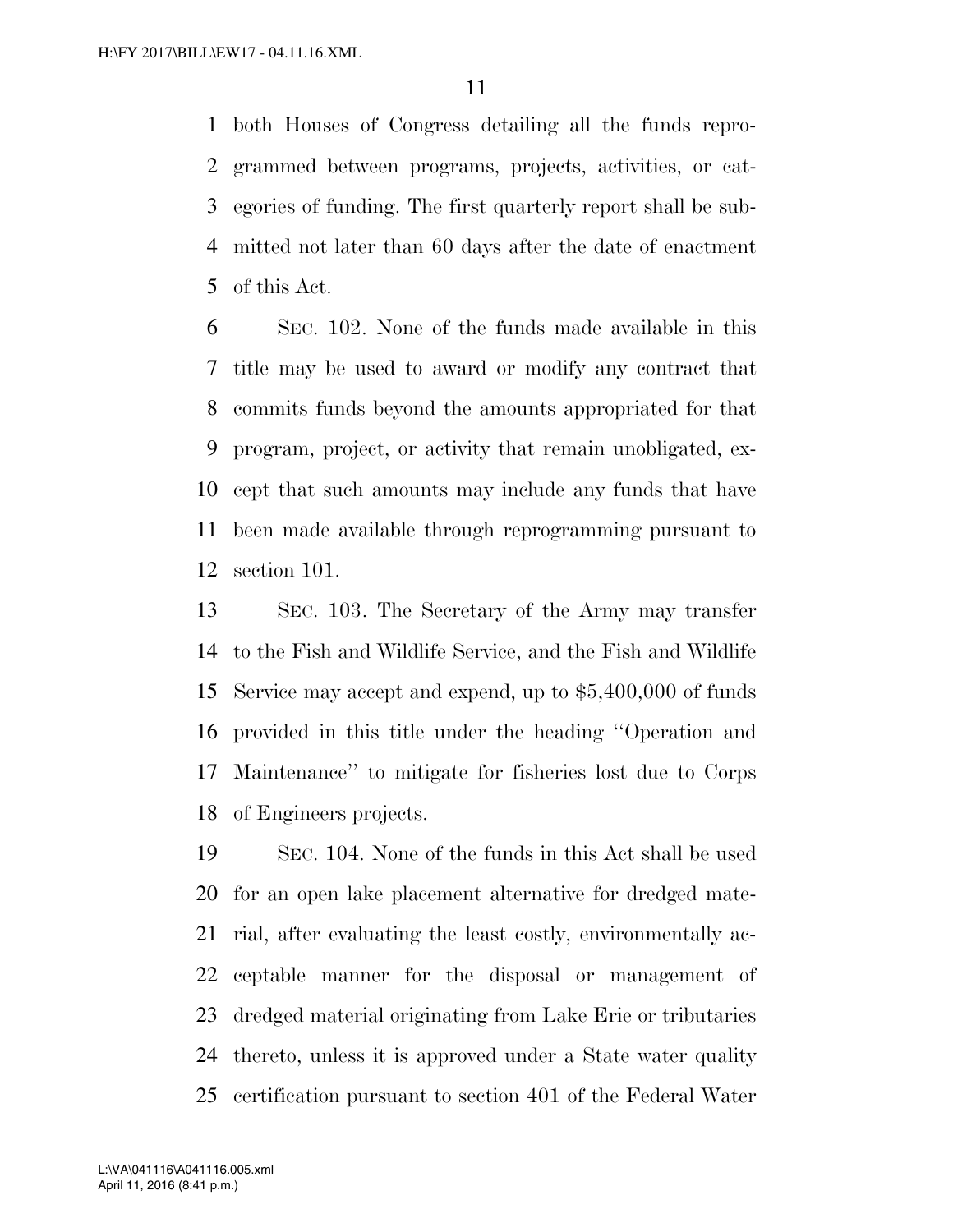Pollution Control Act (33 U.S.C. 1341); *Provided further*, That until an open lake placement alternative for dredged material is approved under a State water quality certifi- cation, the Corps of Engineers shall continue upland placement of such dredged material consistent with the re- quirements of section 101 of the Water Resources Devel-opment Act of 1986 (33 U.S.C. 2211).

 SEC. 105. None of the funds made available in this title may be used for any acquisition that is not consistent with 48 CFR 225.7007.

 SEC. 106. None of the funds made available by this Act may be used to carry out any water supply reallocation study under the Wolf Creek Dam, Lake Cumberland, Ken- tucky, project authorized under the Act of July 24, 1946 (60 Stat. 636, ch. 595).

 SEC. 107. The Secretary of the Army, acting through the Chief of Engineers, may accept from the Trinity River Authority of Texas, if received by September 30, 2016, \$31,233,401 as payment in full for amounts owed to the United States, including any accrued interest, for the ap- proximately 61,747.1 acre-feet of water supply storage space in Joe Pool Lake, Texas (previously known as Lakeview Lake) for which payment has not commenced under Article 5.a. (relating to project investment costs)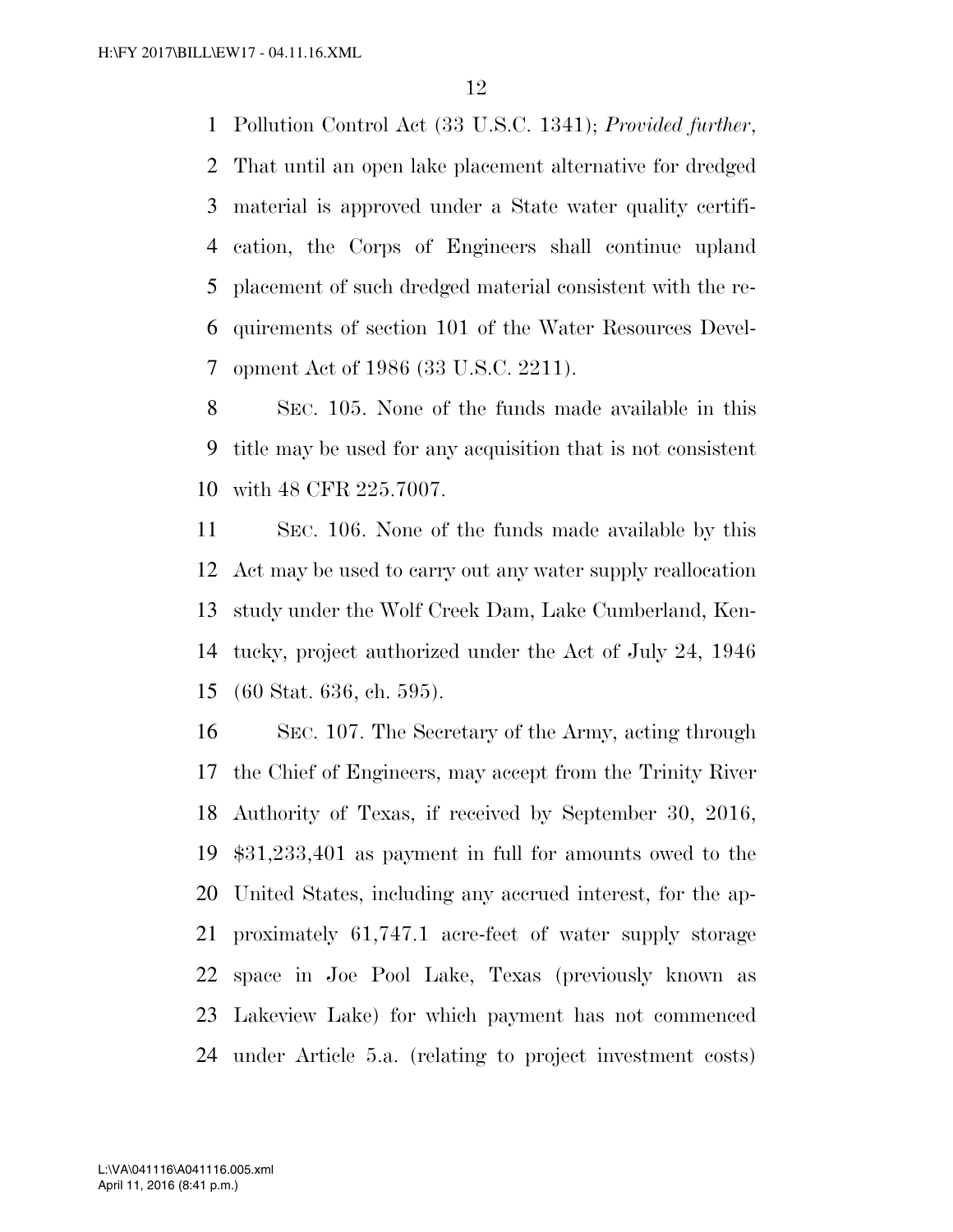of contract number DACW63-76-C-0106 as of the date of enactment of this section.

 SEC. 108. None of the funds made available in this or any other Act making appropriations for Energy and Water Development for any fiscal year may be used by the Corps of Engineers to develop, adopt, implement, ad- minister, or enforce any change to the regulations in effect on October 1, 2012, pertaining to the definitions of the terms ''fill material'' or ''discharge of fill material'' for the purposes of the Federal Water Pollution Control Act (33 U.S.C. 1251 et seq.).

 SEC. 109. Notwithstanding section 404(f)(2) of the Federal Water Pollution Control Act (33 U.S.C. 14 1344 $(f)(2)$ , none of the funds made available by this Act may be used to require a permit for the discharge of dredged or fill material under the Federal Water Pollution Control Act (33 U.S.C. 1251 et seq.) for the activities identified in subparagraphs (A) and (C) of section  $404(f)(1)$  of the Act (33 U.S.C. 1344 $(f)(1)(A)$ , (C)).

 SEC. 110. None of the funds made available in this or any other Act making appropriations for Energy and Water Development for any fiscal year may be used by the Corps of Engineers to develop, adopt, implement, ad- minister, or enforce any change to the regulations and guidance in effect on October 1, 2012, pertaining to the

April 11, 2016 (8:41 p.m.) L:\VA\041116\A041116.005.xml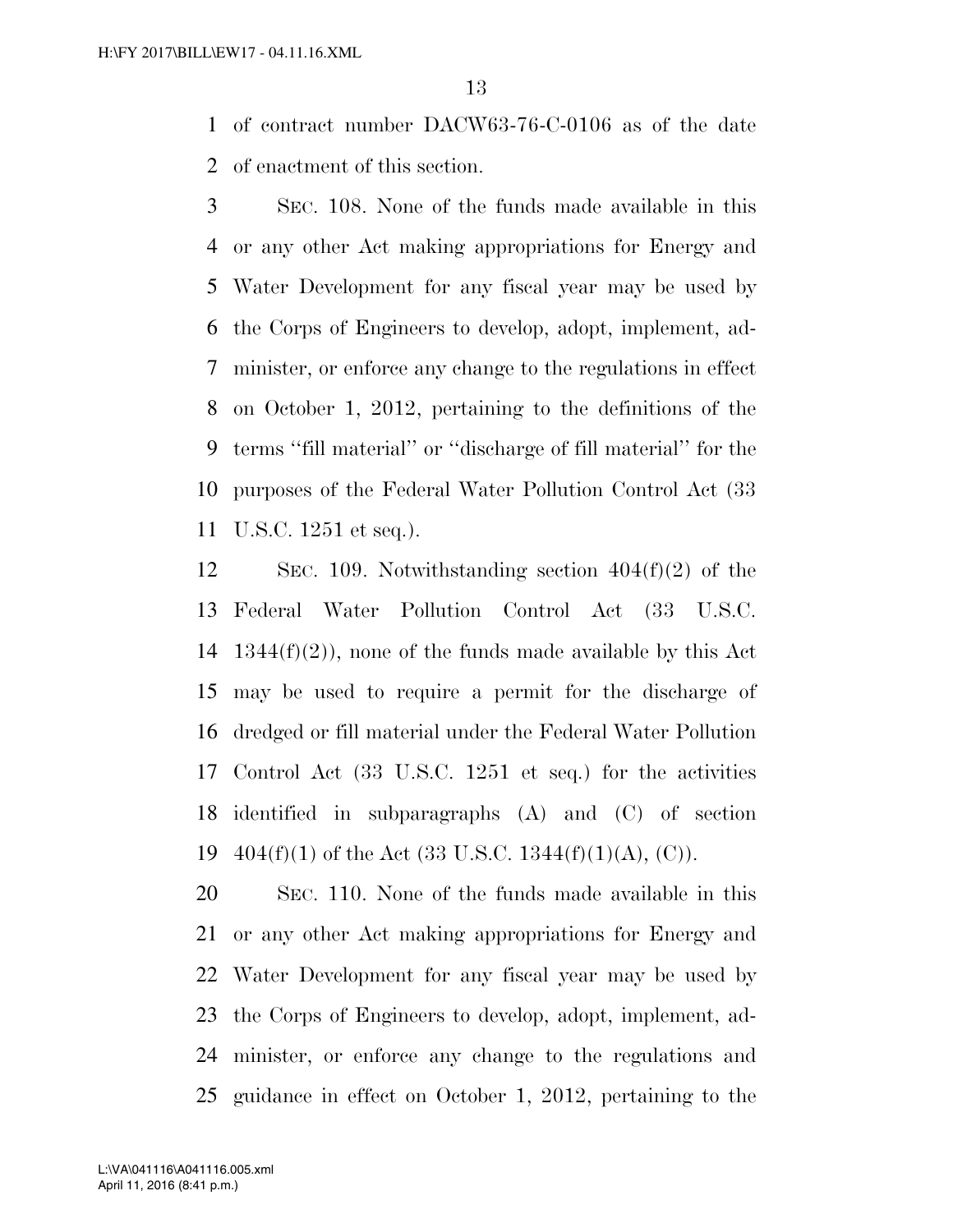definition of waters under the jurisdiction of the Federal Water Pollution Control Act (33 U.S.C. 1251 et seq.), in- cluding the provisions of the rules dated November 13, 1986, and August 25, 1993, relating to such jurisdiction, and the guidance documents dated January 15, 2003, and December 2, 2008, relating to such jurisdiction.

 SEC. 111. As of the date of enactment of this Act and each fiscal year thereafter, the Secretary of the Army shall not promulgate or enforce any regulation that pro- hibits an individual from possessing a firearm, including an assembled or functional firearm, at a water resources development project covered under section 327.0 of title 36, Code of Federal Regulations (as in effect on the date of enactment of this Act), if—

- (1) the individual is not otherwise prohibited by law from possessing the firearm; and
- (2) the possession of the firearm is in compli- ance with the law of the State in which the water resources development project is located.
- TITLE II DEPARTMENT OF THE INTERIOR CENTRAL UTAH PROJECT CENTRAL UTAH PROJECT COMPLETION ACCOUNT
- For carrying out activities authorized by the Central Utah Project Completion Act, \$11,000,000, to remain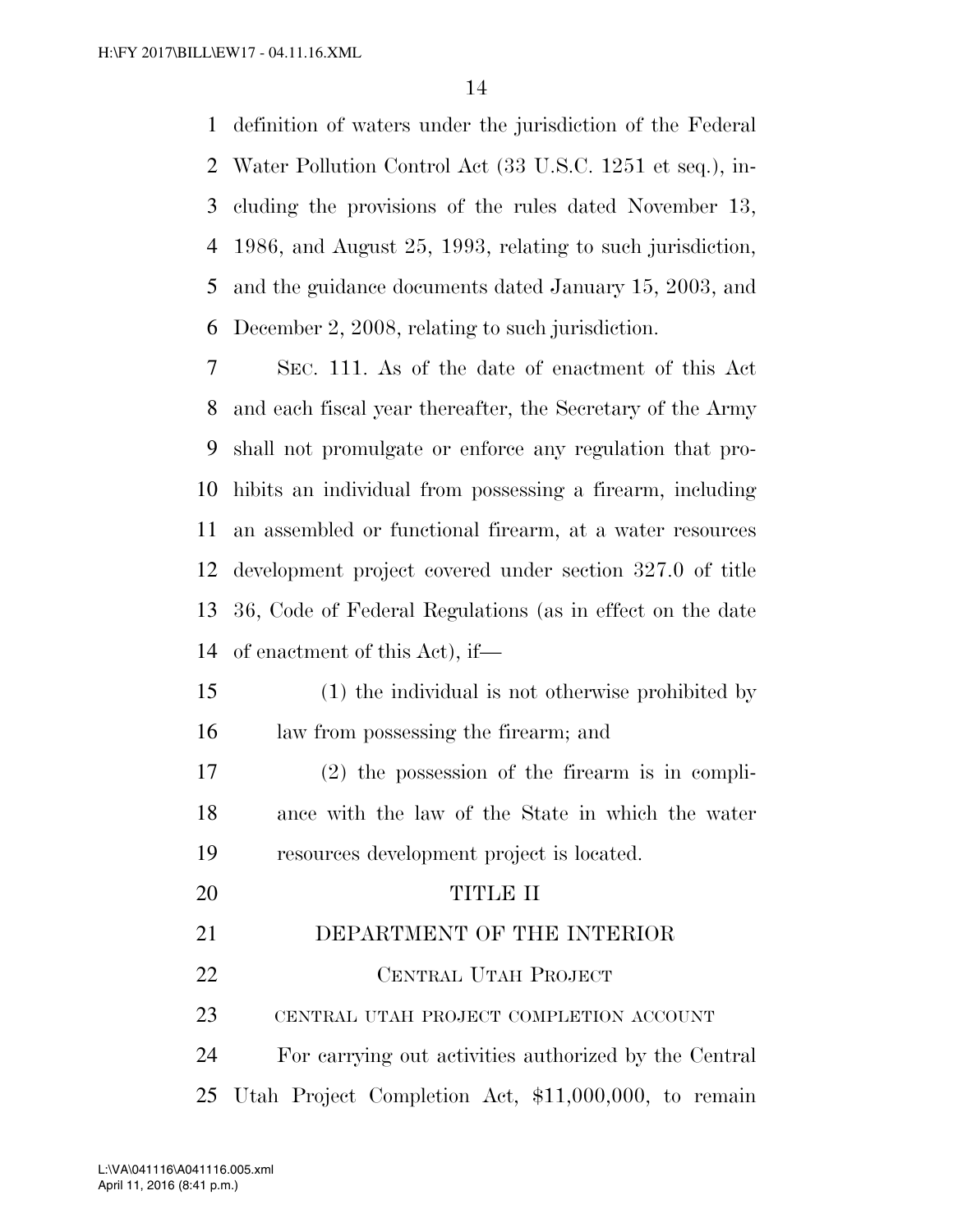available until expended, of which \$1,300,000 shall be de- posited into the Utah Reclamation Mitigation and Con- servation Account for use by the Utah Reclamation Miti- gation and Conservation Commission: *Provided*, That of the amount provided under this heading, \$1,350,000 shall be available until September 30, 2018, for expenses nec- essary in carrying out related responsibilities of the Sec- retary of the Interior: *Provided further*, That for fiscal year 2017, of the amount made available to the Commis- sion under this Act or any other Act, the Commission may use an amount not to exceed \$1,500,000 for administra-tive expenses.

BUREAU OF RECLAMATION

 The following appropriations shall be expended to execute authorized functions of the Bureau of Reclama-tion:

- WATER AND RELATED RESOURCES
- 18 (INCLUDING TRANSFERS OF FUNDS)

 For management, development, and restoration of water and related natural resources and for related activi- ties, including the operation, maintenance, and rehabilita- tion of reclamation and other facilities, participation in fulfilling related Federal responsibilities to Native Ameri- cans, and related grants to, and cooperative and other agreements with, State and local governments, federally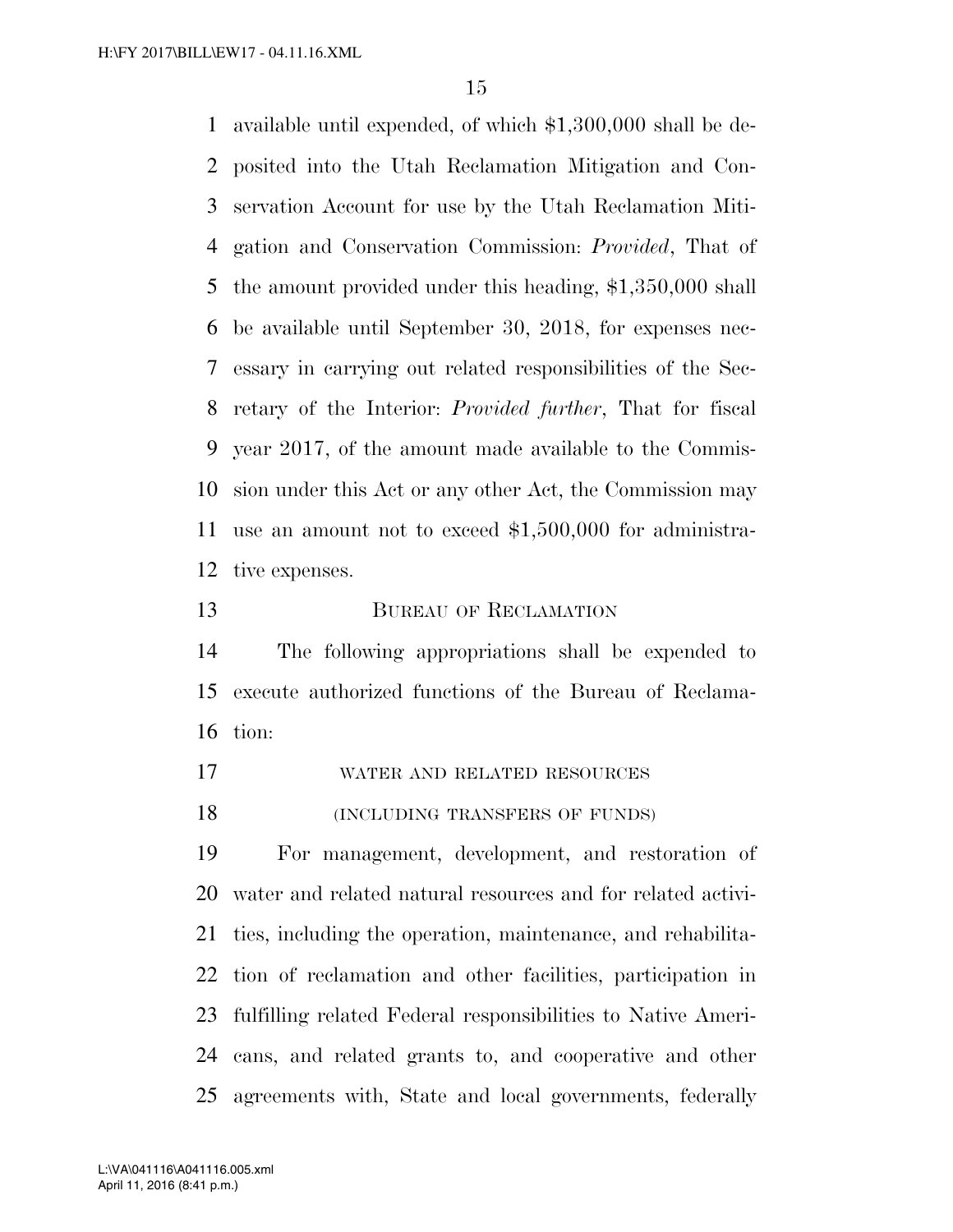recognized Indian tribes, and others, \$982,972,000, to re- main available until expended, of which \$22,000 shall be available for transfer to the Upper Colorado River Basin Fund and \$5,551,000 shall be available for transfer to the Lower Colorado River Basin Development Fund; of which such amounts as may be necessary may be advanced to the Colorado River Dam Fund: *Provided*, That such trans- fers may be increased or decreased within the overall ap- propriation under this heading: *Provided further*, That of the total appropriated, the amount for program activities that can be financed by the Reclamation Fund or the Bu- reau of Reclamation special fee account established by 16 U.S.C. 6806 shall be derived from that Fund or account: *Provided further*, That funds contributed under 43 U.S.C. 395 are available until expended for the purposes for which the funds were contributed: *Provided further*, That funds advanced under 43 U.S.C. 397a shall be credited to this account and are available until expended for the same purposes as the sums appropriated under this head- ing: *Provided further*, That of the amounts provided here- in, funds may be used for high-priority projects which shall be carried out by the Youth Conservation Corps, as authorized by 16 U.S.C. 1706.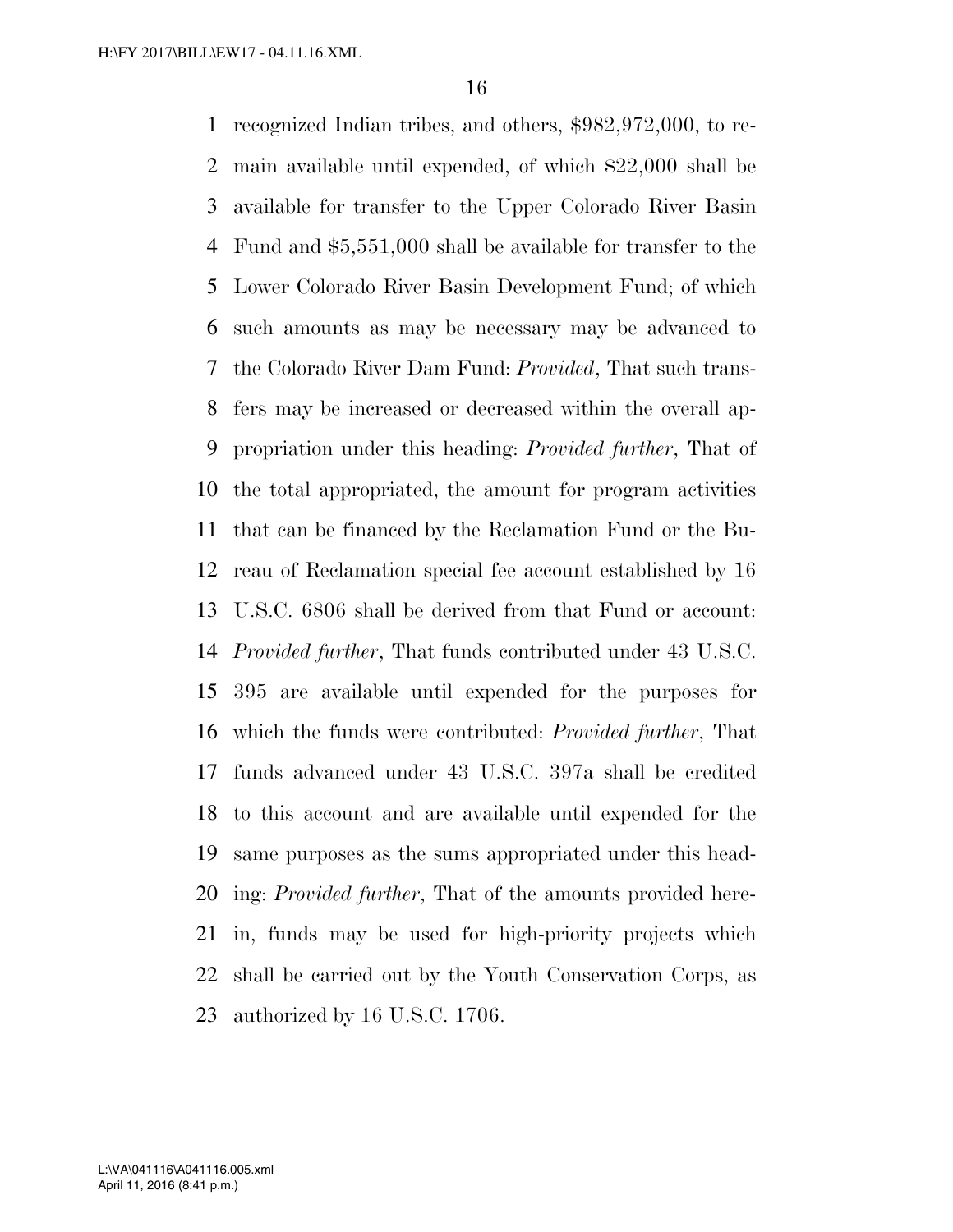CENTRAL VALLEY PROJECT RESTORATION FUND

 For carrying out the programs, projects, plans, habi- tat restoration, improvement, and acquisition provisions of the Central Valley Project Improvement Act, \$55,606,000, to be derived from such sums as may be collected in the Central Valley Project Restoration Fund pursuant to sec- tions 3407(d), 3404(c)(3), and 3405(f) of Public Law 102–575, to remain available until expended: *Provided*, That the Bureau of Reclamation is directed to assess and collect the full amount of the additional mitigation and restoration payments authorized by section 3407(d) of Public Law 102–575: *Provided further*, That none of the funds made available under this heading may be used for the acquisition or leasing of water for in-stream purposes if the water is already committed to in-stream purposes by a court adopted decree or order.

- CALIFORNIA BAY-DELTA RESTORATION
- 18 (INCLUDING TRANSFERS OF FUNDS)

 For carrying out activities authorized by the Water Supply, Reliability, and Environmental Improvement Act, consistent with plans to be approved by the Secretary of the Interior, \$36,000,000, to remain available until ex- pended, of which such amounts as may be necessary to carry out such activities may be transferred to appropriate accounts of other participating Federal agencies to carry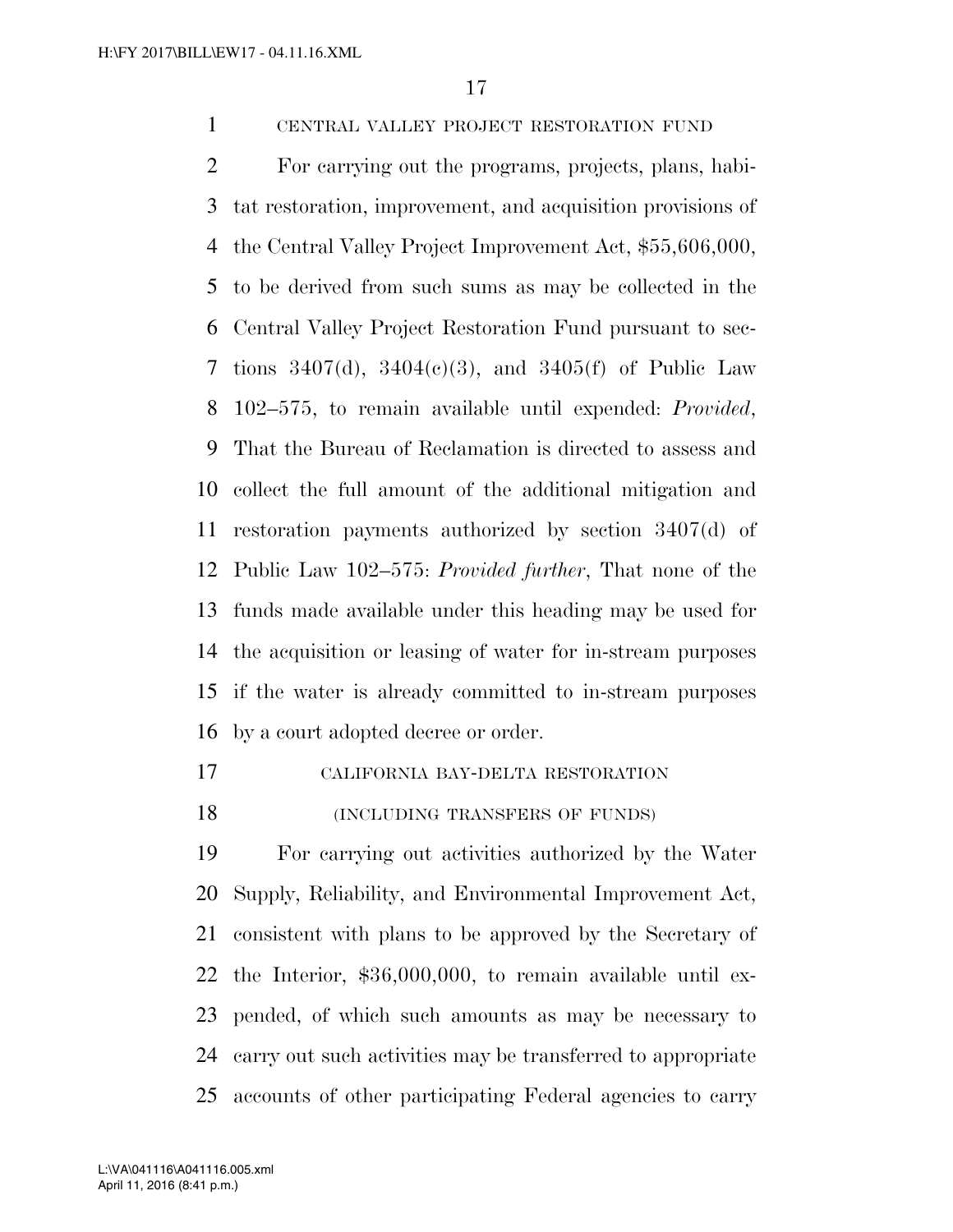out authorized purposes: *Provided*, That funds appro- priated herein may be used for the Federal share of the costs of CALFED Program management: *Provided fur- ther*, That CALFED implementation shall be carried out in a balanced manner with clear performance measures demonstrating concurrent progress in achieving the goals and objectives of the Program.

8 POLICY AND ADMINISTRATION

 For expenses necessary for policy, administration, and related functions in the Office of the Commissioner, the Denver office, and offices in the five regions of the Bureau of Reclamation, to remain available until Sep- tember 30, 2018, \$59,000,000, to be derived from the Reclamation Fund and be nonreimbursable as provided in 43 U.S.C. 377: *Provided*, That no part of any other appro- priation in this Act shall be available for activities or func-tions budgeted as policy and administration expenses.

18 ADMINISTRATIVE PROVISION

 Appropriations for the Bureau of Reclamation shall be available for purchase of not to exceed five passenger motor vehicles, which are for replacement only.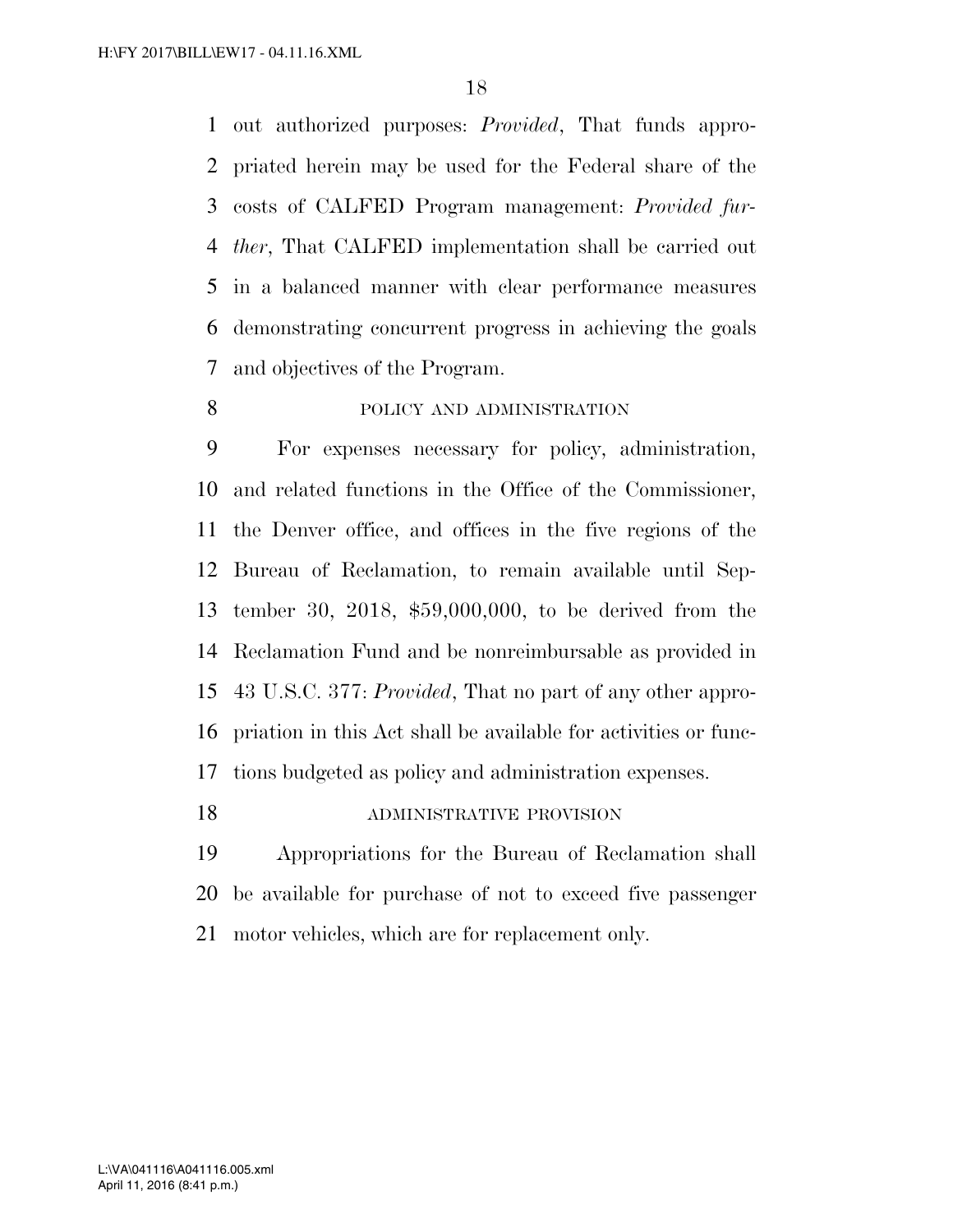# GENERAL PROVISIONS—DEPARTMENT OF THE INTERIOR SEC. 201. (a) None of the funds provided in this title shall be available for obligation or expenditure through a reprogramming of funds that— (1) creates or initiates a new program, project, or activity; (2) eliminates a program, project, or activity; (3) increases funds for any program, project, or activity for which funds have been denied or re- stricted by this Act; (4) restarts or resumes any program, project or activity for which funds are not provided in this Act, unless prior approval is received from the Commit- tees on Appropriations of both Houses of Congress; (5) transfers funds in excess of the following limits— (A) 15 percent for any program, project or activity for which \$2,000,000 or more is avail- able at the beginning of the fiscal year; or (B) \$300,000 for any program, project or 22 activity for which less than \$2,000,000 is avail-23 able at the beginning of the fiscal year; (6) transfers more than \$500,000 from either the Facilities Operation, Maintenance, and Rehabili-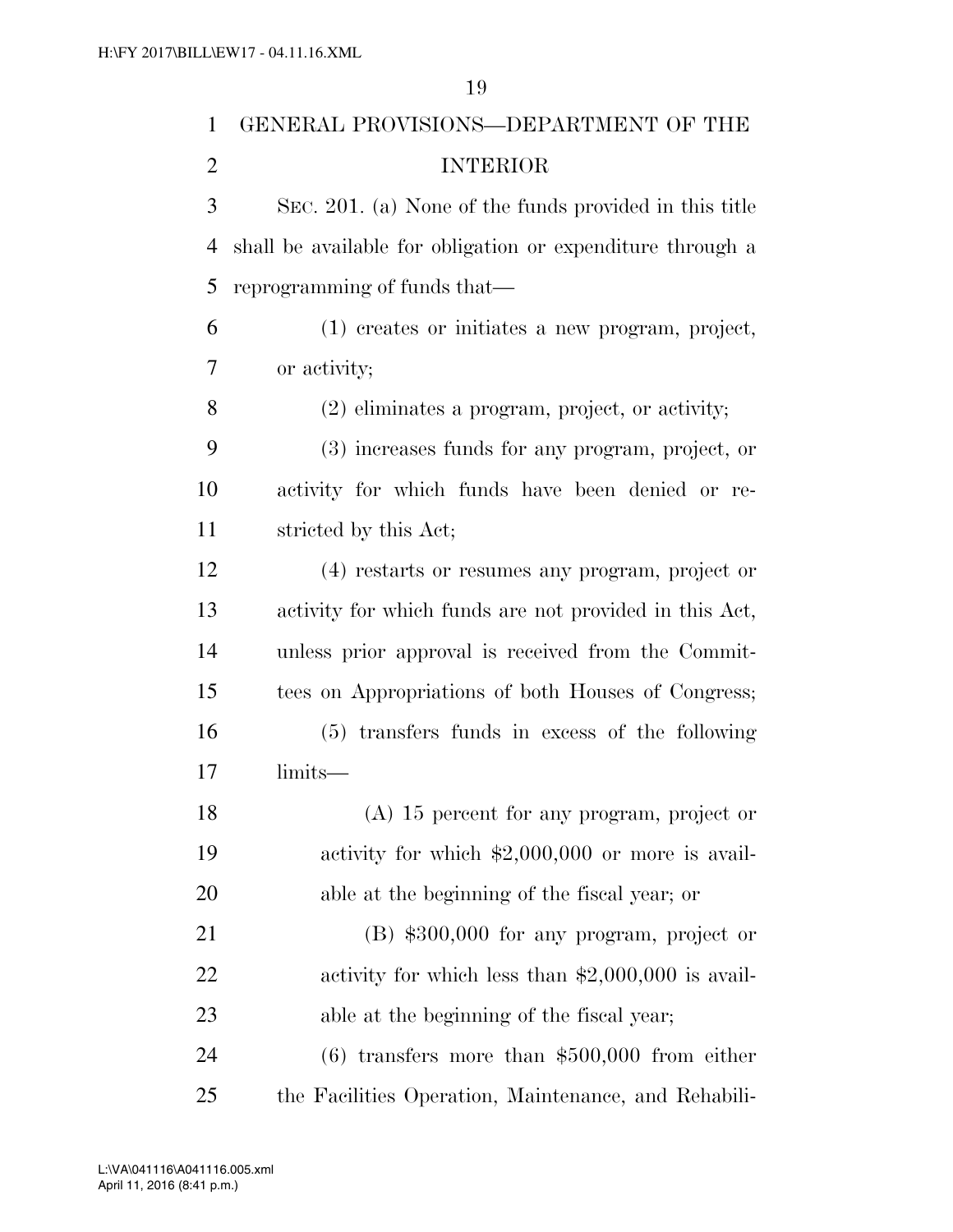tation category or the Resources Management and Development category to any program, project, or activity in the other category; or

 (7) transfers, where necessary to discharge legal obligations of the Bureau of Reclamation, more than \$5,000,000 to provide adequate funds for settled contractor claims, increased contractor earnings due to accelerated rates of operations, and real estate de-ficiency judgments.

10 (b) Subsection (a)(5) shall not apply to any transfer of funds within the Facilities Operation, Maintenance, and Rehabilitation category.

 (c) For purposes of this section, the term ''transfer'' means any movement of funds into or out of a program, project, or activity.

 (d) The Bureau of Reclamation shall submit reports on a quarterly basis to the Committees on Appropriations of both Houses of Congress detailing all the funds repro- grammed between programs, projects, activities, or cat- egories of funding. The first quarterly report shall be sub- mitted not later than 60 days after the date of enactment of this Act.

 SEC. 202. (a) None of the funds appropriated or oth- erwise made available by this Act may be used to deter-mine the final point of discharge for the interceptor drain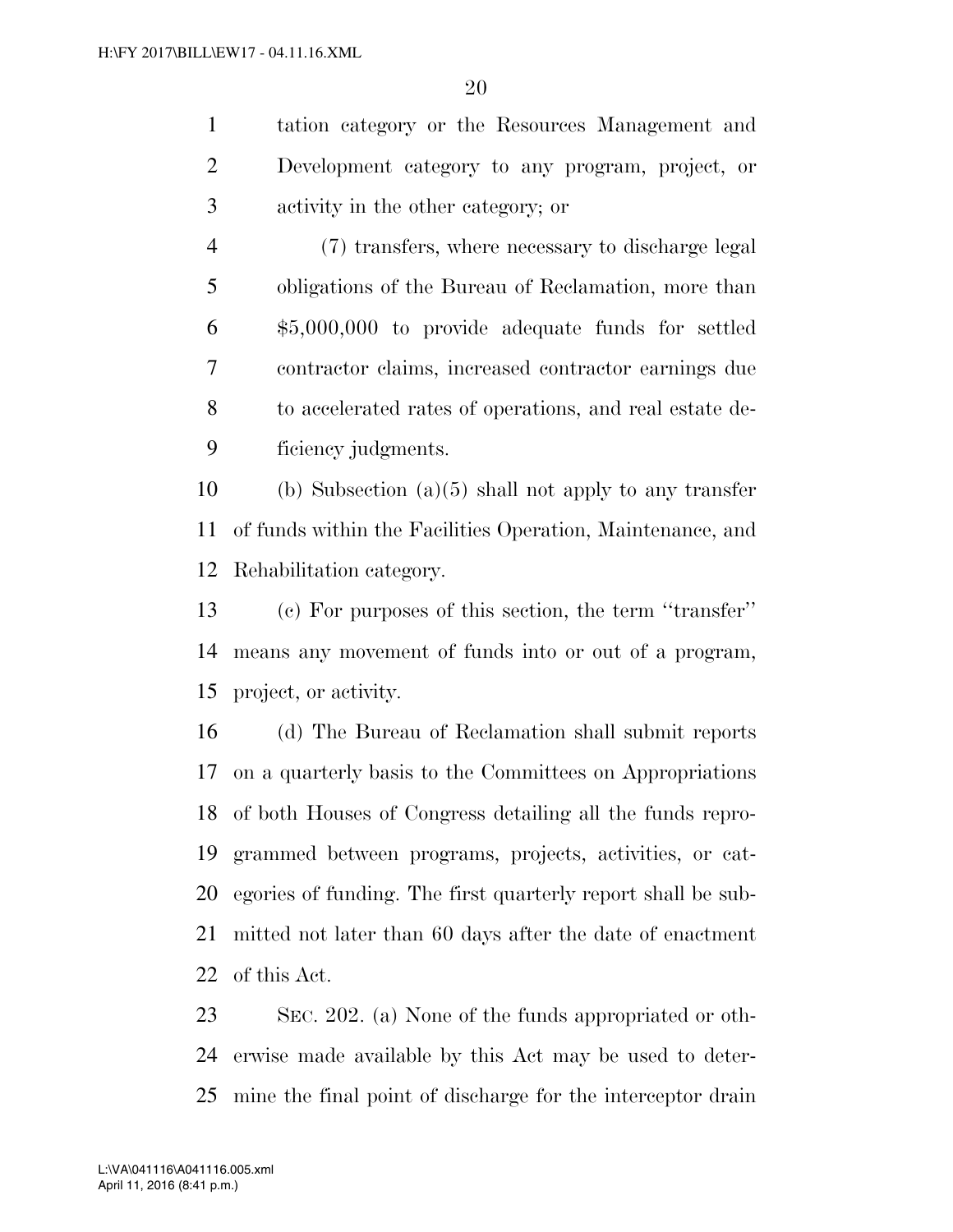for the San Luis Unit until development by the Secretary of the Interior and the State of California of a plan, which shall conform to the water quality standards of the State of California as approved by the Administrator of the En- vironmental Protection Agency, to minimize any detri-mental effect of the San Luis drainage waters.

 (b) The costs of the Kesterson Reservoir Cleanup Program and the costs of the San Joaquin Valley Drain- age Program shall be classified by the Secretary of the Interior as reimbursable or nonreimbursable and collected until fully repaid pursuant to the ''Cleanup Program— Alternative Repayment Plan'' and the ''SJVDP—Alter- native Repayment Plan'' described in the report entitled ''Repayment Report, Kesterson Reservoir Cleanup Pro- gram and San Joaquin Valley Drainage Program, Feb- ruary 1995'', prepared by the Department of the Interior, Bureau of Reclamation. Any future obligations of funds by the United States relating to, or providing for, drainage service or drainage studies for the San Luis Unit shall be fully reimbursable by San Luis Unit beneficiaries of such service or studies pursuant to Federal reclamation law.

 SEC. 203. Section 205(2) of division D of Public Law 114–113 is amended by striking ''2016'' and inserting ''2017''.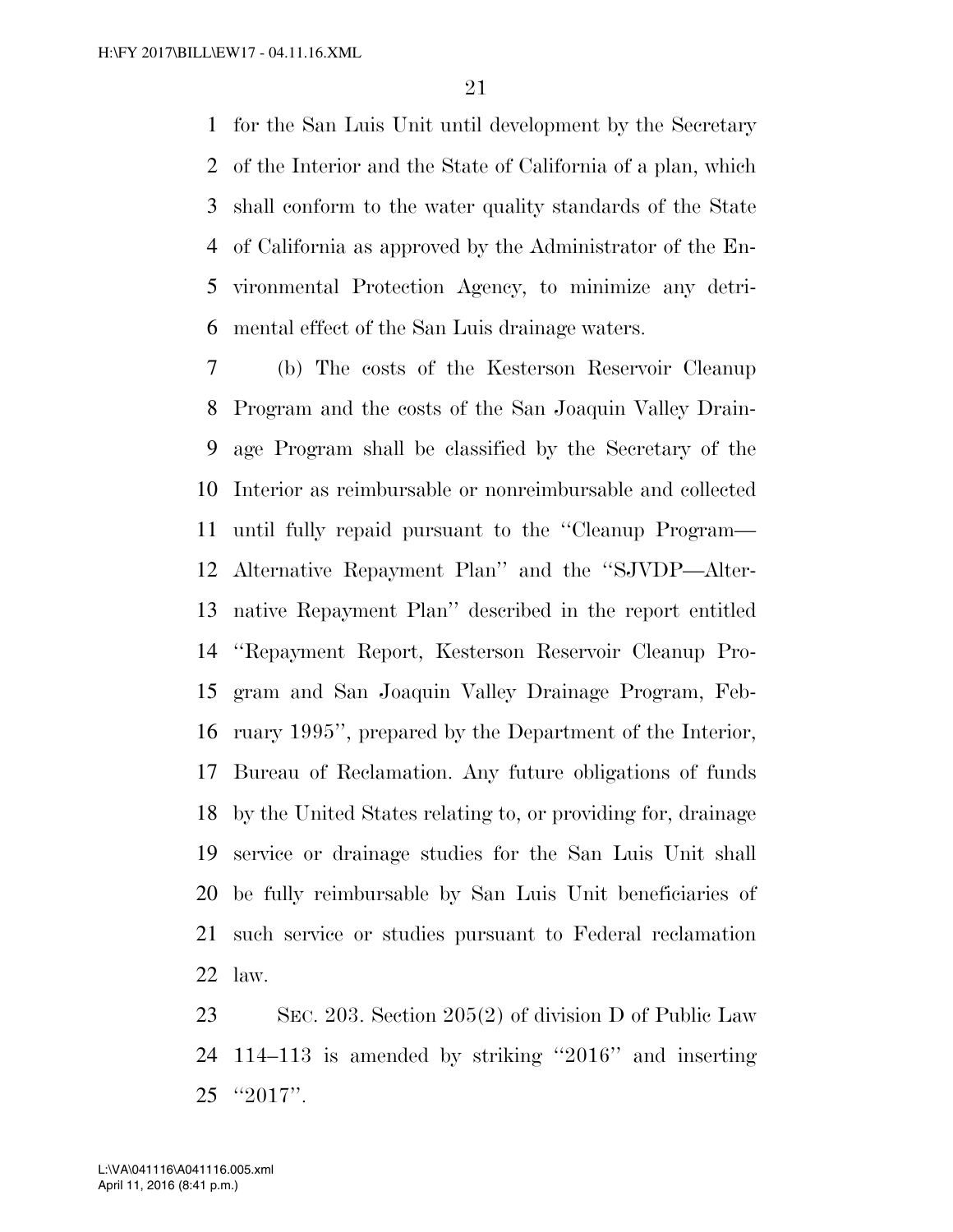## SCIENTIFICALLY SUPPORTED IMPLEMENTATION OF OMR

# 2 FLOW REQUIREMENTS

 SEC. 204. (a) To maximize water supplies for the Central Valley Project and the State Water Project, in im- plementing the provisions of the smelt biological opinion or salmonid biological opinion, or any successor biological opinions or court orders, pertaining to management of re- verse flow in the Old and Middle Rivers, the Secretary of the Interior shall—

 (1) consider the relevant provisions of the appli- cable biological opinions or any successor biological opinions;

 (2) manage export pumping rates to achieve a reverse OMR flow rate of -5,000 cubic feet per sec- ond unless existing information or that developed by the Secretary of the Interior under paragraphs (3) and (4) leads the Secretary to reasonably conclude, using the best scientific and commercial data avail- able, that a less negative OMR flow rate is necessary to avoid a significant negative impact on the long-21 term survival of the species covered by the smelt bio- logical opinion or salmonid biological opinion. If the best scientific and commercial data available to the Secretary indicates that a reverse OMR flow rate more negative than -5,000 cubic feet per second can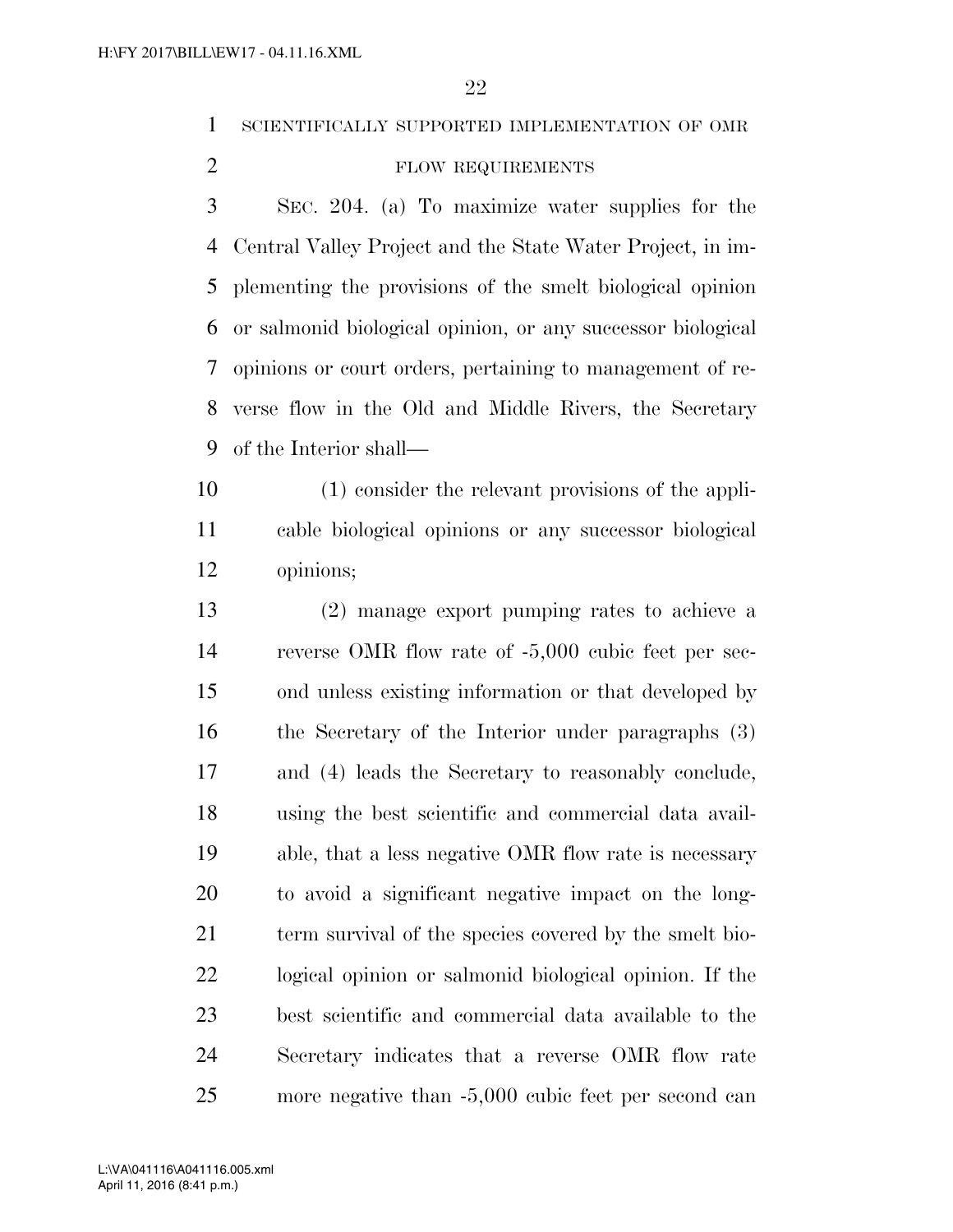| $\mathbf{1}$   | be established without an imminent negative impact    |
|----------------|-------------------------------------------------------|
| $\overline{2}$ | on the long-term survival of the species covered by   |
| 3              | the smelt biological opinion or salmonid biological   |
| $\overline{4}$ | opinion, the Secretary shall manage export pumping    |
| 5              | rates to achieve that more negative OMR flow rate;    |
| 6              | (3) document, in writing, any significant facts       |
| 7              | about real-time conditions relevant to the determina- |
| 8              | tions of OMR reverse flow rates, including—           |
| 9              | (A) whether targeted real-time fish moni-             |
| 10             | toring pursuant to this section, including moni-      |
| 11             | toring in the vicinity of Station 902, indicates      |
| 12             | that a significant negative impact on the long-       |
| 13             | term survival of species covered by the smelt bi-     |
| 14             | ological opinion or salmonid biological opinion is    |
| 15             | imminent; and                                         |
| 16             | (B) whether near-term forecasts with avail-           |
| 17             | able models show under prevailing conditions          |
| 18             | that OMR flow of -5,000 cubic feet per second         |
| 19             | or higher will cause a significant negative im-       |
| 20             | pact on the long-term survival of species cov-        |
| 21             | ered by the smelt biological opinion or salmonid      |
| 22             | biological opinion;                                   |
| 23             | $(4)$ show, in writing, that any determination to     |
| 24             | manage OMR reverse flow at rates less negative        |
| 25             | than $-5,000$ cubic feet per second is necessary to   |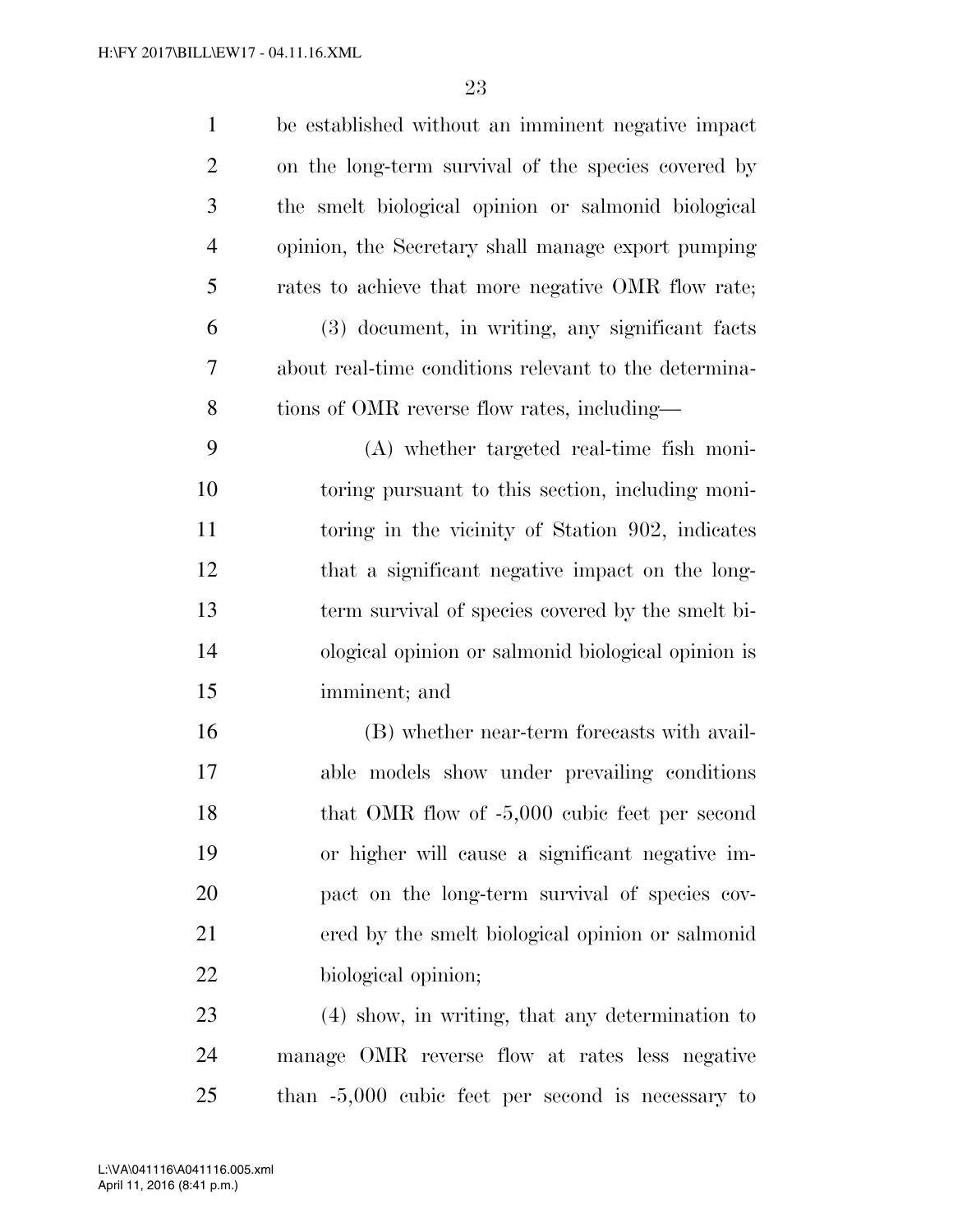| $\mathbf{1}$   | avoid a significant negative impact on the long-term    |
|----------------|---------------------------------------------------------|
| $\overline{2}$ | survival of species covered by the smelt biological     |
| 3              | opinion or salmonid biological opinion, and provide,    |
| $\overline{4}$ | in writing, an explanation of the data examined and     |
| 5              | the connection between those data and the choice        |
| 6              | made, after considering—                                |
| 7              | (A) the distribution of Delta<br>smelt                  |
| 8              | throughout the Delta;                                   |
| 9              | (B) the potential effects of documented,                |
| 10             | quantified entrainment on subsequent Delta              |
| 11             | smelt abundance;                                        |
| 12             | (C) the water temperature;                              |
| 13             | (D) other significant factors relevant to               |
| 14             | the determination; and                                  |
| 15             | (E) whether any alternative measures                    |
| 16             | could have a substantially lesser water supply          |
| 17             | impact; and                                             |
| 18             | (5) for any subsequent smelt biological opinion         |
| 19             | or salmonid biological opinion, make the showing re-    |
| 20             | quired in paragraph (4) for any determination to        |
| 21             | manage OMR reverse flow at rates less negative          |
| 22             | than the most negative limit in the biological opinion  |
| 23             | if the most negative limit in the biological opinion is |
| 24             | more negative than -5,000 cubic feet per second.        |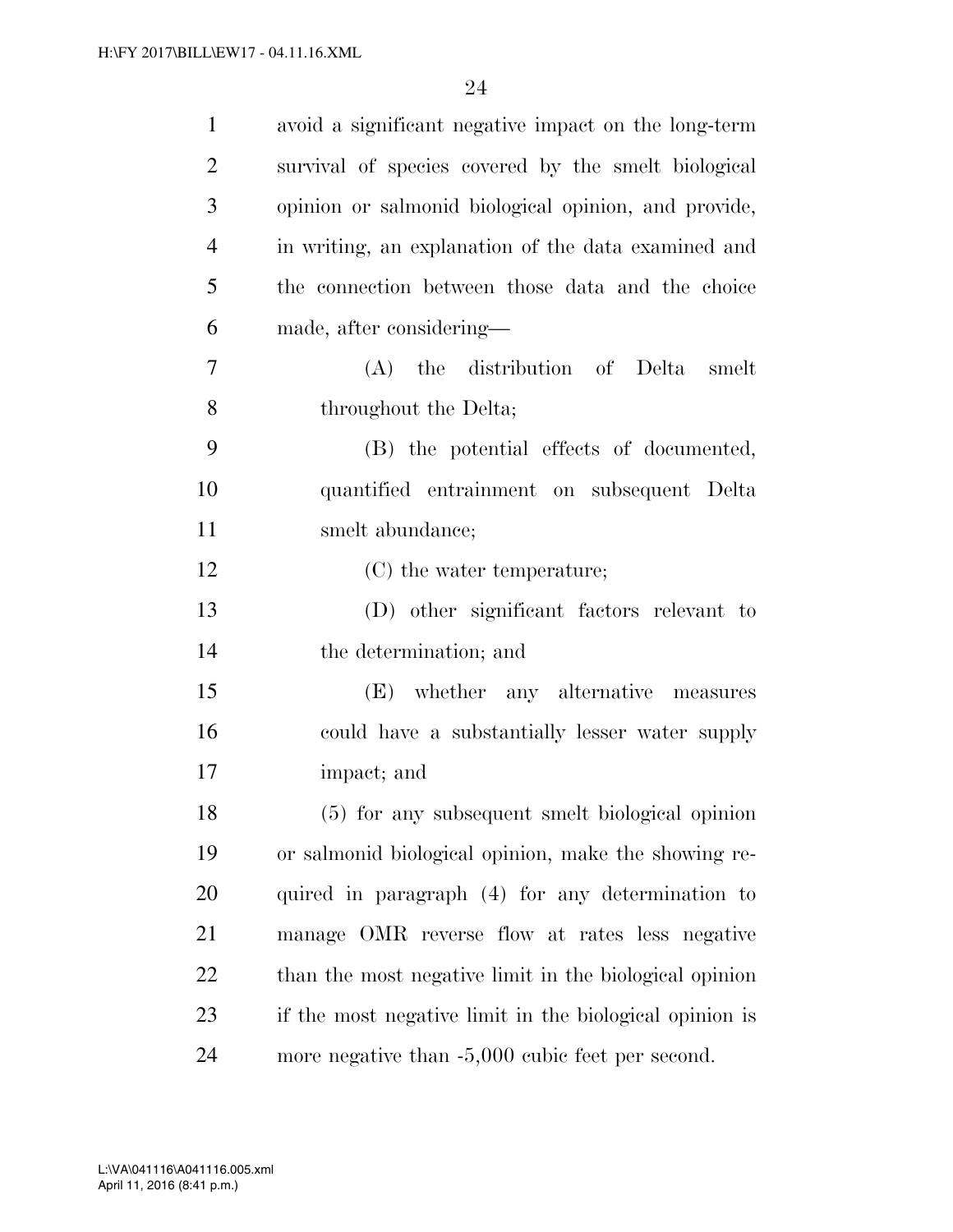(b) NO REINITIATION OF CONSULTATION.—In imple- menting or at the conclusion of actions under subsection (a), the Secretary of the Interior or the Secretary of Com- merce shall not reinitiate consultation on those adjusted operations unless there is a significant negative impact on the long-term survival of the species covered by the smelt biological opinion or salmonid biological opinion. Any ac- tion taken under subsection (a) that does not create a sig- nificant negative impact on the long-term survival to spe- cies covered by the smelt biological opinion or salmonid biological opinion will not alter application of the take per- mitted by the incidental take statement in the biological opinion under section 7(o)(2) of the Endangered Species Act of 1973.

 (c) CALCULATION OF REVERSE FLOW IN OMR.— Within 90 days of the enactment of this title, the Sec- retary of the Interior is directed, in consultation with the California Department of Water Resources to revise the method used to calculate reverse flow in Old and Middle Rivers, for implementation of the reasonable and prudent alternatives in the smelt biological opinion and the salmonid biological opinion, and any succeeding biological opinions, for the purpose of increasing Central Valley Project and State Water Project water supplies. The method of calculating reverse flow in Old and Middle Riv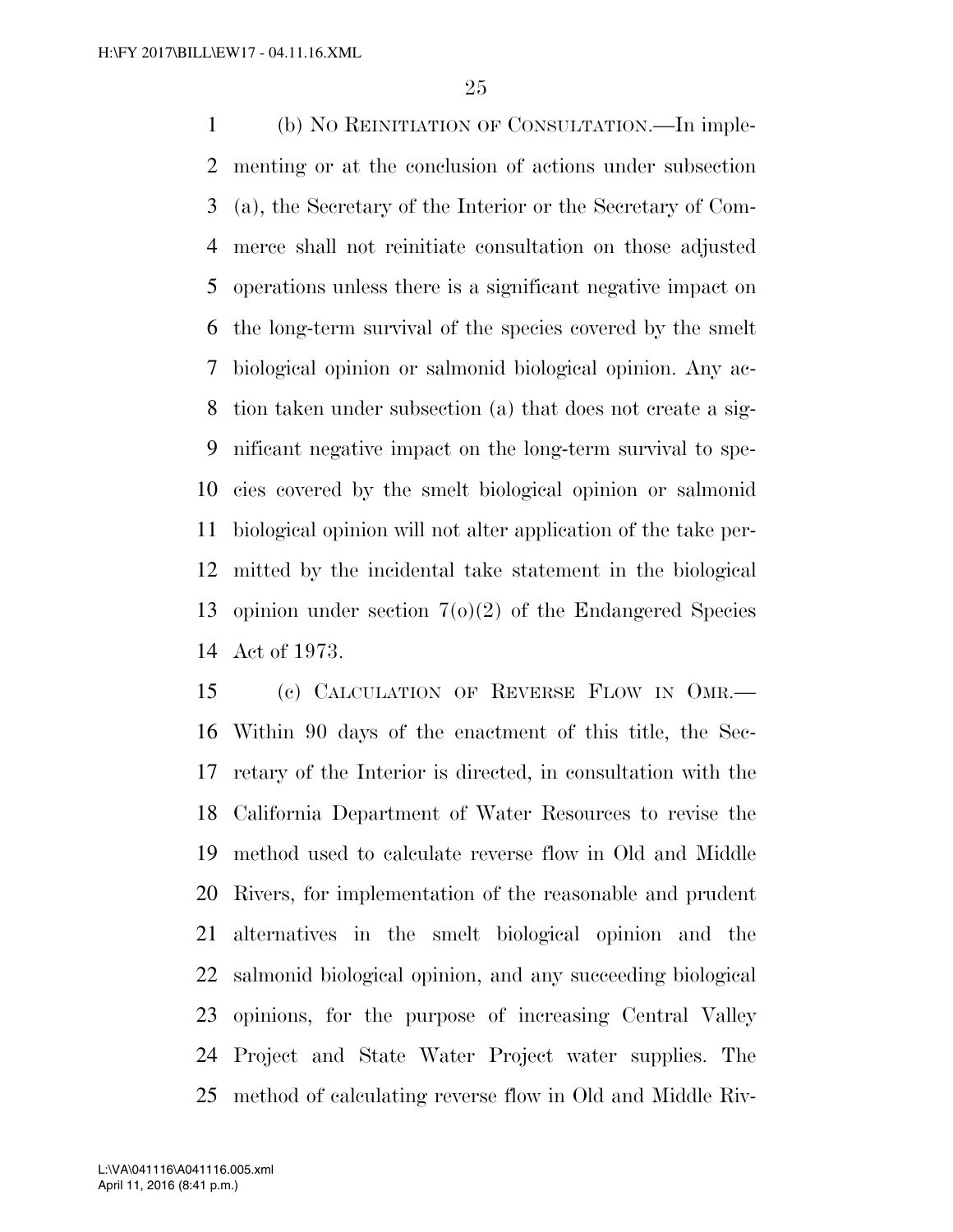ers shall be reevaluated not less than every five years thereafter to achieve maximum export pumping rates within limits established by the smelt biological opinion, the salmonid biological opinion, and any succeeding bio-logical opinions.

# TEMPORARY OPERATIONAL FLEXIBILITY FOR FIRST FEW

7 STORMS OF THE WATER YEAR

 SEC. 205. (a) IN GENERAL.—Consistent with avoid- ing an immediate significant negative impact on the long- term survival upon listed fish species over and above the range of impacts authorized under the Endangered Spe- cies Act of 1973 and other environmental protections under subsection (d), the Secretary of the Interior and the Secretary of Commerce shall authorize the Central Valley Project and the California State Water Project, combined, to operate at levels that result in negative OMR flows at -7,500 cubic feet per second (based on United States Geo- logical Survey gauges on Old and Middle Rivers) daily av- erage as described in subsections (b) and (c) to capture peak flows during storm events.

 (b) DAYS OF TEMPORARY OPERATIONAL FLEXI- BILITY.—The temporary operational flexibility described in subsection (a) shall be authorized on days that the Cali- fornia Department of Water Resources determines the net Sacramento-San Joaquin River Delta outflow index is at, or above, 13,000 cubic feet per second.

April 11, 2016 (8:41 p.m.) L:\VA\041116\A041116.005.xml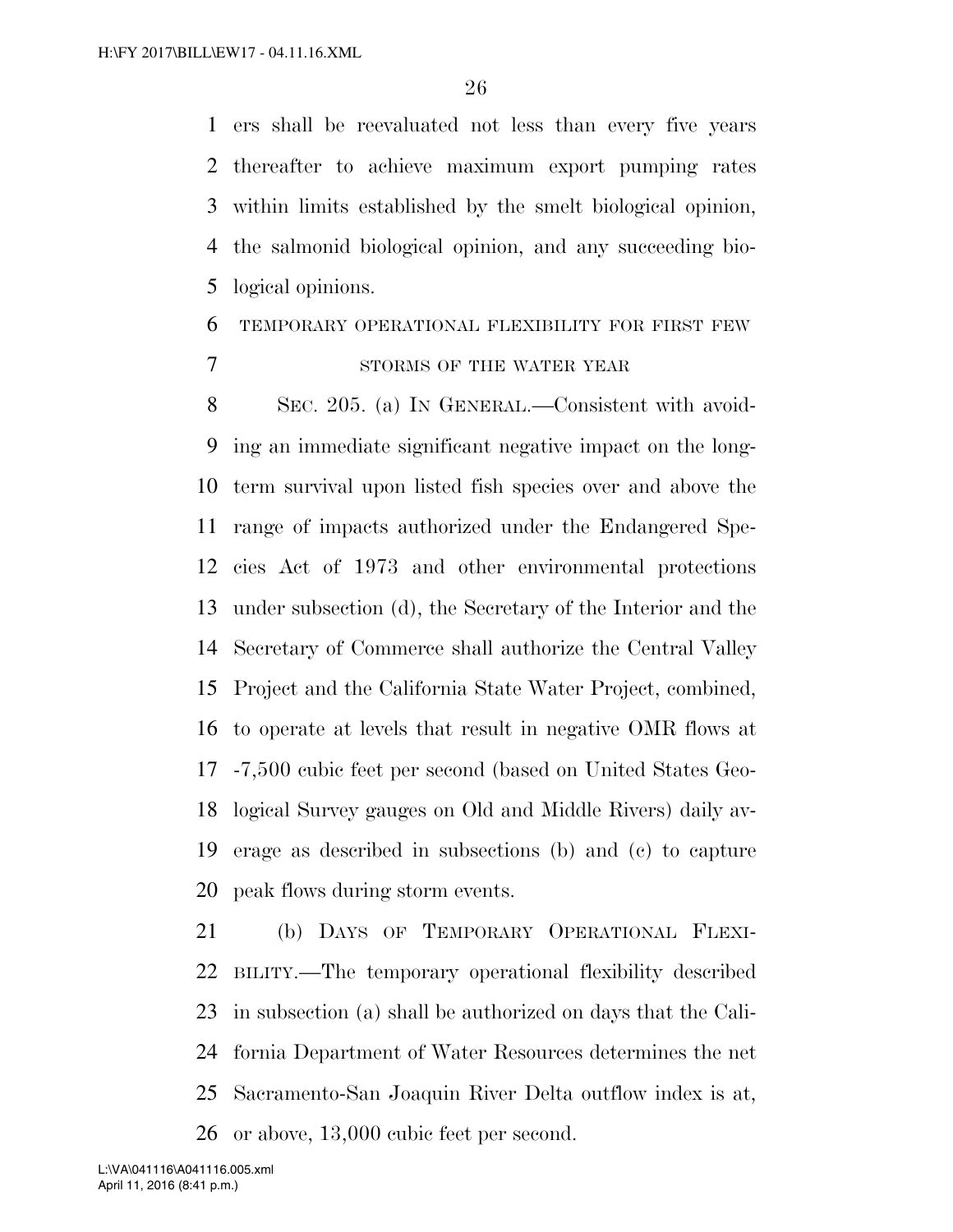(c) COMPLIANCE WITH ENDANGERED SPECIES ACT AUTHORIZATIONS.—In carrying out this section, the Sec- retary of the Interior and the Secretary of Commerce may continue to impose any requirements under the smelt bio- logical opinion and salmonid biological opinion during any period of temporary operational flexibility as they deter- mine are reasonably necessary to avoid additional signifi- cant negative impacts on the long-term survival of a listed fish species over and above the range of impacts author- ized under the Endangered Species Act of 1973, provided that the requirements imposed do not reduce water sup- plies available for the Central Valley Project and the Cali-fornia State Water Project.

14 (d) OTHER ENVIRONMENTAL PROTECTIONS.—

 (1) STATE LAW.—The actions of the Secretary of the Interior and the Secretary of Commerce under this section shall be consistent with applicable regu- latory requirements under State law. The foregoing does not constitute a waiver of sovereign immunity.

 (2) FIRST SEDIMENT FLUSH.—During the first flush of sediment out of the Sacramento-San Joa- quin River Delta in each water year, and provided that such determination is based upon objective evi- dence, OMR flow may be managed at rates less neg-ative than -5,000 cubic feet per second for a min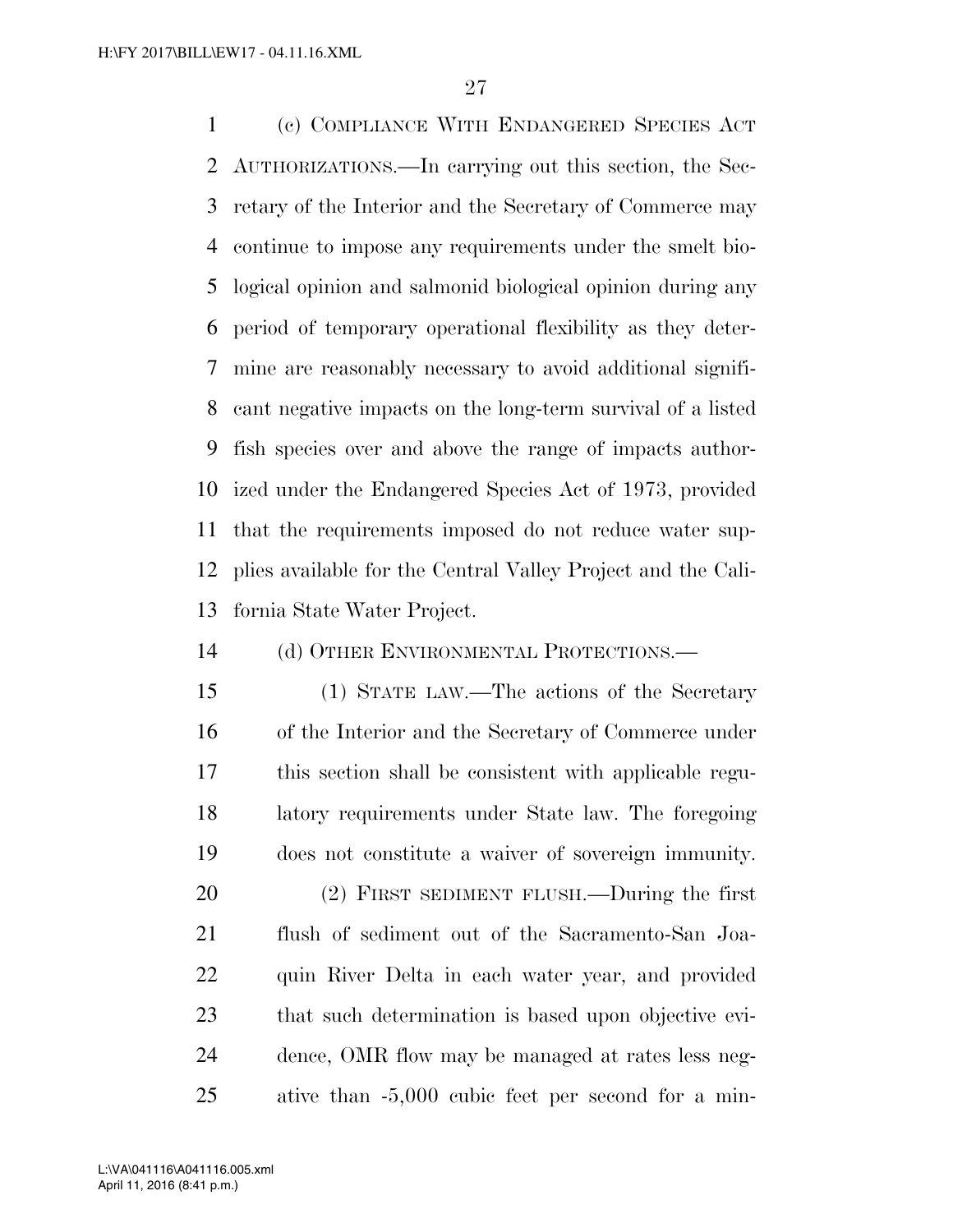imum duration to avoid movement of adult Delta smelt (*Hypomesus transpacificus*) to areas in the southern Sacramento-San Joaquin River Delta that would be likely to increase entrainment at Central Valley Project and California State Water Project pumping plants.

 (3) APPLICABILITY OF OPINION.—This section shall not affect the application of the salmonid bio- logical opinion from April 1 to May 31, unless the Secretary of Commerce finds, based on the best sci- entific and commercial data available, that some or all of such applicable requirements may be adjusted during this time period to provide emergency water supply relief without resulting in additional adverse effects over and above the range of impacts author- ized under the Endangered Species Act of 1973. In addition to any other actions to benefit water sup- ply, the Secretary of the Interior and the Secretary of Commerce shall consider allowing through-Delta water transfers to occur during this period if they can be accomplished consistent with section 3405(a)(1)(H) of the Central Valley Project Im- provement Act. Water transfers solely or exclusively through the California State Water Project that do not require any use of Reclamation facilities or ap-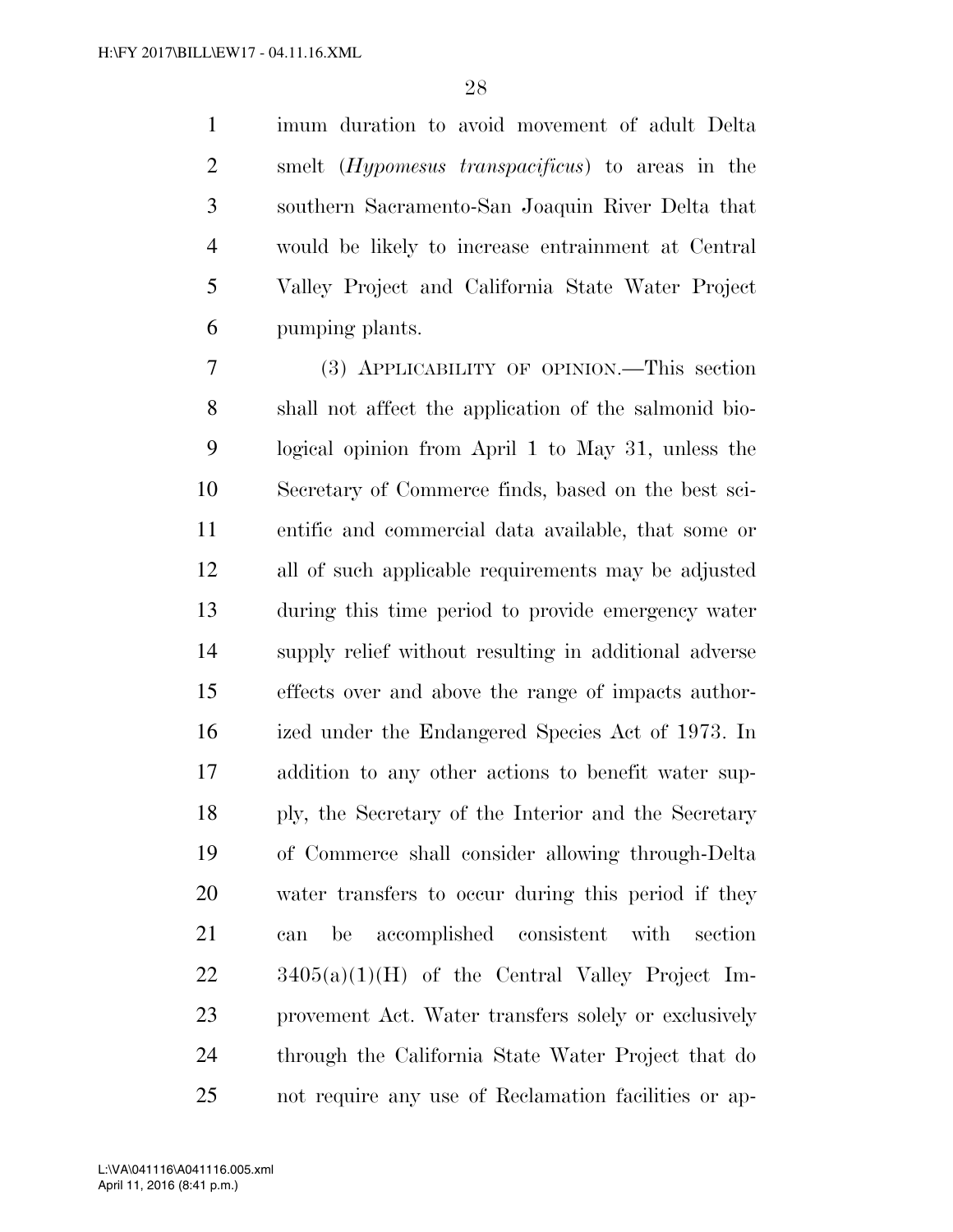proval by Reclamation are not required to be con-2 sistent with section  $3405(a)(1)(H)$  of the Central Valley Project Improvement Act.

 (4) MONITORING.—During operations under this section, the Commissioner of Reclamation, in coordination with the United States Fish and Wild- life Service, National Marine Fisheries Service, and California Department of Fish and Wildlife, shall undertake expanded monitoring programs and other data gathering to improve Central Valley Project and California State Water Project water supplies, to ensure incidental take levels are not exceeded, and to identify potential negative impacts, if any, and ac- tions necessary to mitigate impacts of the temporary operational flexibility to species listed under the En- dangered Species Act of 1973 (16 U.S.C. 1531 et seq.).

 (e) EFFECT OF HIGH OUTFLOWS.—In recognition of the high outflow levels from the Sacramento-San Joaquin River Delta during the days this section is in effect under subsection (b), the Secretary of the Interior and the Sec- retary of Commerce shall not count such days toward the 5-day and 14-day running averages of tidally filtered daily Old and Middle River flow requirements under the smelt biological opinion and salmonid biological opinion, as long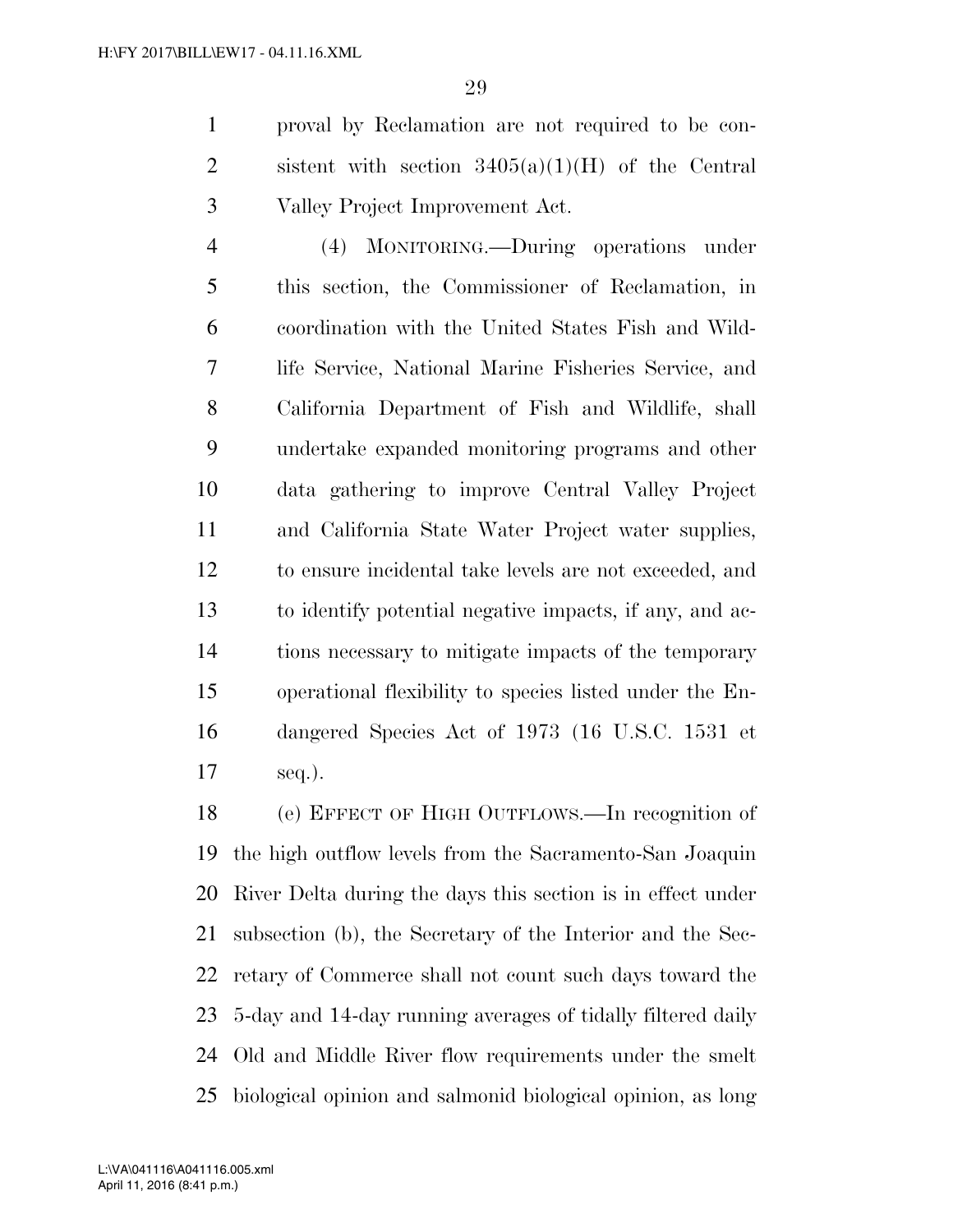as the Secretaries avoid significant negative impact on the long-term survival of listed fish species over and above the range of impacts authorized under the Endangered Spe-cies Act of 1973.

 (f) LEVEL OF DETAIL REQUIRED FOR ANALYSIS.— In articulating the determinations required under this sec- tion, the Secretary of the Interior and the Secretary of Commerce shall fully satisfy the requirements herein but shall not be expected to provide a greater level of sup- porting detail for the analysis than feasible to provide within the short timeframe permitted for timely decision making in response to changing conditions in the Sac-ramento-San Joaquin River Delta.

 (g) OMR FLOWS.—The Secretary of the Interior and the Secretary of Commerce shall, through the adaptive management provisions in the salmonid biological opinion, limit OMR reverse flow to -5,000 cubic feet per second based on date-certain triggers in the salmonid biological opinions only if using real-time migration information on salmonids demonstrates that such action is necessary to avoid a significant negative impact on the long-term sur- vival of listed fish species over and above the range of im- pacts authorized under the Endangered Species Act of 1973.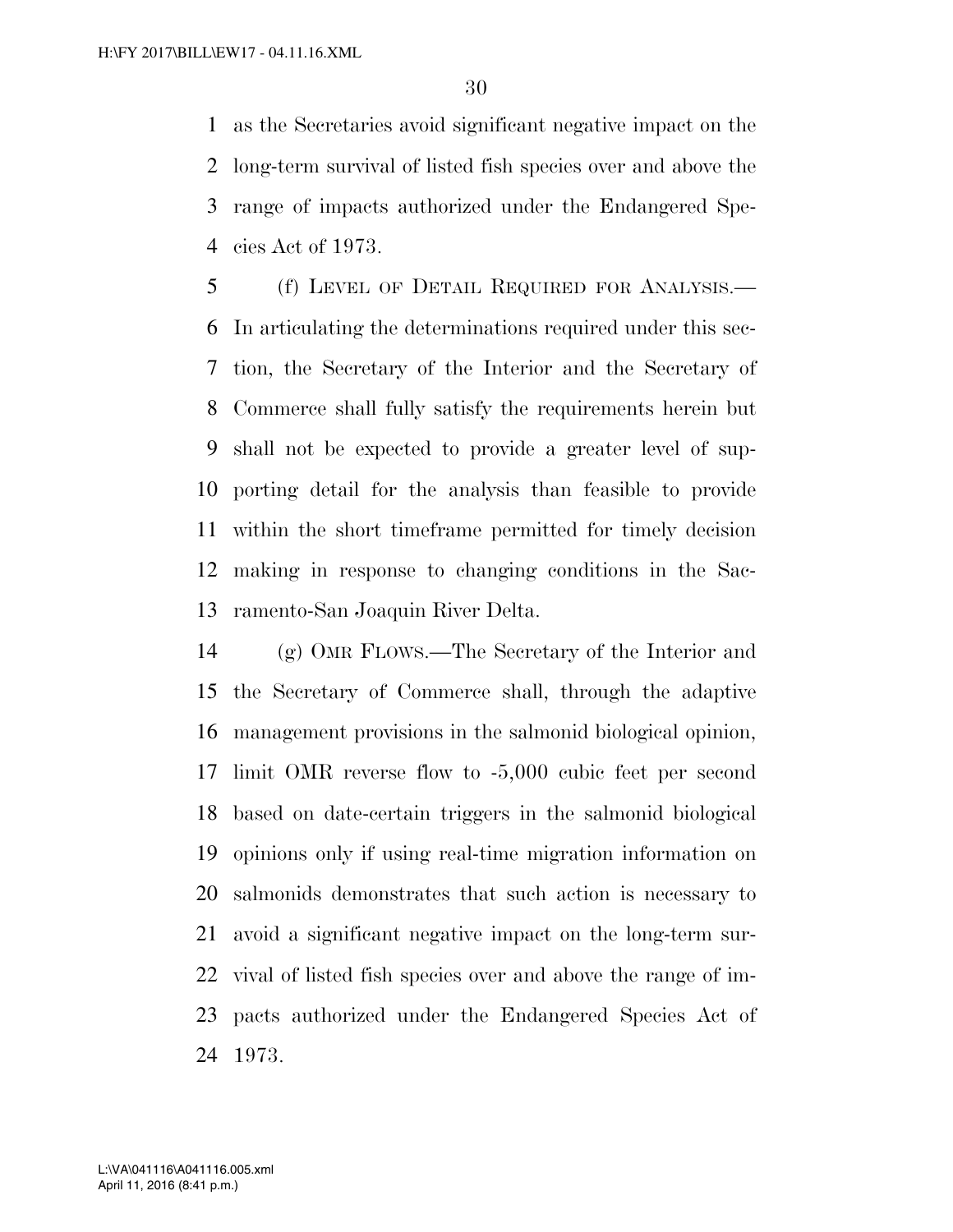(h) NO REINITIATION OF CONSULTATION.—In imple- menting or at the conclusion of actions under this section, the Secretary of the Interior shall not reinitiate consulta- tion on those adjusted operations if there is no immediate significant negative impact on the long-term survival of listed fish species over and above the range of impacts au- thorized under the Endangered Species Act of 1973. Any action taken under this section that does not create an immediate significant negative impact on the long-term survival of listed fish species over and above the range of impacts authorized under the Endangered Species Act of 1973 will not alter application of the take permitted by the incidental take statement in those biological opinions under section 7(o)(2) of the Endangered Species Act of 1973.

STATE WATER PROJECT OFFSET AND WATER RIGHTS

17 PROTECTIONS

 SEC. 206. (a) OFFSET FOR STATE WATER PROJECT.—

 (1) IMPLEMENTATION IMPACTS.—The Sec-21 retary of the Interior shall confer with the California Department of Fish and Wildlife in connection with the implementation of this section on potential im- pacts to any consistency determination for oper- ations of the State Water Project issued pursuant to California Fish and Game Code section 2080.1.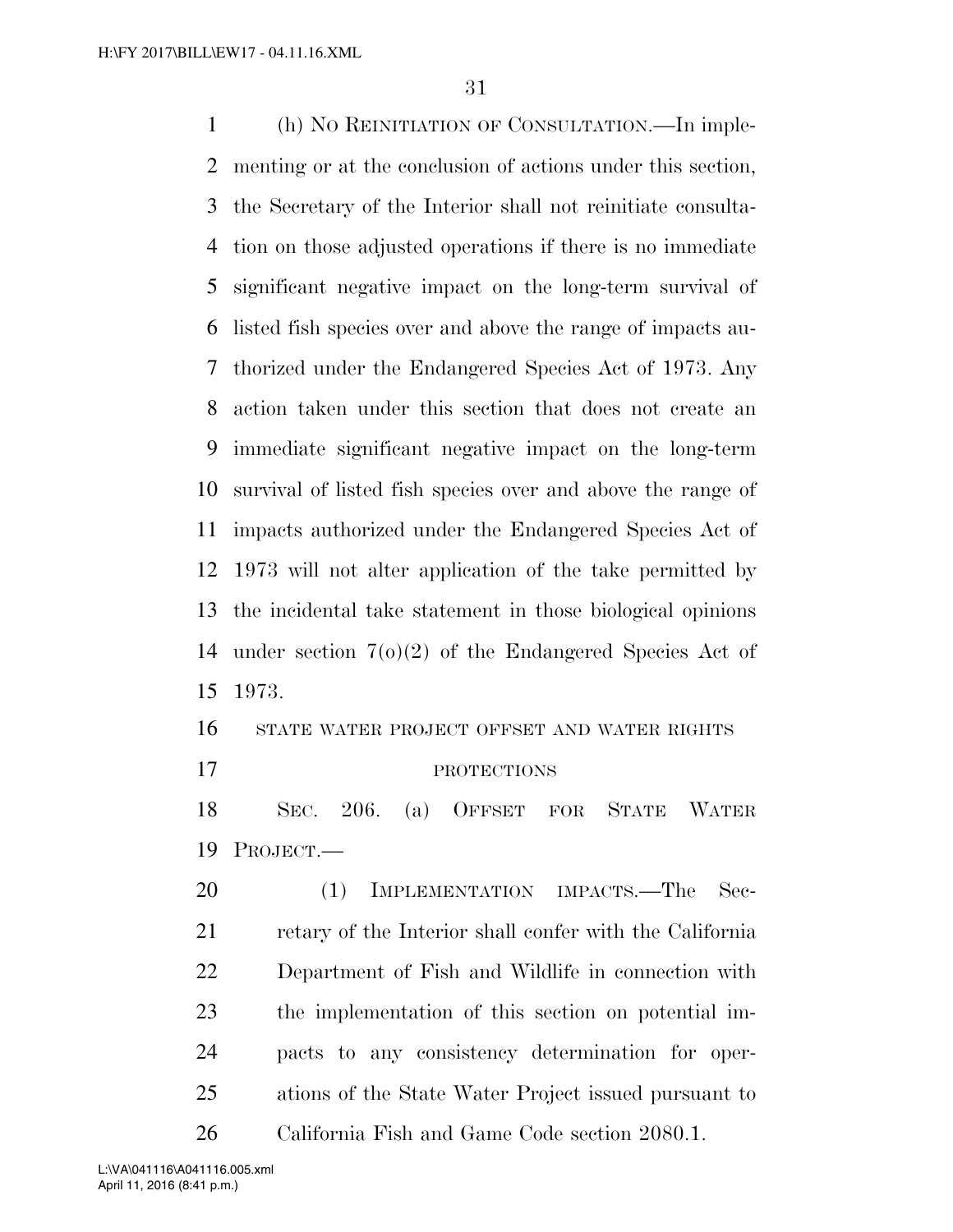(2) ADDITIONAL YIELD.—If, as a result of the application of this section, the California Depart-ment of Fish and Wildlife—

 (A) determines that operations of the State Water Project are inconsistent with the consist- ency determinations issued pursuant to Cali- fornia Fish and Game Code section 2080.1 for operations of the State Water Project; or

 (B) requires take authorization under Cali- fornia Fish and Game Code section 2081 for operation of the State Water Project in a man- ner that directly or indirectly results in reduced water supply to the State Water Project as compared with the water supply available under the smelt biological opinion and the salmonid biological opinion; and as a result, Central Val- ley Project yield is greater than it otherwise would have been, then that additional yield shall be made available to the State Water Project for delivery to State Water Project con-21 tractors to offset that reduced water supply.

 (3) NOTIFICATION RELATED TO ENVIRON- MENTAL PROTECTIONS.—The Secretary of the Inte-rior and Secretary of Commerce shall—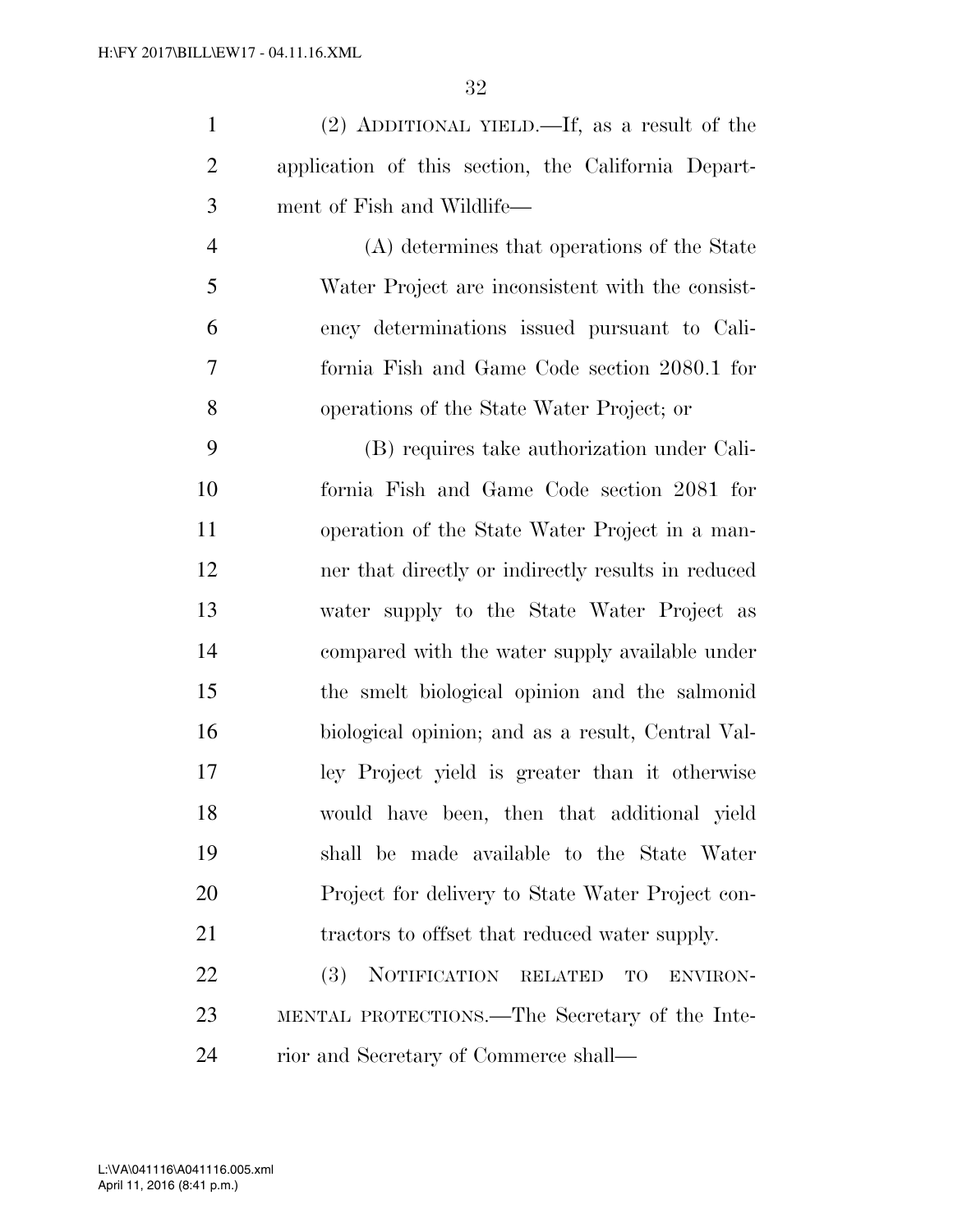| $\mathbf{1}$   | (A) notify the Director of the California           |
|----------------|-----------------------------------------------------|
| $\overline{2}$ | Department of Fish and Wildlife regarding any       |
| 3              | changes in the manner in which the smelt bio-       |
| $\overline{4}$ | logical opinion or the salmonid biological opin-    |
| 5              | ion is implemented; and                             |
| 6              | (B) confirm that those changes are con-             |
| $\overline{7}$ | sistent with the Endangered Species Act of          |
| 8              | 1973 (16 U.S.C. 1531 et seq.).                      |
| 9              | (b) AREA OF ORIGIN AND WATER RIGHTS PROTEC-         |
| 10             | TIONS.                                              |
| 11             | (1) IN GENERAL.—The Secretary of the Inte-          |
| 12             | rior and the Secretary of Commerce, in carrying out |
| 13             | the mandates of this section, shall take no action  |
| 14             | $that$ —                                            |
| 15             | (A) diminishes, impairs, or otherwise af-           |
| 16             | fects in any manner any area of origin, water-      |
| 17             | shed of origin, county of origin, or any other      |
| 18             | water rights protection, including rights to        |
| 19             | water appropriated before December 19, 1914,        |
| 20             | provided under State law;                           |
| 21             | (B) limits, expands or otherwise affects the        |
| 22             | application of section 10505, 10505.5, 11128,       |
| 23             | 11460, 11461, 11462, 11463 or 12200 through         |
| 24             | 12220 of the California Water Code or any           |
| 25             | other provision of State water rights law, with-    |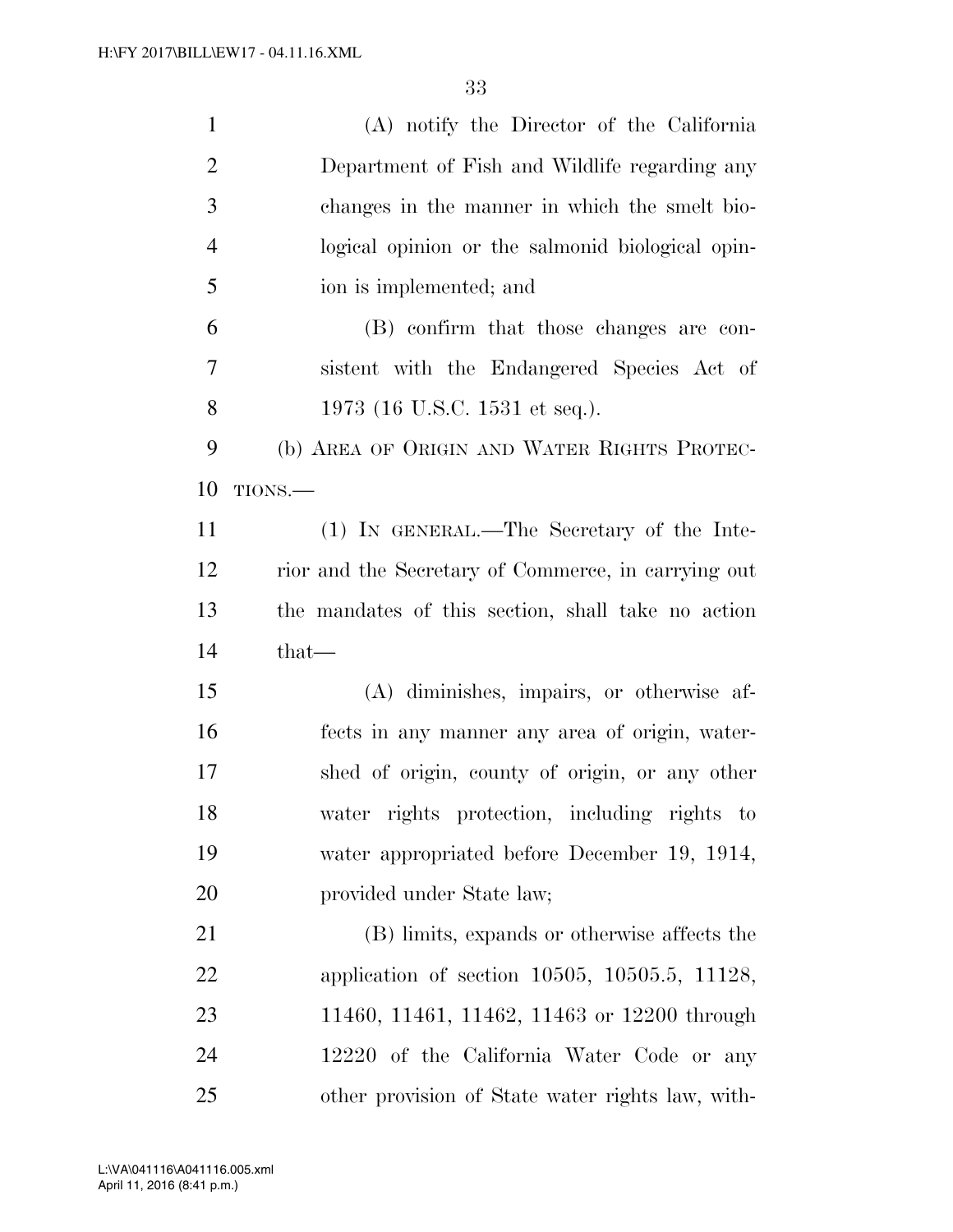|                | 34                                                     |
|----------------|--------------------------------------------------------|
| $\mathbf{1}$   | out respect to whether such a provision is spe-        |
| $\overline{2}$ | eifically referred to in this section; or              |
| 3              | (C) diminishes, impairs, or otherwise af-              |
| $\overline{4}$ | fects in any manner any water rights or water          |
| 5              | rights priorities under applicable law.                |
| 6              | (2) SECTION 7 OF THE ENDANGERED SPECIES                |
| 7              | ACT.—Any action proposed to be undertaken by the       |
| 8              | Secretary of the Interior and the Secretary of Com-    |
| 9              | merce pursuant to both this section and section 7 of   |
| 10             | the Endangered Species Act of 1973 (16 U.S.C.          |
| <sup>11</sup>  | 1531 et seq.) shall be undertaken in a manner that     |
| 12             | does not alter water rights or water rights priorities |
| 13             | established by California law or it shall not be un-   |
| 14             | dertaken at all. Nothing in this subsection affects    |
| 15             | the obligations of the Secretary of the Interior and   |
| 16             | the Secretary of Commerce under section 7 of the       |
| 17             | Endangered Species Act of 1973.                        |
| 18             | $(3)$ EFFECT OF ACT.—                                  |
| 19             | (A) Nothing in this section affects or modi-           |
| 20             | fies any obligation of the Secretary of the Inte-      |

21 rior under section 8 of the Act of June 17, 1902 (32 Stat. 390, chapter 1093).

 (B) Nothing in this section diminishes, im- pairs, or otherwise affects in any manner any Project purposes or priorities for the allocation,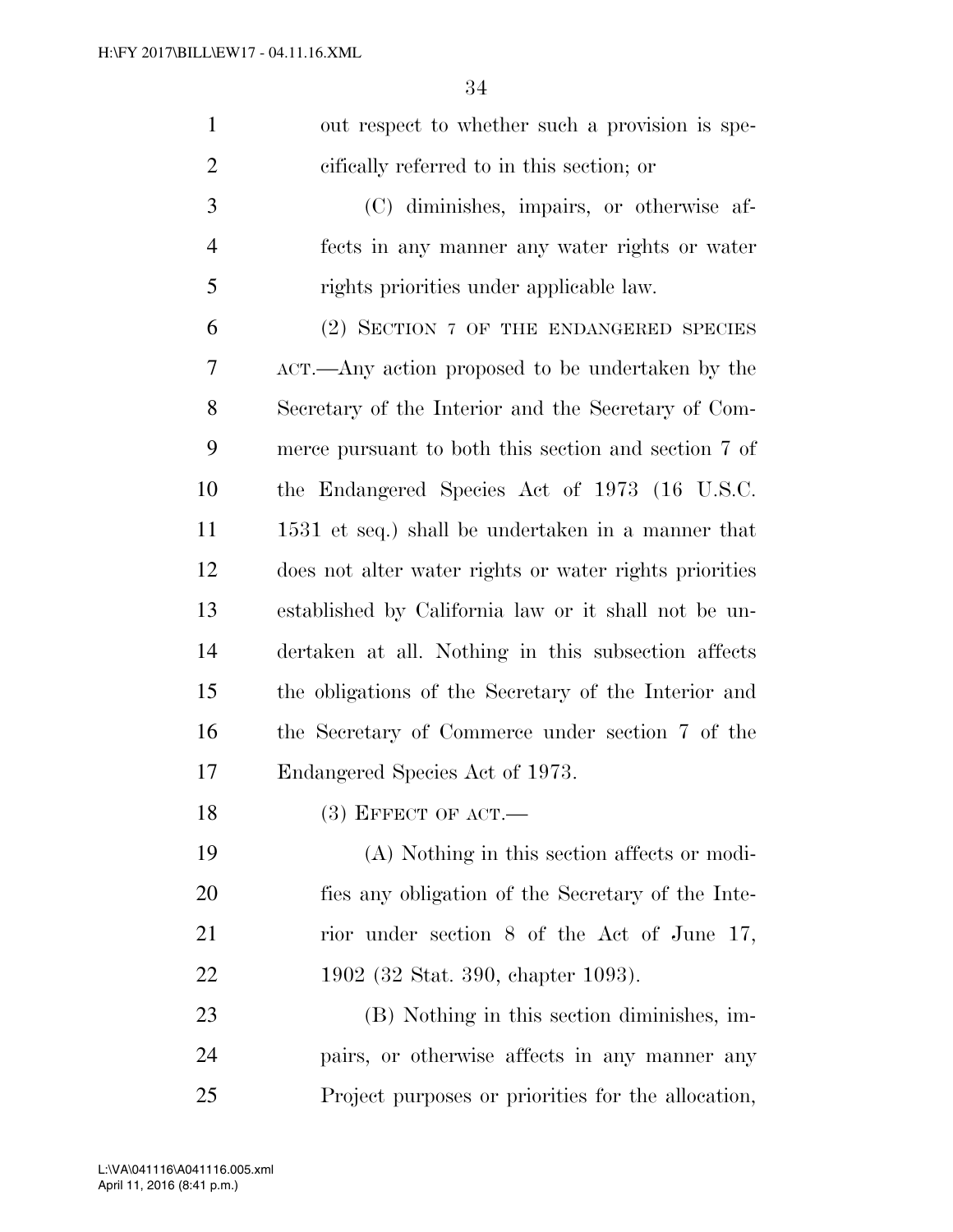delivery or use of water under applicable law, including the Project purposes and priorities es- tablished under section 3402 and section 3406 of the Central Valley Project Improvement Act (Public Law 102–575; 106 Stat. 4706).

(c) NO REDIRECTED ADVERSE IMPACTS.—

 (1) IN GENERAL.—The Secretary of the Inte- rior and Secretary of Commerce shall not carry out any specific action authorized under this section that will directly or through State agency action indi- rectly result in the involuntary reduction of water supply to an individual, district, or agency that has in effect a contract for water with the State Water Project or the Central Valley Project, including Set- tlement and Exchange contracts, refuge contracts, and Friant Division contracts, as compared to the water supply that would be provided in the absence of action under this section, and nothing in this sec- tion is intended to modify, amend or affect any of the rights and obligations of the parties to such con-21 tracts.

22 (2) ACTION ON DETERMINATION.—If, after ex- ploring all options, the Secretary of the Interior or the Secretary of Commerce makes a final determina-tion that a proposed action under this section cannot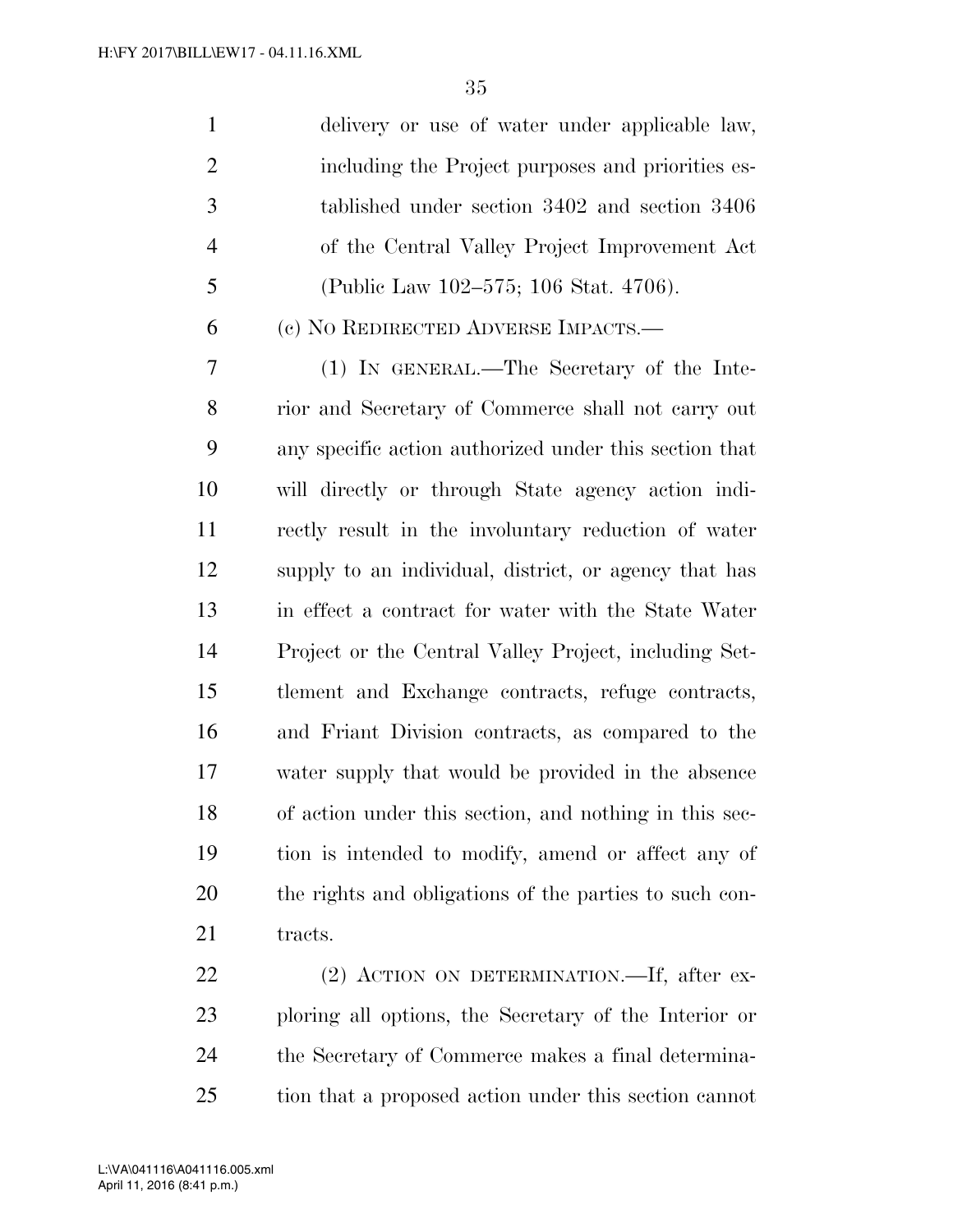| $\mathbf{1}$   | be carried out in accordance with paragraph (1),             |
|----------------|--------------------------------------------------------------|
| $\overline{2}$ | that Secretary-                                              |
| 3              | (A) shall document that determination in                     |
| $\overline{4}$ | writing for that action, including a statement of            |
| 5              | the facts relied on, and an explanation of the               |
| 6              | basis, for the decision;                                     |
| 7              | (B) may exercise the Secretary's existing                    |
| 8              | authority, including authority to undertake the              |
| 9              | drought-related actions otherwise addressed in               |
| 10             | this title, or to otherwise comply with other ap-            |
| 11             | plicable law, including the Endangered Species               |
| 12             | Act of 1973 (16 U.S.C. 1531 et seq.); and                    |
| 13             | (C) shall comply with subsection (a).                        |
| 14             | (d) ALLOCATIONS FOR SACRAMENTO VALLEY WATER                  |
| 15             | SERVICE CONTRACTORS.—                                        |
| 16             | (1) DEFINITIONS.—In this subsection:                         |
| 17             | (A) EXISTING CENTRAL VALLEY PROJECT                          |
| 18             | AGRICULTURAL WATER SERVICE CONTRACTOR                        |
| 19             | THE<br>SACRAMENTO<br><b>RIVER</b><br><b>WITHIN</b><br>WATER- |
| 20             | SHED.—The term "existing Central Valley                      |
| 21             | Project agricultural water service contractor                |
| 22             | within the Sacramento River Watershed"                       |
| 23             | means any water service contractor within the                |
| 24             | Shasta, Trinity, or Sacramento River division of             |
| 25             | the Central Valley Project that has in effect a              |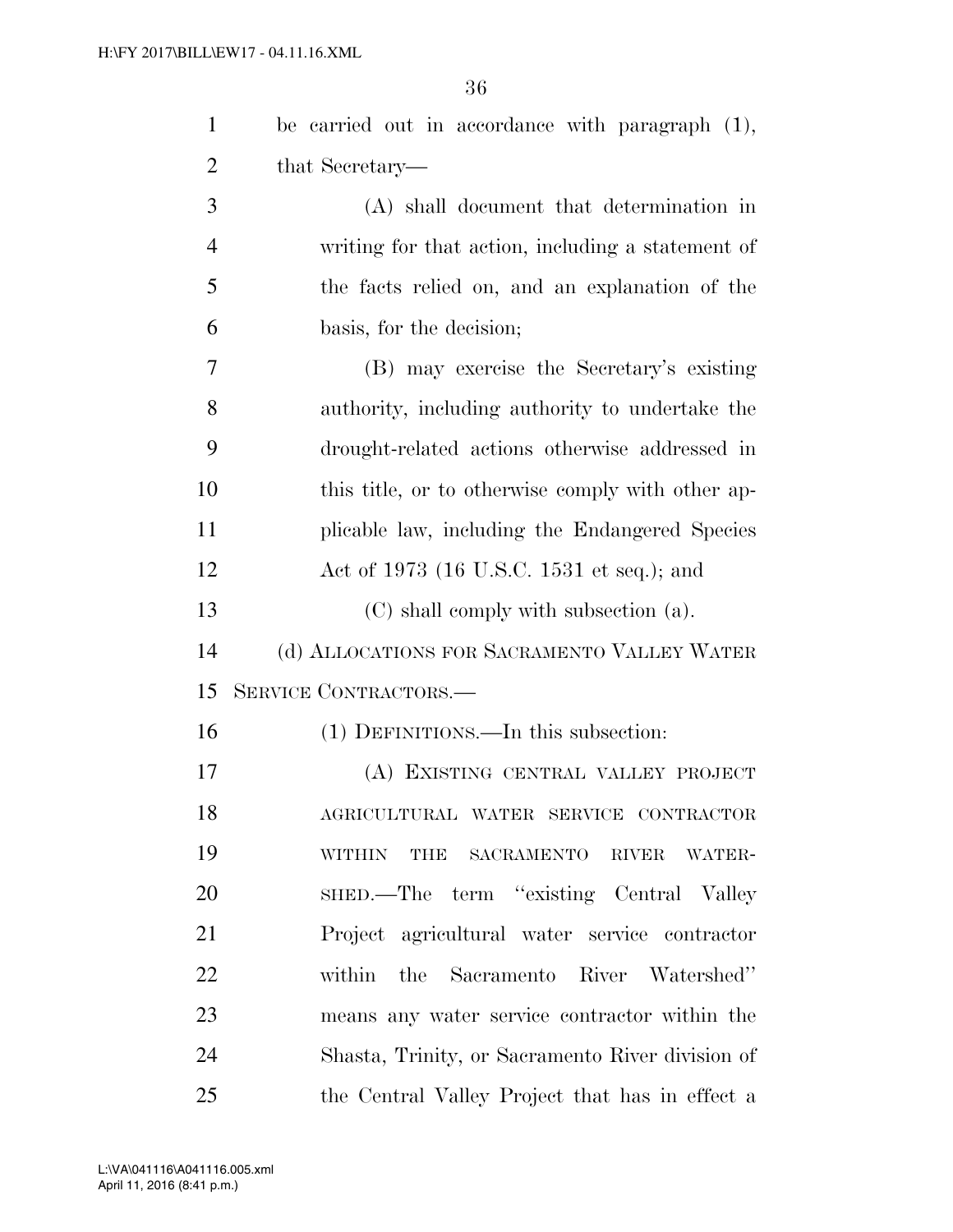water service contract on the date of enactment of this section that provides water for irriga- tion. (B) YEAR TERMS.—The terms ''Above Normal'', ''Below Normal'', ''Dry'', and ''Wet'', with respect to a year, have the meanings given those terms in the Sacramento Valley Water Year Type (40–30–30) Index. 9 (2) ALLOCATIONS OF WATER. (A) ALLOCATIONS.—Subject to subsection (c), the Secretary of the Interior shall make every reasonable effort in the operation of the Central Valley Project to allocate water pro- vided for irrigation purposes to each existing Central Valley Project agricultural water service contractor within the Sacramento River Water- shed in accordance with the following: (i) Not less than 100 percent of the contract quantity of the existing Central Valley Project agricultural water service

 contractor within the Sacramento River 22 Watershed in a "Wet" year.

23 (ii) Not less than 100 percent of the contract quantity of the existing Central Valley Project agricultural water service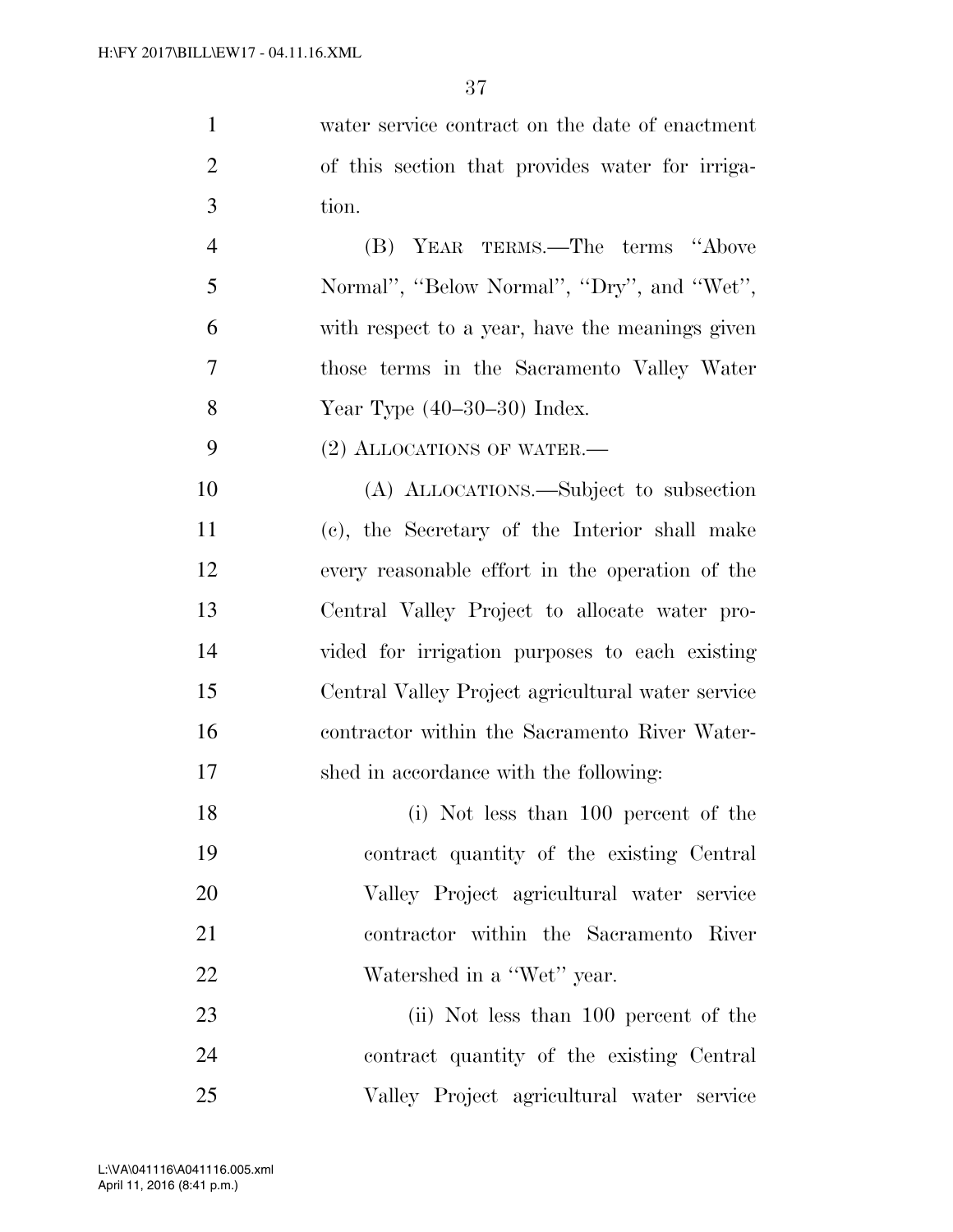| $\mathbf{1}$   | Contractor within the Sacramento River            |
|----------------|---------------------------------------------------|
| $\overline{2}$ | Watershed in an "Above Normal" year.              |
| 3              | (iii) Not less than 100 percent of the            |
| $\overline{4}$ | contract quantity of the existing Central         |
| 5              | Valley Project agricultural water service         |
| 6              | contractor within the Sacramento River            |
| $\overline{7}$ | Watershed in a "Below Normal" year that           |
| 8              | is preceded by an "Above Normal" or               |
| 9              | "Wet" year.                                       |
| 10             | (iv) Not less than 50 percent of the              |
| 11             | contract quantity of the existing Central         |
| 12             | Valley Project agricultural water service         |
| 13             | contractor within the Sacramento River            |
| 14             | Watershed in a "Dry" year that is pre-            |
| 15             | ceded by a "Below Normal", "Above Nor-            |
| 16             | mal", or "Wet" year.                              |
| 17             | $(v)$ Subject to clause (ii), in any other        |
| 18             | year not identified in any of clauses (i)         |
| 19             | through (iv), not less than twice the alloca-     |
| 20             | tion percentage to south-of-Delta Central         |
| 21             | Valley Project agricultural water service         |
| 22             | contractors, up to 100 percent.                   |
| 23             | (B)<br>EFFECT OF CLAUSE.—Nothing in               |
| 24             | clause $(A)(v)$ precludes an allocation to an ex- |
| 25             | isting Central Valley Project agricultural water  |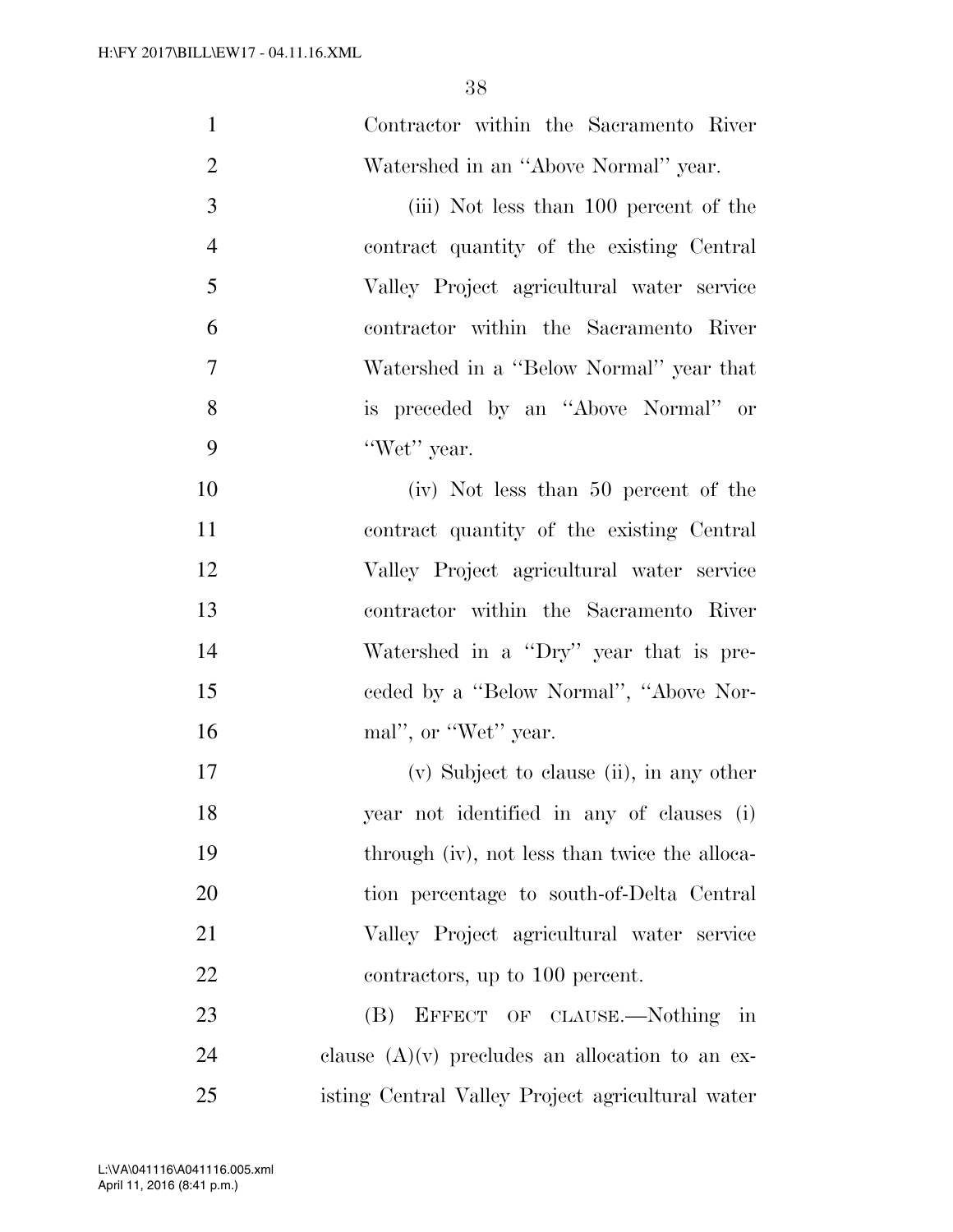| $\mathbf{1}$   | service contractor within the Sacramento River   |
|----------------|--------------------------------------------------|
| $\overline{2}$ | Watershed that is greater than twice the alloca- |
| 3              | tion percentage to a south-of-Delta Central Val- |
| $\overline{4}$ | ley Project agricultural water service<br>con-   |
| 5              | tractor.                                         |
| 6              | (3) PROTECTION OF ENVIRONMENT, MUNICIPAL         |
| 7              | AND INDUSTRIAL SUPPLIES, AND OTHER CONTRAC-      |
| 8              | TORS.-                                           |
| 9              | ENVIRONMENT.—Nothing in para-<br>(A)             |
| 10             | $graph (2) shall adversely affect-$              |
| 11             | (i) the cold water pool behind Shasta            |
| 12             | Dam;                                             |
| 13             | (ii) the obligation of the Secretary of          |
| 14             | the Interior to make water available to          |
| 15             | managed wetlands pursuant to section             |
| 16             | 3406(d) of the Central Valley Project Im-        |
| 17             | provement Act (Public Law 102–575; 106           |
| 18             | Stat. 4722); or                                  |
| 19             | (iii) any obligation-                            |
| 20             | (I) of the Secretary of the Inte-                |
| 21             | rior and the Secretary of Commerce               |
| 22             | under the smelt biological opinion, the          |
| 23             | salmonid biological opinion, or any              |
| 24             | other applicable biological opinion; or          |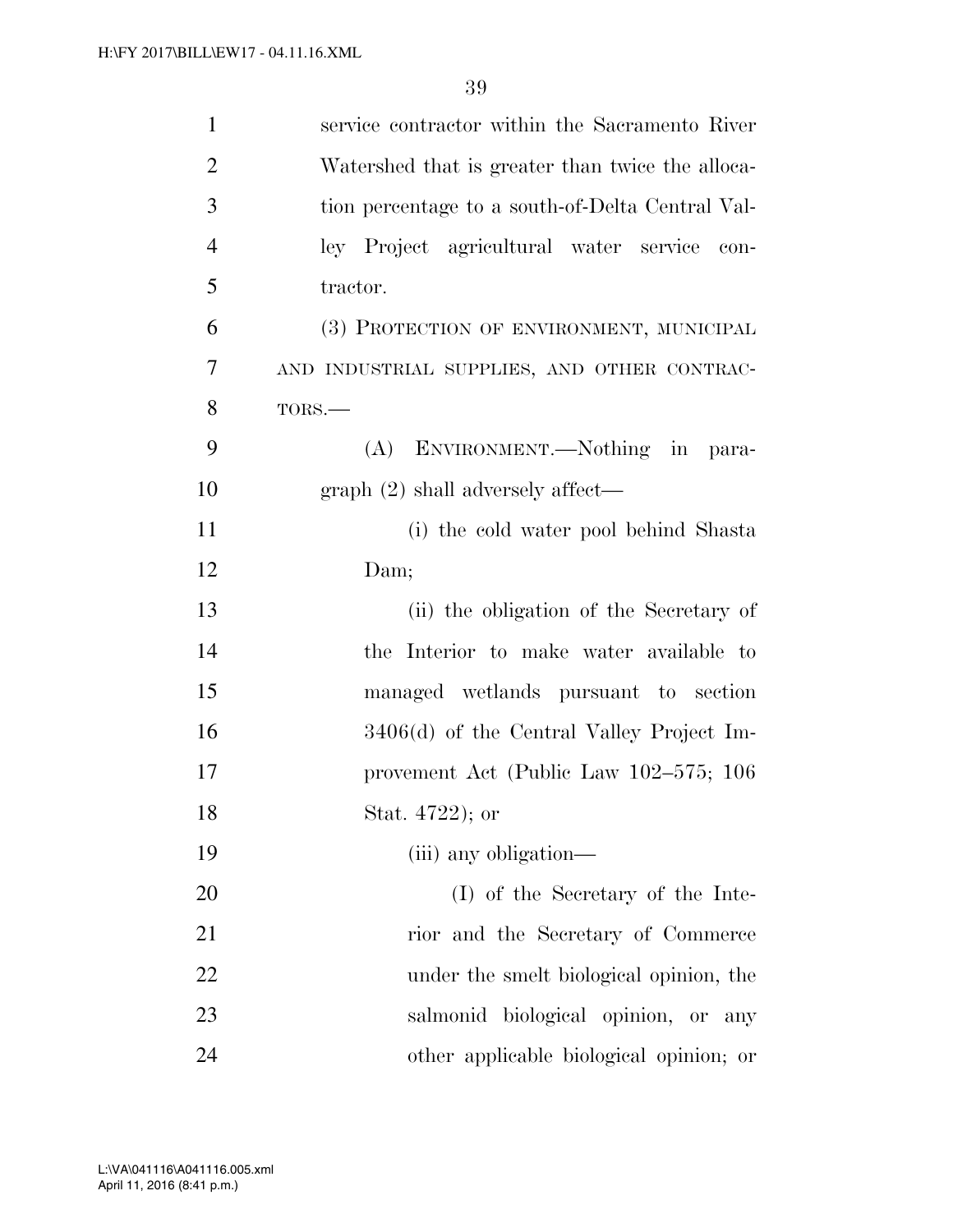| $\mathbf{1}$   | (II) under the Endangered Spe-                |
|----------------|-----------------------------------------------|
| $\overline{2}$ | cies Act of 1973 (16 U.S.C. 1531 et           |
| 3              | seq.) or any other applicable law (in-        |
| $\overline{4}$ | cluding regulations).                         |
| 5              | (B) MUNICIPAL AND INDUSTRIAL SUP-             |
| 6              | PLIES.—Nothing in paragraph (2)—              |
| 7              | (i) modifies any provision of a water         |
| 8              | Service contract that addresses municipal     |
| 9              | or industrial water shortage policies of the  |
| 10             | Secretary of the Interior and the Secretary   |
| 11             | of Commerce;                                  |
| 12             | (ii) affects or limits the authority of       |
| 13             | the Secretary of the Interior and the Sec-    |
| 14             | retary of Commerce to adopt or modify         |
| 15             | municipal and industrial water shortage       |
| 16             | policies;                                     |
| 17             | (iii) affects or limits the authority of      |
| 18             | the Secretary of the Interior and the Sec-    |
| 19             | retary of Commerce to implement a munic-      |
| 20             | ipal or industrial water shortage policy;     |
| 21             | (iv) constrains, governs, or affects, di-     |
| 22             | rectly or indirectly, the operations of the   |
| 23             | American River division of the Central Val-   |
| 24             | ley Project or any deliveries from that divi- |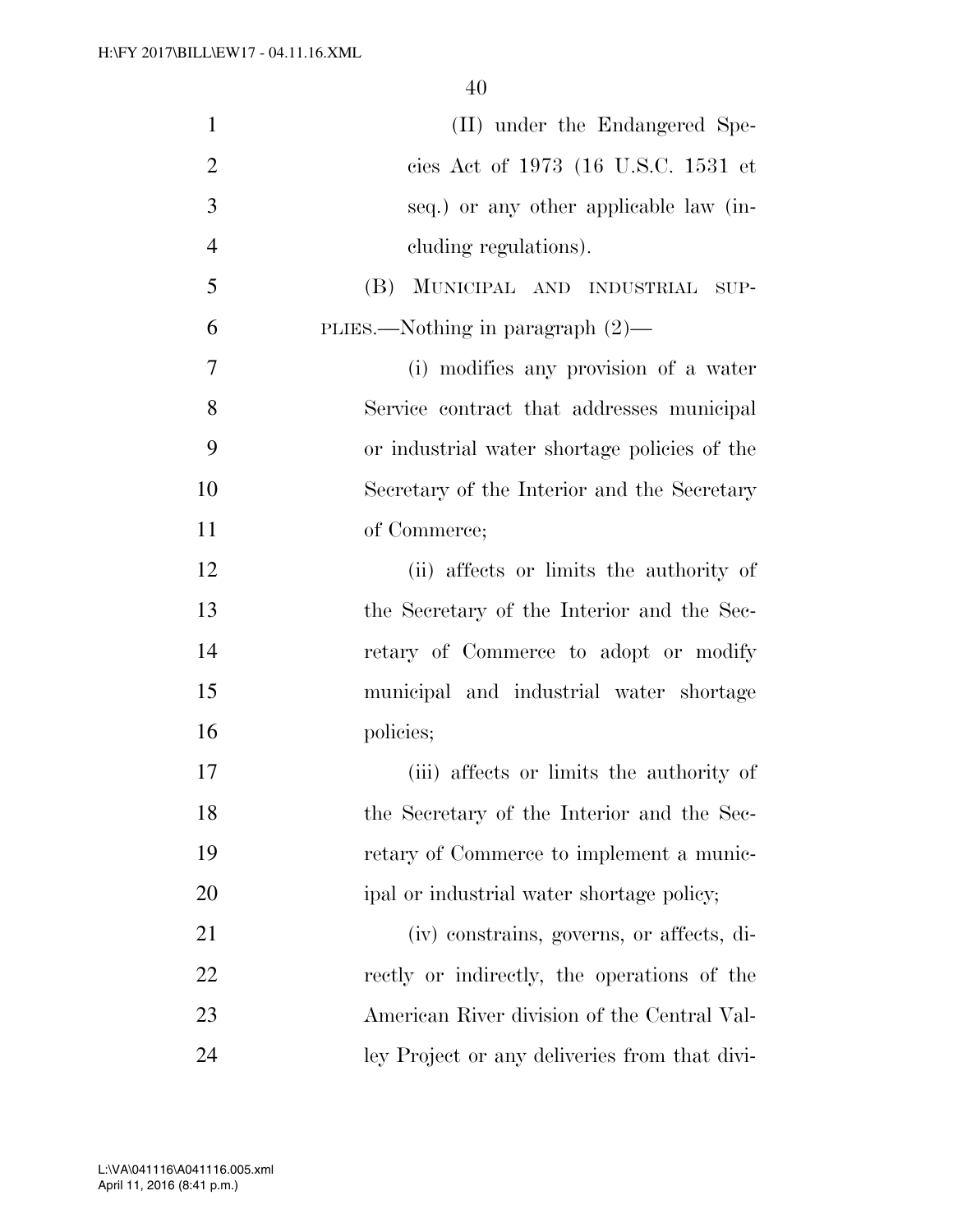| $\mathbf{1}$   | sion or a unit or facility of that division; |
|----------------|----------------------------------------------|
| $\overline{2}$ | or                                           |
| 3              | (v) affects any allocation to a Central      |
| $\overline{4}$ | Valley Project municipal or industrial       |
| 5              | water service contractor by increasing or    |
| 6              | decreasing allocations to the contractor, as |
| 7              | compared to the allocation the contractor    |
| 8              | would have received absent paragraph (2).    |
| 9              | (C) OTHER CONTRACTORS.—Nothing in            |
| 10             | subsection $(b)$ —                           |
| 11             | (i) affects the priority of any indi-        |
| 12             | vidual or entity with Sacramento River       |
| 13             | water rights, including an individual or en- |
| 14             | tity with a Sacramento River settlement      |
| 15             | contract, that has priority to the diversion |
| 16             | and use of Sacramento River water over       |
| 17             | water rights held by the United States for   |
| 18             | operations of the Central Valley Project;    |
| 19             | affects the obligation of the<br>(ii)        |
| 20             | United States to make a substitute supply    |
| 21             | of water available to the San Joaquin        |
| 22             | River exchange contractors;                  |
| 23             | (iii) affects the allocation of water to     |
| 24             | Friant division contractors of the Central   |
| 25             | Valley Project;                              |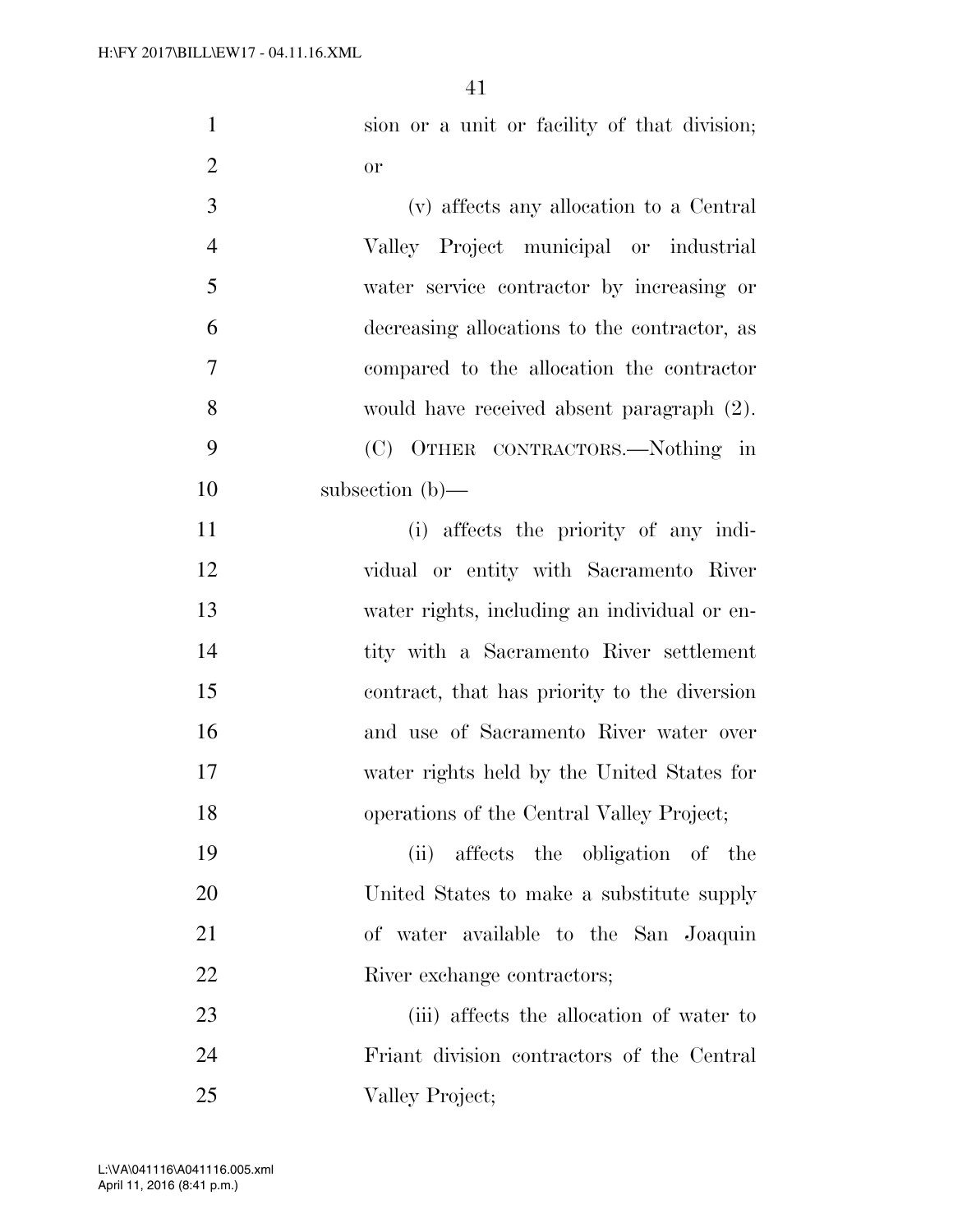| $\mathbf{1}$   | (iv) results in the involuntary reduc-                         |
|----------------|----------------------------------------------------------------|
| $\overline{2}$ | tion in contract water allocations to indi-                    |
| $\mathfrak{Z}$ | viduals or entities with contracts to receive                  |
| $\overline{4}$ | water from the Friant division; or                             |
| 5              | (v) authorizes any actions inconsistent                        |
| 6              | with State water rights law.                                   |
| 7              | SEC. 207. None of the funds in this Act shall be avail-        |
| 8              | able to implement the Stipulation of Settlement (Natural       |
| 9              | Resources Defense Council, et al. v. Kirk Rodgers, et al.,     |
| 10             | Eastern District of California, No. Civ. 9 S-88-1658           |
| 11             | $LKK/GGH$ or subtitle A of title X of Public Law 111–          |
| 12             | 11.                                                            |
| 13             | SEC. 208. None of the funds in this Act shall be avail-        |
| 14             | able for the purchase of water in the State of California      |
| 15             | to supplement instream flow within a river basin that has      |
| 16             | suffered a drought within the last two years                   |
| 17             | SEC. 209. The Commissioner of Reclamation is di-               |
|                | 18 rected to work with local water and irrigation districts in |
| 19             | the Stanislaus River Basin to ascertain the water storage      |
| 20             | made available by the Draft Plan of Operations in New          |
| 21             | Melones Reservoir (DRPO) for water conservation pro-           |
| 22             | grams, conjunctive use projects, water transfers, resched-     |
| 23             | uled project water and other projects to maximize water        |
| 24             | storage and ensure the beneficial use of the water re-         |
| 25             | sources in the Stanislaus River Basin. All such programs       |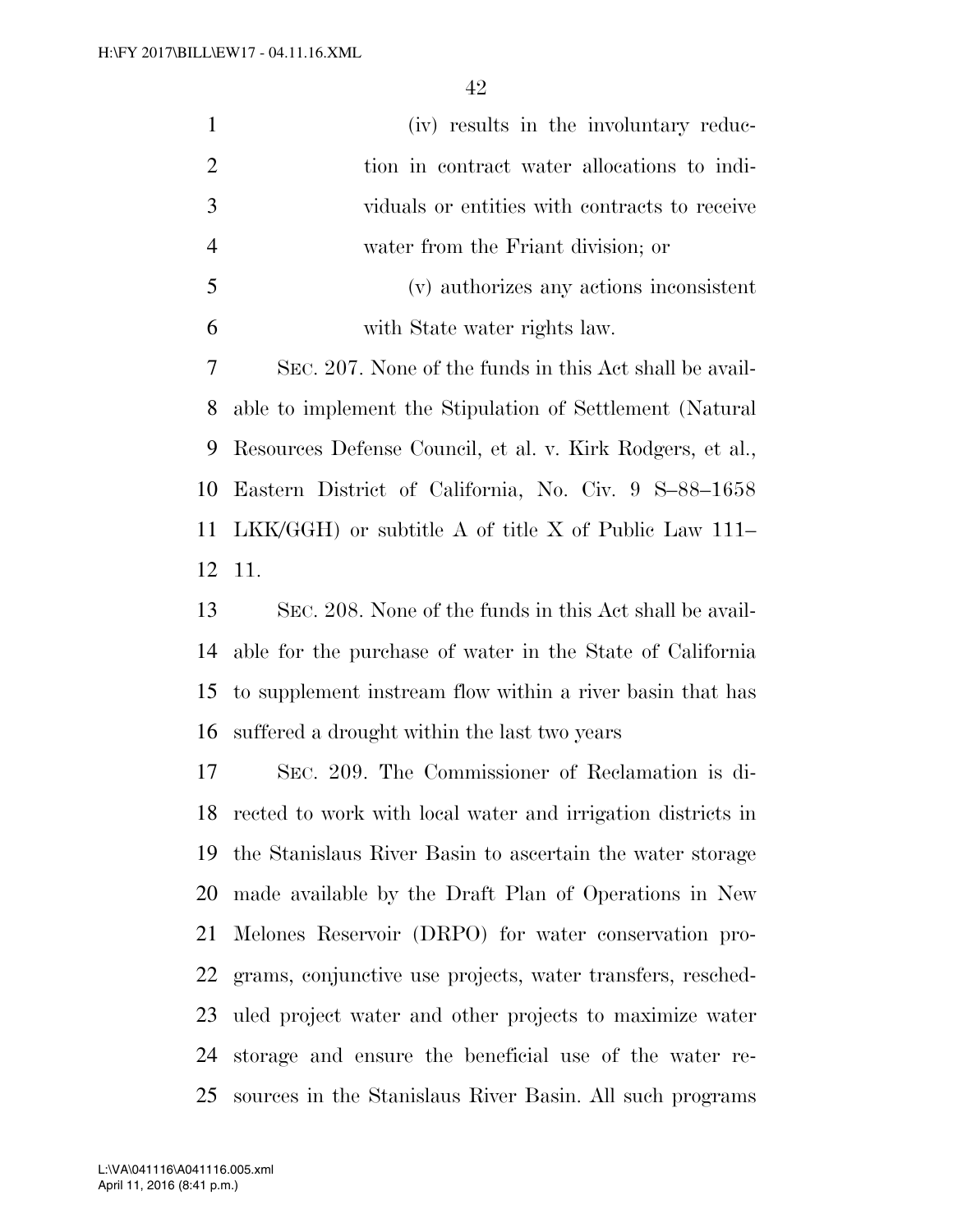and projects shall be implemented according to all applica- ble laws and regulations. The source of water for any such storage program at New Melones Reservoir shall be made available under a valid water right, consistent with the State water transfer guidelines and any other applicable State water law. The Commissioner shall inform the Con- gress within 18 months setting forth the amount of stor- age made available by the DRPO that has been put to use under this program, including proposals received by the Commissioner from interested parties for the purpose of this section.

 TITLE III 13 DEPARTMENT OF ENERGY

### ENERGY PROGRAMS

ENERGY EFFICIENCY AND RENEWABLE ENERGY

 For Department of Energy expenses including the purchase, construction, and acquisition of plant and cap- ital equipment, and other expenses necessary for energy efficiency and renewable energy activities in carrying out the purposes of the Department of Energy Organization Act (42 U.S.C. 7101 et seq.), including the acquisition or condemnation of any real property or any facility or for plant or facility acquisition, construction, or expansion, \$1,825,000,000, to remain available until expended: *Pro-*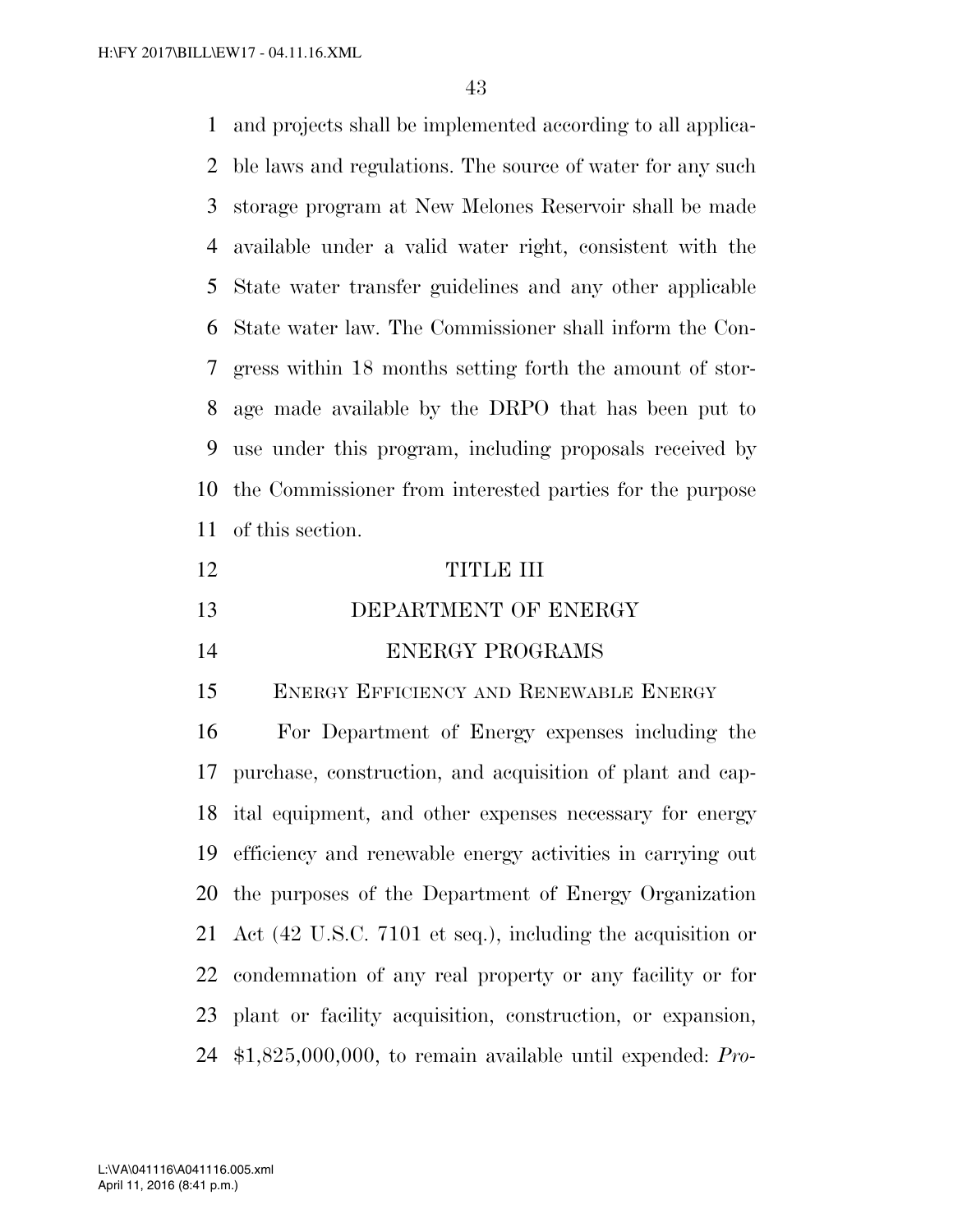*vided*, That of such amount, \$149,500,000 shall be avail-able until September 30, 2018, for program direction.

ELECTRICITY DELIVERY AND ENERGY RELIABILITY

 For Department of Energy expenses including the purchase, construction, and acquisition of plant and cap- ital equipment, and other expenses necessary for elec- tricity delivery and energy reliability activities in carrying out the purposes of the Department of Energy Organiza- tion Act (42 U.S.C. 7101 et seq.), including the acquisi- tion or condemnation of any real property or any facility or for plant or facility acquisition, construction, or expan- sion, \$225,000,000, to remain available until expended: *Provided*, That of such amount, \$28,000,000 shall be available until September 30, 2018, for program direction.

### 15 NUCLEAR ENERGY

 For Department of Energy expenses including the purchase, construction, and acquisition of plant and cap- ital equipment, and other expenses necessary for nuclear energy activities in carrying out the purposes of the De- partment of Energy Organization Act (42 U.S.C. 7101 et seq.), including the acquisition or condemnation of any real property or any facility or for plant or facility acquisi- tion, construction, or expansion and the purchase of no more than three emergency service vehicles for replace-ment only, \$1,011,616,000, to remain available until ex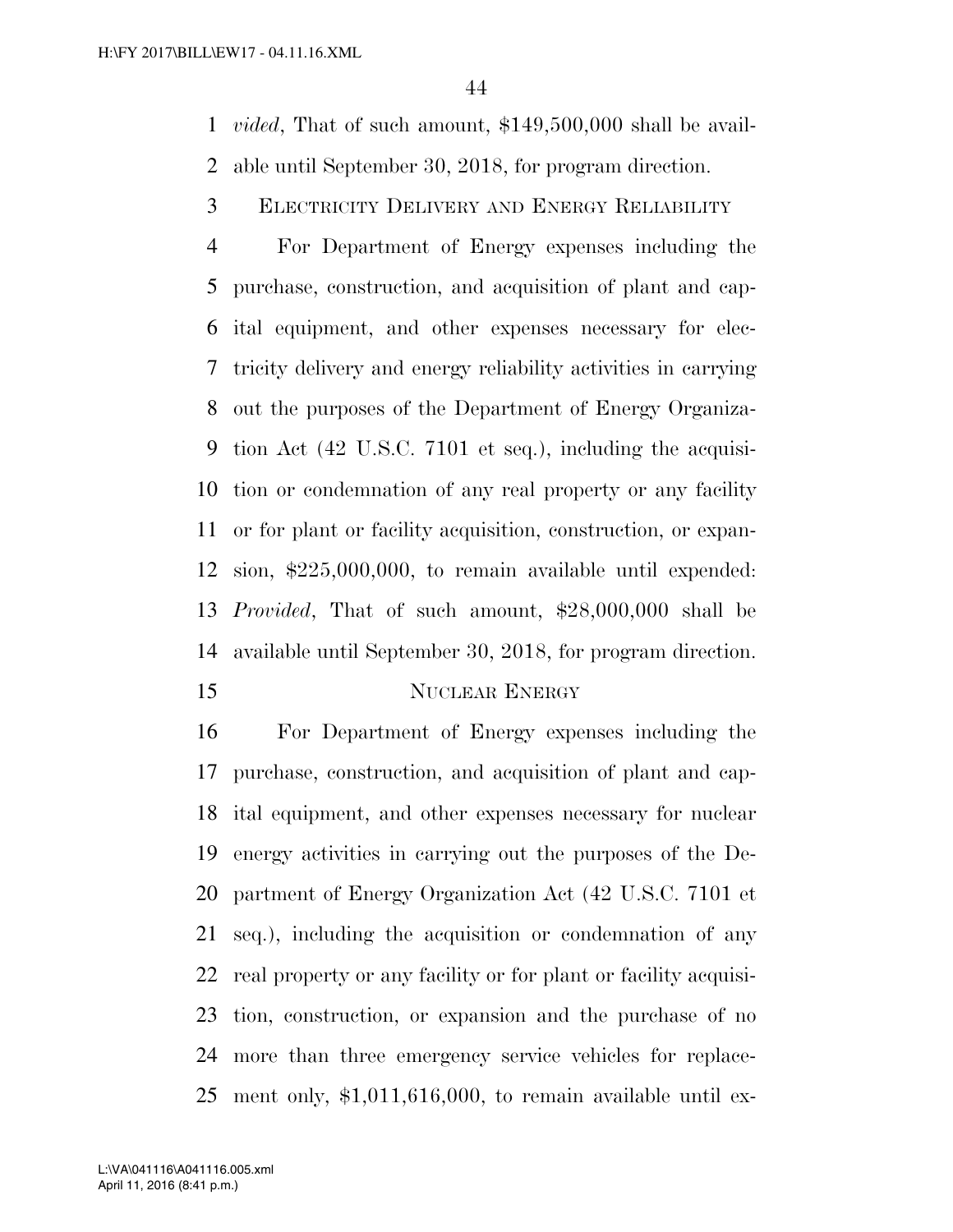pended: *Provided*, That of such amount, \$80,000,000 shall be available until September 30, 2018, for program direc-tion.

FOSSIL ENERGY RESEARCH AND DEVELOPMENT

 For Department of Energy expenses necessary in car- rying out fossil energy research and development activi- ties, under the authority of the Department of Energy Or- ganization Act (42 U.S.C. 7101 et seq.), including the ac- quisition of interest, including defeasible and equitable in- terests in any real property or any facility or for plant or facility acquisition or expansion, and for conducting in- quiries, technological investigations and research con- cerning the extraction, processing, use, and disposal of mineral substances without objectionable social and envi- ronmental costs (30 U.S.C. 3, 1602, and 1603), \$645,000,000, to remain available until expended: *Pro- vided*, That of such amount \$59,475,000 shall be available until September 30, 2018, for program direction.

OFFICE OF TECHNOLOGY TRANSITIONS

 For Department of Energy expenses necessary for technology transitions and commercialization activities in carrying out the purposes of the Department of Energy Organization Act (42 U.S.C. 7101 et seq.), section 1001 of the Energy Policy Act of 2005 (42 U.S.C. 16391), and the Stevenson-Wydler Technology Innovation Act of 1980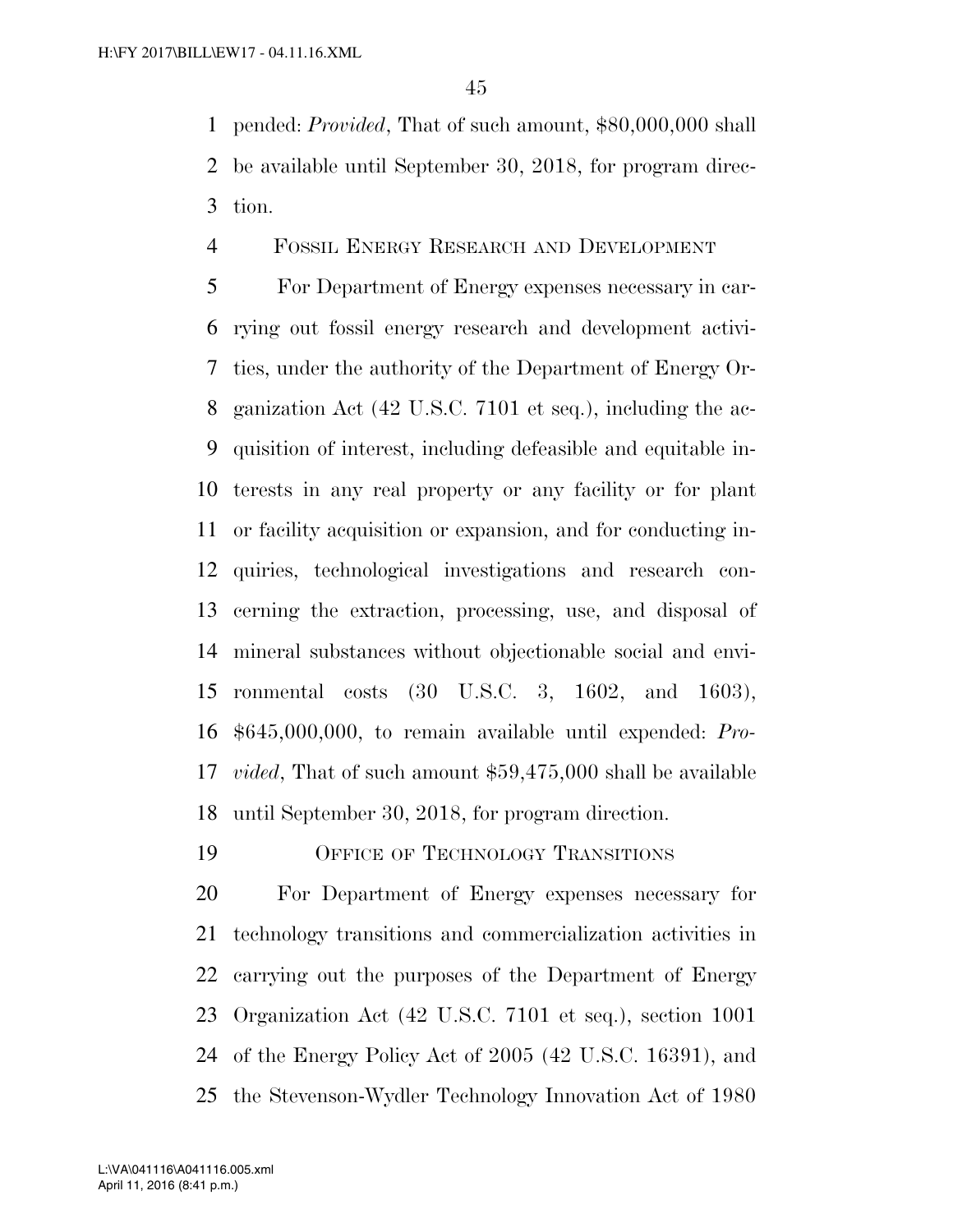(15 U.S.C. 3701 et seq.), \$7,000,000, to remain available until September 30, 2018.

NAVAL PETROLEUM AND OIL SHALE RESERVES

 For Department of Energy expenses necessary to carry out naval petroleum and oil shale reserve activities, \$14,950,000, to remain available until expended: *Pro- vided*, That notwithstanding any other provision of law, unobligated funds remaining from prior years shall be available for all naval petroleum and oil shale reserve ac-tivities.

STRATEGIC PETROLEUM RESERVE

 For Department of Energy expenses necessary for Strategic Petroleum Reserve facility development and op- erations and program management activities pursuant to the Energy Policy and Conservation Act (42 U.S.C. 6201 et seq.), \$257,000,000, to remain available until expended.

17 NORTHEAST HOME HEATING OIL RESERVE

 For Department of Energy expenses necessary for Northeast Home Heating Oil Reserve storage, operation, and management activities pursuant to the Energy Policy and Conservation Act (42 U.S.C. 6201 et seq.), \$6,500,000, to remain available until expended.

ENERGY INFORMATION ADMINISTRATION

 For Department of Energy expenses necessary in car-rying out the activities of the Energy Information Admin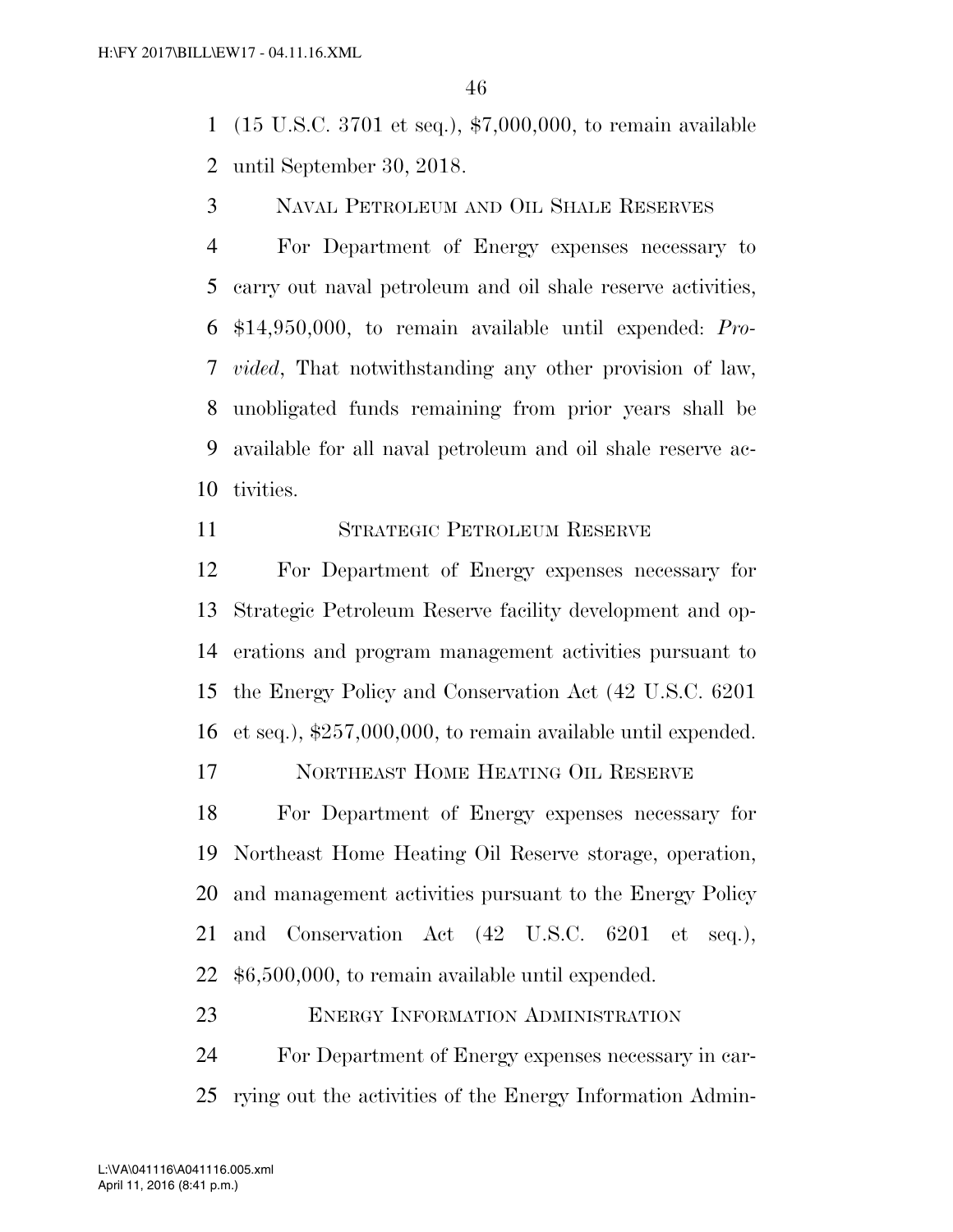istration, \$122,000,000, to remain available until ex-pended.

NON-DEFENSE ENVIRONMENTAL CLEANUP

 For Department of Energy expenses, including the purchase, construction, and acquisition of plant and cap- ital equipment and other expenses necessary for non-de- fense environmental cleanup activities in carrying out the purposes of the Department of Energy Organization Act (42 U.S.C. 7101 et seq.), including the acquisition or con- demnation of any real property or any facility or for plant or facility acquisition, construction, or expansion, \$226,745,000, to remain available until expended.

 URANIUM ENRICHMENT DECONTAMINATION AND DECOMMISSIONING FUND

 For Department of Energy expenses necessary in car- rying out uranium enrichment facility decontamination and decommissioning, remedial actions, and other activi- ties of title II of the Atomic Energy Act of 1954 (42 U.S.C. 2297f et seq.) and title A, subtitle X, of the Energy Policy Act of 1992 (42 U.S.C. 2296a et seq.), \$698,540,000, to be derived from the Uranium Enrich- ment Decontamination and Decommissioning Fund, to re- main available until expended, of which \$32,959,000 shall be available in accordance with title A, subtitle X, of the Energy Policy Act of 1992.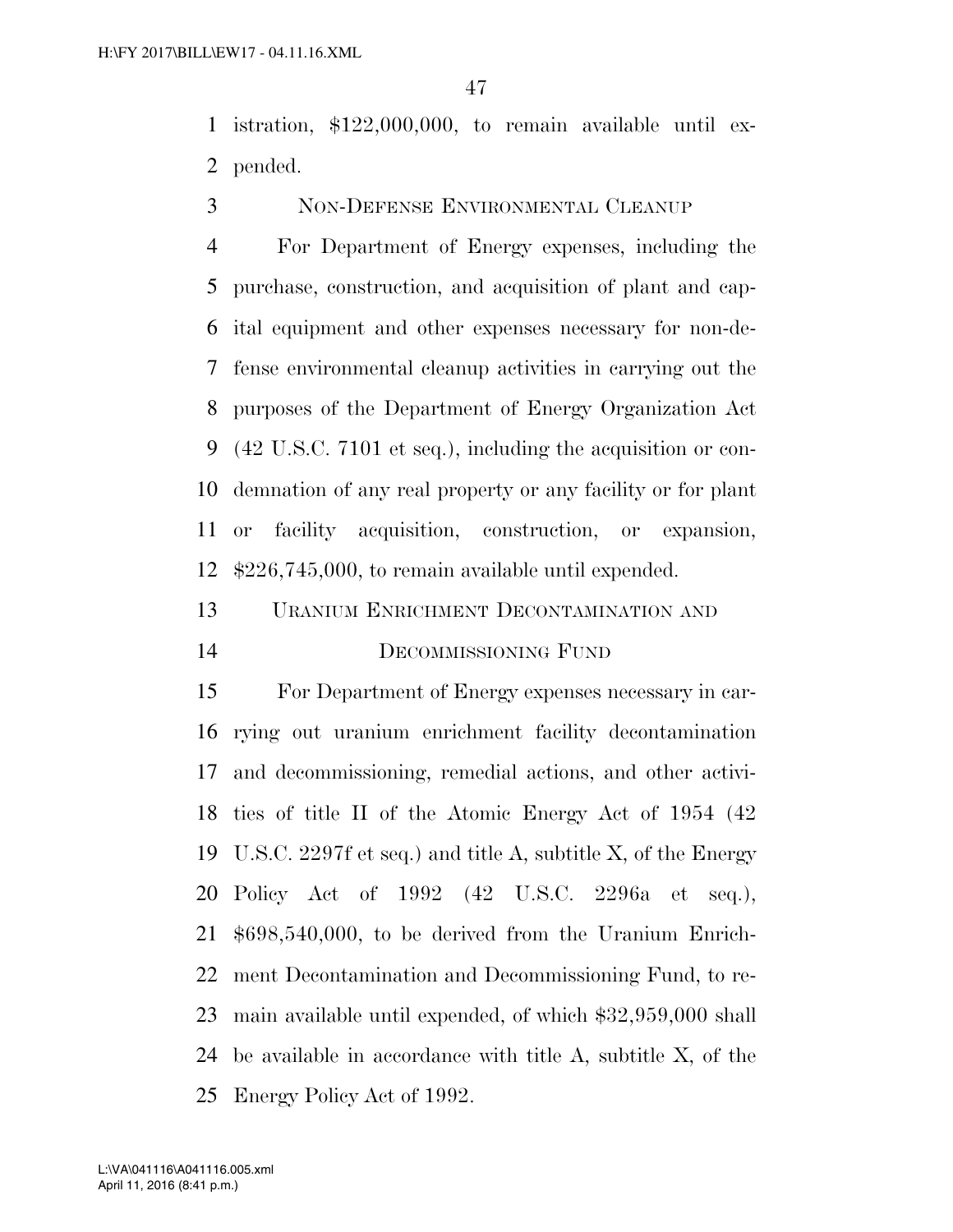### 1 SCIENCE

 For Department of Energy expenses including the purchase, construction, and acquisition of plant and cap- ital equipment, and other expenses necessary for science activities in carrying out the purposes of the Department of Energy Organization Act (42 U.S.C. 7101 et seq.), in- cluding the acquisition or condemnation of any real prop- erty or facility or for plant or facility acquisition, construc- tion, or expansion, and purchase of not more than 17 pas- senger motor vehicles for replacement only, including one ambulance and one bus, \$5,400,000,000, to remain avail- able until expended: *Provided*, That of such amount, \$184,697,000 shall be available until September 30, 2018, for program direction.

NUCLEAR WASTE DISPOSAL

 For nuclear waste disposal activities to carry out the purposes of the Nuclear Waste Policy Act of 1982 (Public Law 97–425), including the acquisition of real property or facility construction or expansion, \$150,000,000, to re- main available until expended, and to be derived from the Nuclear Waste Fund: *Provided*, That of the amount pro- vided under this heading, \$5,000,000 shall be made avail- able to affected units of local government, as defined in section 2(31) of the Nuclear Waste Policy Act of 1982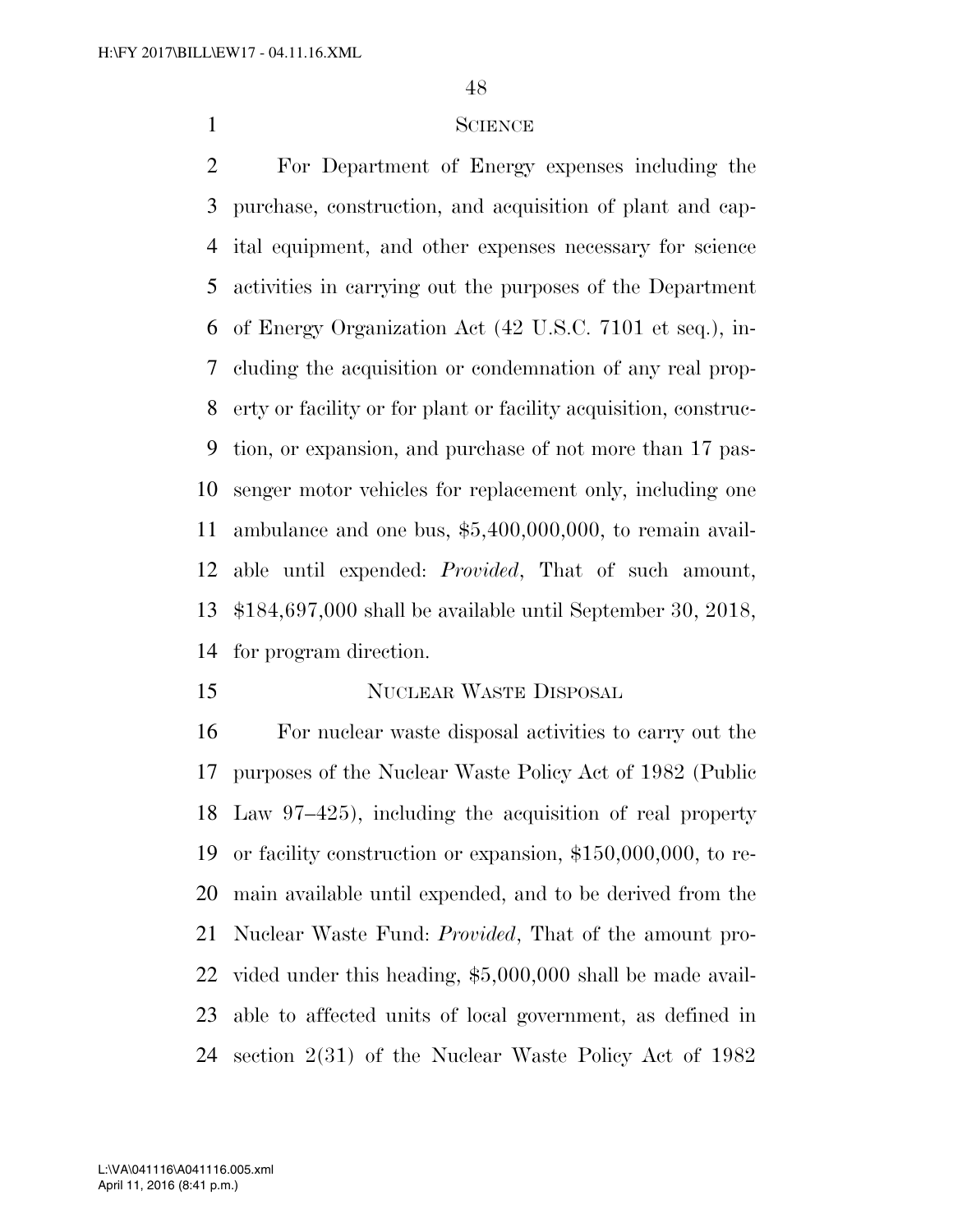(42 U.S.C. 10101(31)), to support the Yucca Mountain geologic repository, as authorized by such Act.

ADVANCED RESEARCH PROJECTS AGENCY—ENERGY

 For Department of Energy expenses necessary in car- rying out the activities authorized by section 5012 of the America COMPETES Act (42 U.S.C. 16538), \$305,889,000, to remain available until expended: *Pro- vided*, That of such amount, \$29,250,000 shall be avail-able until September 30, 2018, for program direction.

 TITLE 17 INNOVATIVE TECHNOLOGY LOAN GUARANTEE PROGRAM

 Such sums as are derived from amounts received from borrowers pursuant to section 1702(b) of the Energy Policy Act of 2005 (42 U.S.C. 16512(b)) under this head- ing in prior Acts, shall be collected in accordance with sec- tion 502(7) of the Congressional Budget Act of 1974: *Pro- vided*, That for necessary administrative expenses to carry out this Loan Guarantee program, \$37,000,000 is appro- priated, to remain available until September 30, 2018: *Provided further*, That \$30,000,000 of the fees collected pursuant to section 1702(h) of the Energy Policy Act of 2005 shall be credited as offsetting collections to this ac- count to cover administrative expenses and shall remain available until expended, so as to result in a final fiscal year 2017 appropriation from the general fund estimated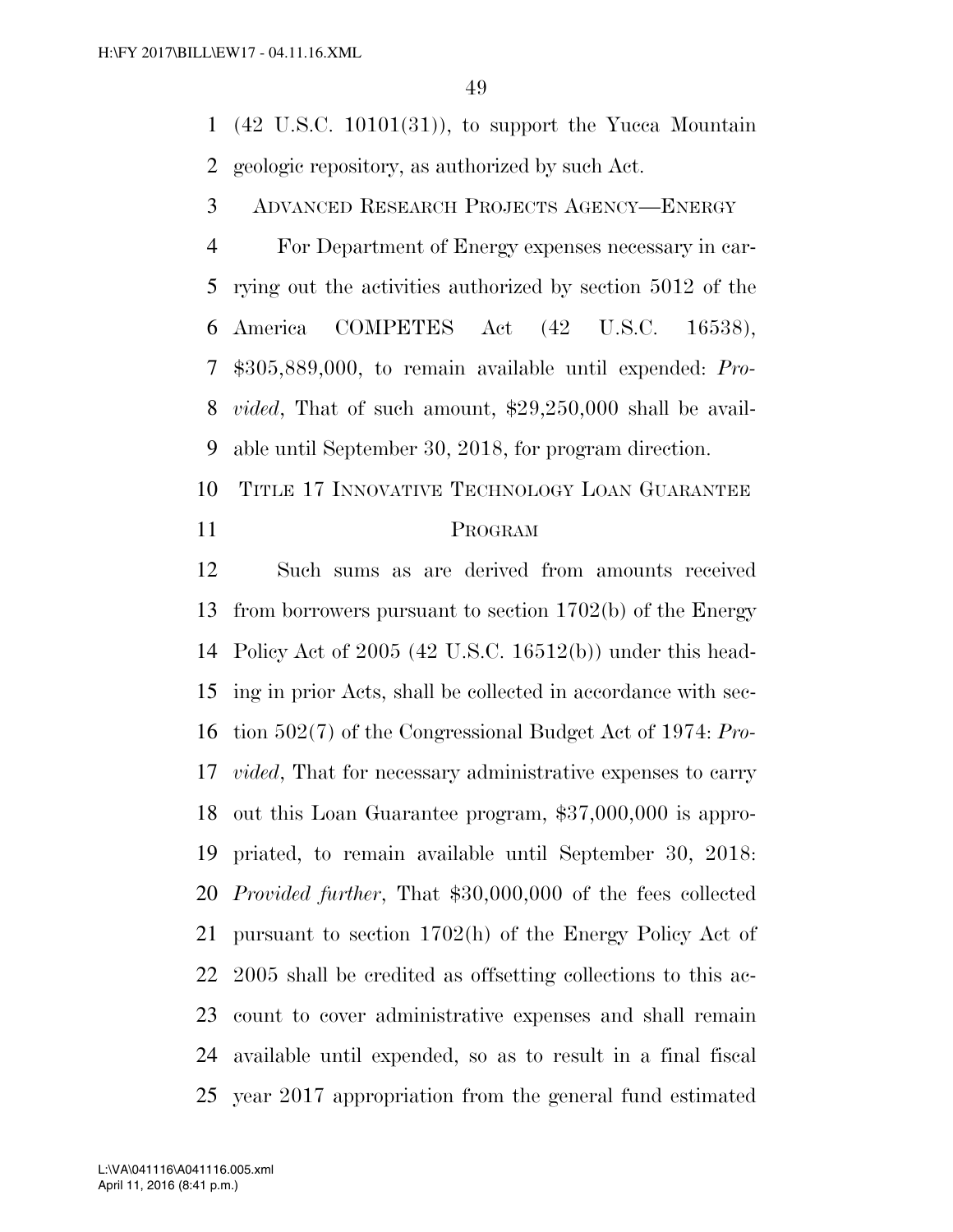at not more than \$7,000,000: *Provided further*, That fees collected under section 1702(h) in excess of the amount appropriated for administrative expenses shall not be available until appropriated: *Provided further*, That the Department of Energy shall not subordinate any loan obli- gation to other financing in violation of section 1702 of the Energy Policy Act of 2005 or subordinate any Guaran- teed Obligation to any loan or other debt obligations in violation of section 609.10 of title 10, Code of Federal Regulations.

## ADVANCED TECHNOLOGY VEHICLES MANUFACTURING LOAN PROGRAM

 For Department of Energy administrative expenses necessary in carrying out the Advanced Technology Vehi- cles Manufacturing Loan Program, \$5,000,000, to remain available until September 30, 2018.

### DEPARTMENTAL ADMINISTRATION

 For salaries and expenses of the Department of En- ergy necessary for departmental administration in car- rying out the purposes of the Department of Energy Orga- nization Act (42 U.S.C. 7101 et seq.), \$233,971,000, to remain available until September 30, 2018, including the hire of passenger motor vehicles and official reception and representation expenses not to exceed \$30,000, plus such additional amounts as necessary to cover increases in the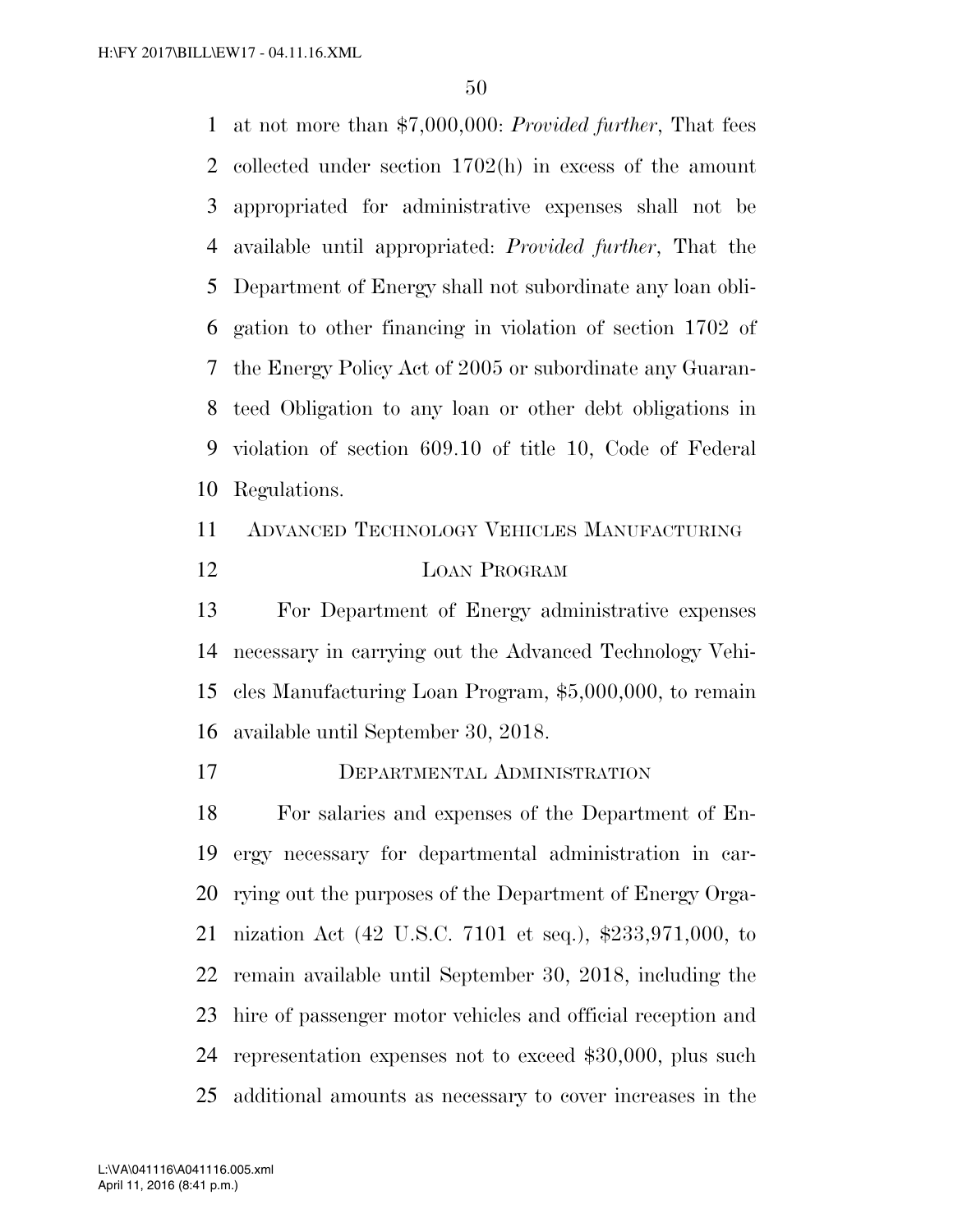estimated amount of cost of work for others notwith- standing the provisions of the Anti-Deficiency Act (31 U.S.C. 1511 et seq.): *Provided*, That such increases in cost of work are offset by revenue increases of the same or greater amount: *Provided further*, That moneys received by the Department for miscellaneous revenues estimated to total \$103,000,000 in fiscal year 2017 may be retained and used for operating expenses within this account, as authorized by section 201 of Public Law 95–238, notwith- standing the provisions of 31 U.S.C. 3302: *Provided fur- ther*, That the sum herein appropriated shall be reduced as collections are received during the fiscal year so as to result in a final fiscal year 2017 appropriation from the general fund estimated at not more than \$130,971,000: *Provided further*, That of the total amount made available under this heading, \$31,000,000 is for Energy Policy and Systems Analysis.

18 OFFICE OF THE INSPECTOR GENERAL

 For expenses necessary for the Office of the Inspector General in carrying out the provisions of the Inspector General Act of 1978, \$44,424,000, to remain available until September 30, 2018.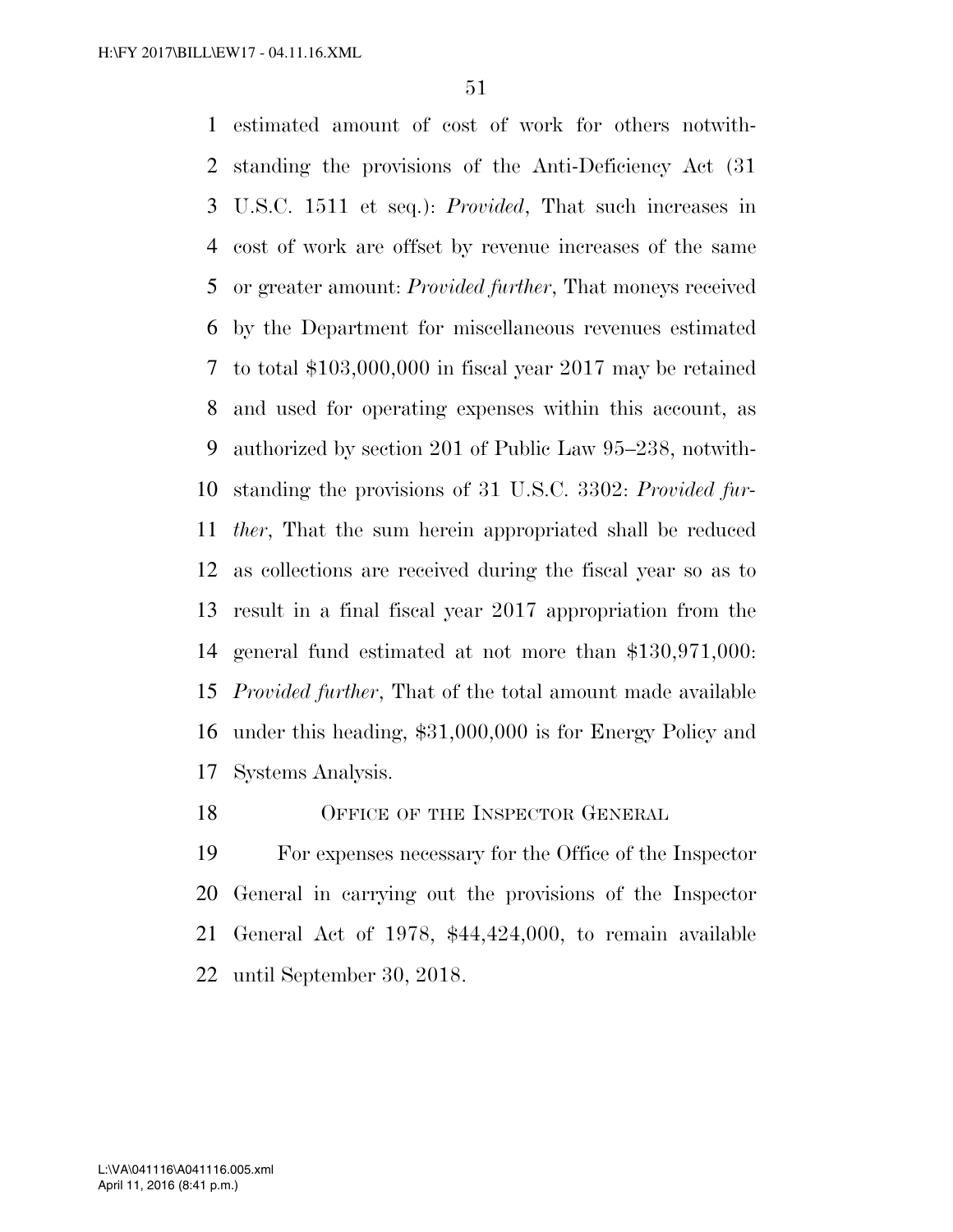# ATOMIC ENERGY DEFENSE ACTIVITIES NATIONAL NUCLEAR SECURITY ADMINISTRATION WEAPONS ACTIVITIES (INCLUDING RESCISSION OF FUNDS) For Department of Energy expenses, including the

 purchase, construction, and acquisition of plant and cap- ital equipment and other incidental expenses necessary for atomic energy defense weapons activities in carrying out the purposes of the Department of Energy Organization Act (42 U.S.C. 7101 et seq.), including the acquisition or condemnation of any real property or any facility or for plant or facility acquisition, construction, or expansion, \$9,285,147,000, to remain available until expended: *Pro- vided*, That of such amount, \$97,118,000 shall be avail- able until September 30, 2018, for program direction: *Pro- vided further*, That of the unobligated balances from prior year appropriations available under this heading, \$42,000,000 is hereby rescinded: *Provided further*, That no amounts may be rescinded from amounts that were designated by the Congress as an emergency requirement pursuant to a concurrent resolution on the budget or the Balanced Budget and Emergency Deficit Control Act of 1985.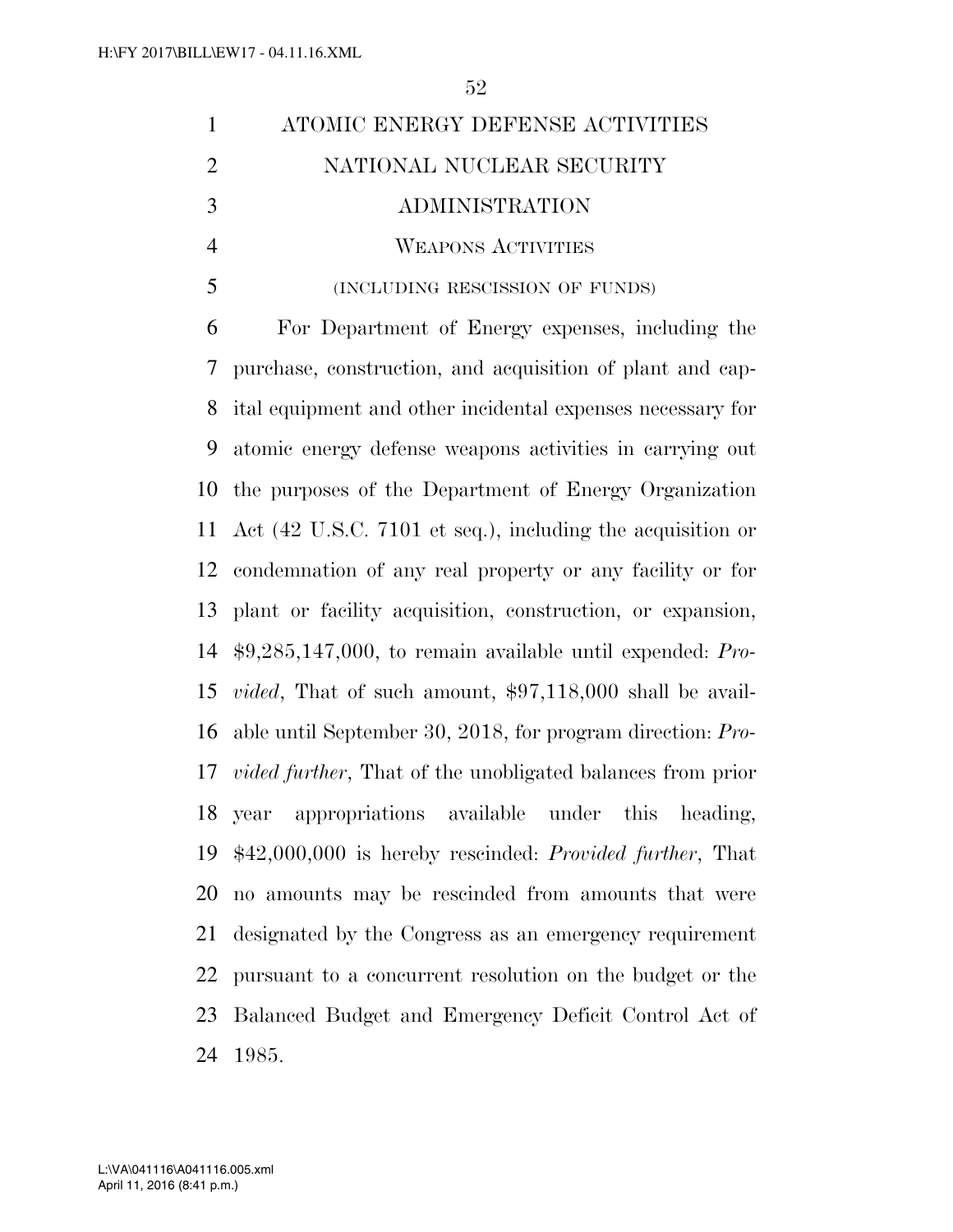# DEFENSE NUCLEAR NONPROLIFERATION (INCLUDING RESCISSION OF FUNDS)

 For Department of Energy expenses, including the purchase, construction, and acquisition of plant and cap- ital equipment and other incidental expenses necessary for defense nuclear nonproliferation activities, in carrying out the purposes of the Department of Energy Organization Act (42 U.S.C. 7101 et seq.), including the acquisition or condemnation of any real property or any facility or for plant or facility acquisition, construction, or expansion, \$1,821,916,000, to remain available until expended: *Pro- vided*, That funds provided by this Act for Project 99– D–143, Mixed Oxide Fuel Fabrication Facility, and by prior Acts that remain unobligated for such Project, may be made available only for construction and program sup- port activities for such Project: *Provided further*, That of the unobligated balances from prior year appropriations available under this heading, \$14,000,000 is hereby re- scinded: *Provided further*, That no amounts may be re- scinded from amounts that were designated by the Con- gress as an emergency requirement pursuant to a concur- rent resolution on the budget or the Balanced Budget and Emergency Deficit Control Act of 1985.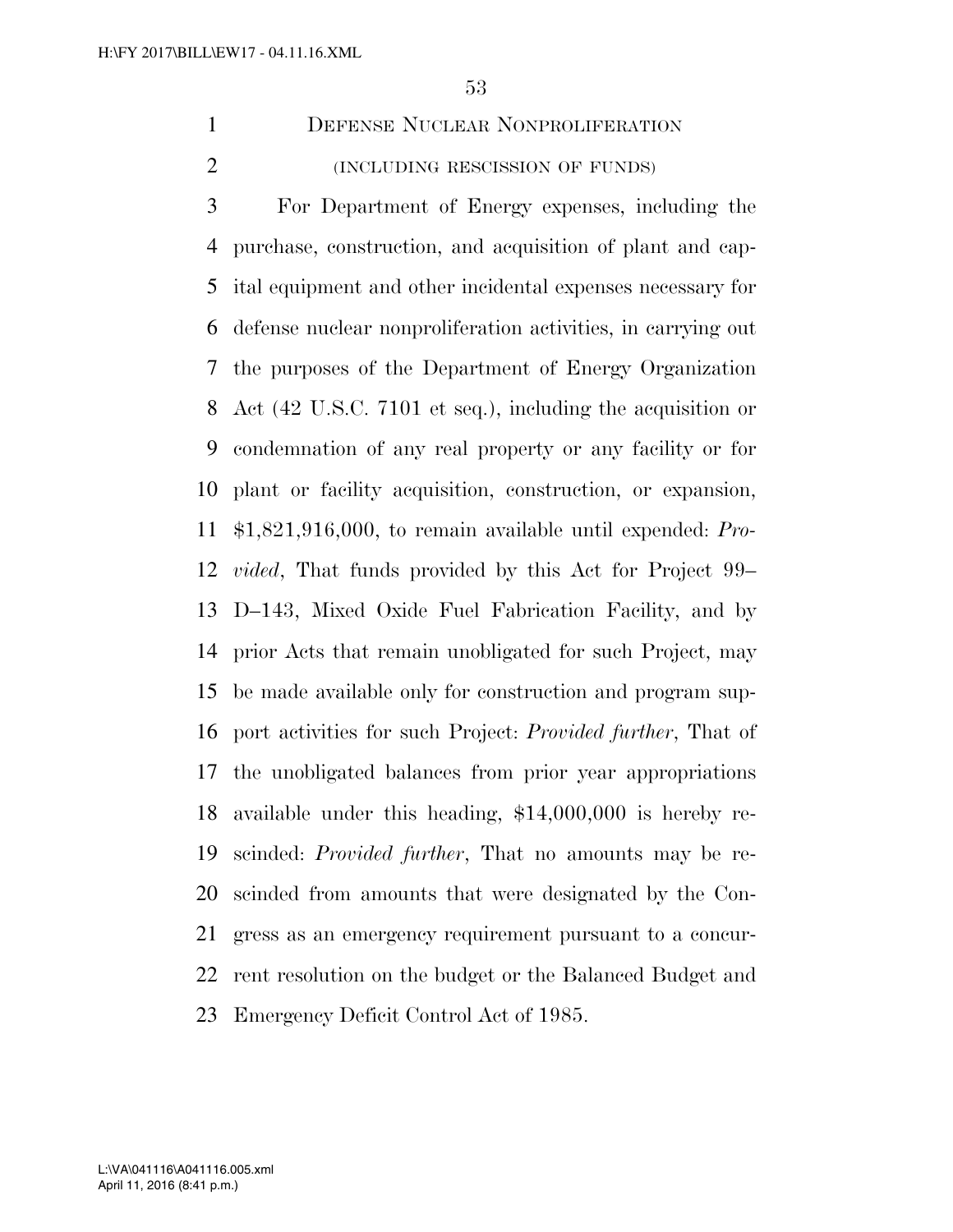### NAVAL REACTORS

 For Department of Energy expenses necessary for naval reactors activities to carry out the Department of Energy Organization Act (42 U.S.C. 7101 et seq.), includ- ing the acquisition (by purchase, condemnation, construc- tion, or otherwise) of real property, plant, and capital equipment, facilities, and facility expansion, \$1,420,120,000, to remain available until expended: *Pro- vided*, That of such amount, \$44,100,000 shall be avail-able until September 30, 2018, for program direction.

FEDERAL SALARIES AND EXPENSES

 For expenses necessary for Federal Salaries and Ex- penses in the National Nuclear Security Administration, \$382,387,000, to remain available until September 30, 2018, including official reception and representation ex-penses not to exceed \$12,000.

### ENVIRONMENTAL AND OTHER DEFENSE

ACTIVITIES

# DEFENSE ENVIRONMENTAL CLEANUP

 For Department of Energy expenses, including the purchase, construction, and acquisition of plant and cap- ital equipment and other expenses necessary for atomic energy defense environmental cleanup activities in car- rying out the purposes of the Department of Energy Orga-nization Act (42 U.S.C. 7101 et seq.), including the acqui-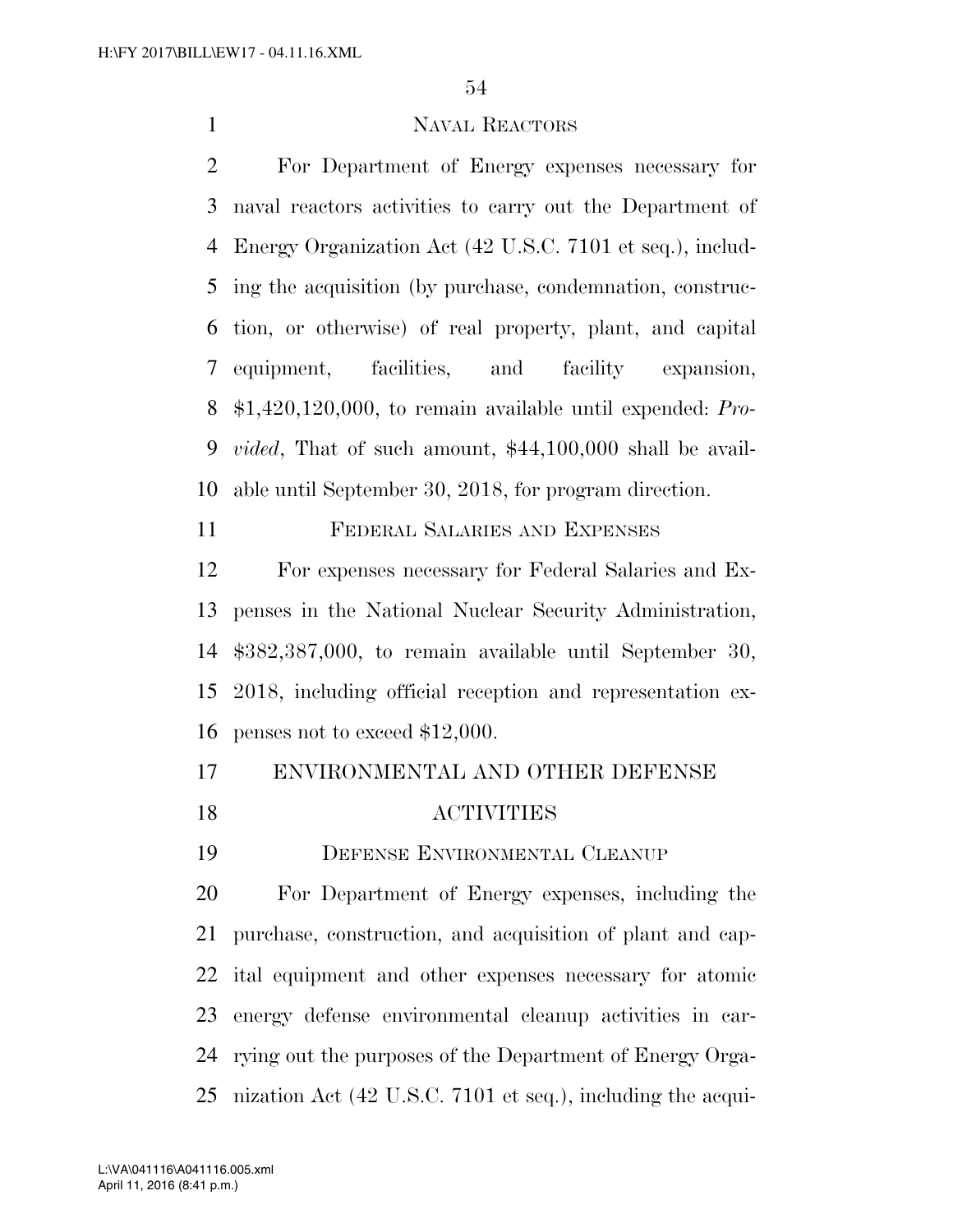sition or condemnation of any real property or any facility or for plant or facility acquisition, construction, or expan- sion, and the purchase of not to exceed one fire apparatus pumper truck, one aerial lift truck, one refuse truck, and one semi-truck for replacement only, \$5,226,950,000, to remain available until expended: *Provided*, That of such amount, \$290,050,000 shall be available until September 30, 2018, for program direction: *Provided further*, That of such amount, \$26,800,000 shall be available for the purpose of a payment by the Secretary of Energy to the State of New Mexico for road improvements in accordance with section 15(b) of the Waste Isolation Pilot Plant Land Withdrawal Act (Public Law 102–579): *Provided further*, That the amount made available by the previous proviso shall be separate from any appropriations of funds for the Waste Isolation Pilot Plant.

OTHER DEFENSE ACTIVITIES

 For Department of Energy expenses, including the purchase, construction, and acquisition of plant and cap- ital equipment and other expenses, necessary for atomic energy defense, other defense activities, and classified ac- tivities, in carrying out the purposes of the Department of Energy Organization Act (42 U.S.C. 7101 et seq.), in- cluding the acquisition or condemnation of any real prop-erty or any facility or for plant or facility acquisition, con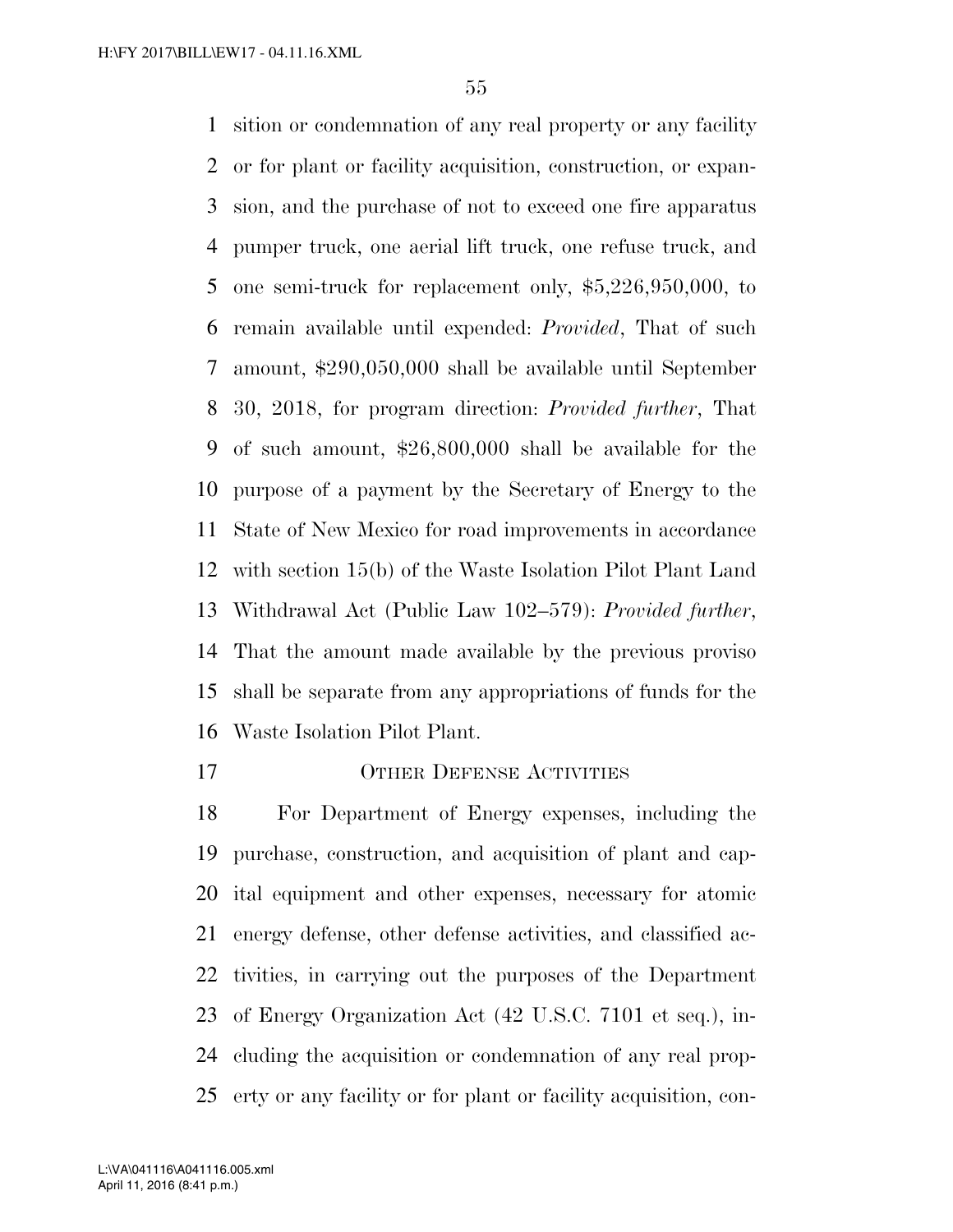struction, or expansion, \$776,425,000, to remain available until expended: *Provided*, That of such amount, \$254,230,000 shall be available until September 30, 2018, for program direction.

### POWER MARKETING ADMINISTRATIONS

BONNEVILLE POWER ADMINISTRATION FUND

 Expenditures from the Bonneville Power Administra- tion Fund, established pursuant to Public Law 93–454, are approved for official reception and representation ex- penses in an amount not to exceed \$5,000: *Provided*, That during fiscal year 2017, no new direct loan obligations may be made.

 OPERATION AND MAINTENANCE, SOUTHEASTERN POWER ADMINISTRATION

 For expenses necessary for operation and mainte- nance of power transmission facilities and for marketing electric power and energy, including transmission wheeling and ancillary services, pursuant to section 5 of the Flood Control Act of 1944 (16 U.S.C. 825s), as applied to the southeastern power area, \$1,000,000, including official re- ception and representation expenses in an amount not to exceed \$1,500, to remain available until expended: *Pro- vided*, That notwithstanding 31 U.S.C. 3302 and section 5 of the Flood Control Act of 1944, up to \$1,000,000 col-lected by the Southeastern Power Administration from the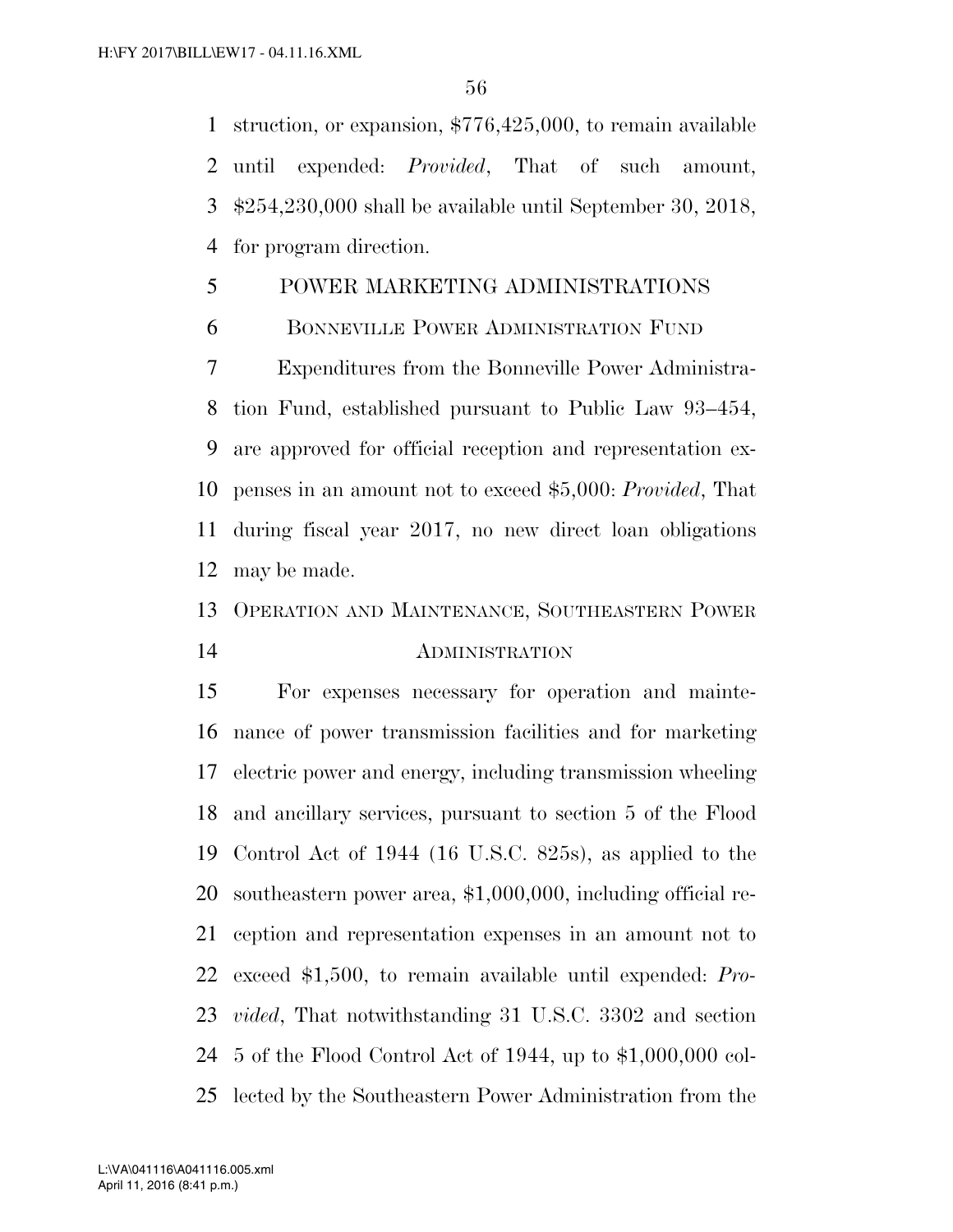sale of power and related services shall be credited to this account as discretionary offsetting collections, to remain available until expended for the sole purpose of funding the annual expenses of the Southeastern Power Adminis- tration: *Provided further*, That the sum herein appro- priated for annual expenses shall be reduced as collections are received during the fiscal year so as to result in a final fiscal year 2017 appropriation estimated at not more than \$0: *Provided further*, That notwithstanding 31 U.S.C. 3302, up to \$60,760,000 collected by the Southeastern Power Administration pursuant to the Flood Control Act of 1944 to recover purchase power and wheeling expenses shall be credited to this account as offsetting collections, to remain available until expended for the sole purpose of making purchase power and wheeling expenditures: *Provided further*, That for purposes of this appropriation, annual expenses means expenditures that are generally re- covered in the same year that they are incurred (excluding purchase power and wheeling expenses).

- OPERATION AND MAINTENANCE, SOUTHWESTERN
- 21 POWER ADMINISTRATION

 For expenses necessary for operation and mainte- nance of power transmission facilities and for marketing electric power and energy, for construction and acquisition of transmission lines, substations and appurtenant facili-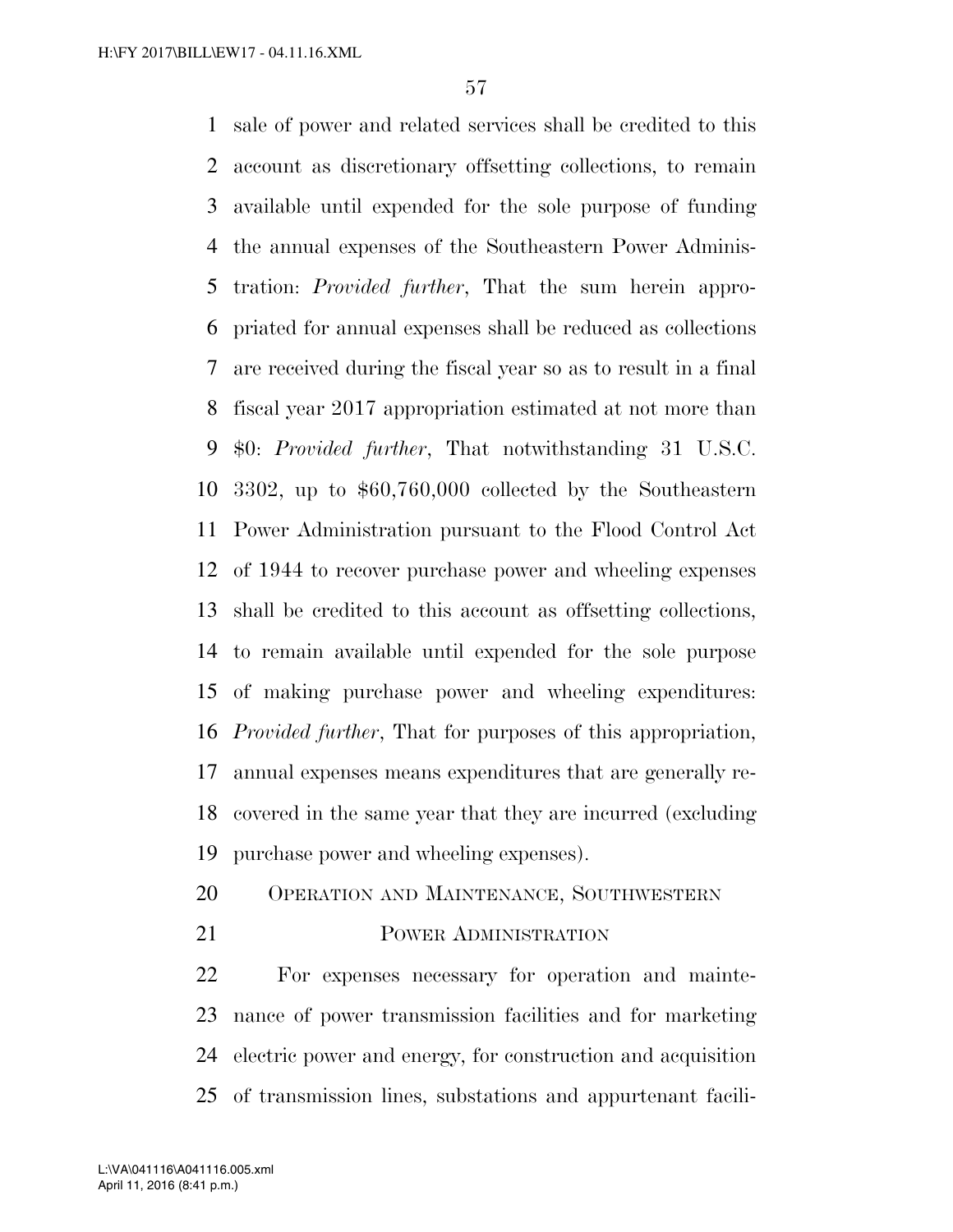ties, and for administrative expenses, including official re- ception and representation expenses in an amount not to exceed \$1,500 in carrying out section 5 of the Flood Con- trol Act of 1944 (16 U.S.C. 825s), as applied to the Southwestern Power Administration, \$45,643,000, to re- main available until expended: *Provided*, That notwith- standing 31 U.S.C. 3302 and section 5 of the Flood Con- trol Act of 1944 (16 U.S.C. 825s), up to \$34,586,000 col- lected by the Southwestern Power Administration from the sale of power and related services shall be credited to this account as discretionary offsetting collections, to re- main available until expended, for the sole purpose of funding the annual expenses of the Southwestern Power Administration: *Provided further*, That the sum herein ap- propriated for annual expenses shall be reduced as collec- tions are received during the fiscal year so as to result in a final fiscal year 2017 appropriation estimated at not more than \$11,057,000: *Provided further*, That notwith- standing 31 U.S.C. 3302, up to \$73,000,000 collected by the Southwestern Power Administration pursuant to the Flood Control Act of 1944 to recover purchase power and wheeling expenses shall be credited to this account as off- setting collections, to remain available until expended for the sole purpose of making purchase power and wheeling expenditures: *Provided further*, That for purposes of this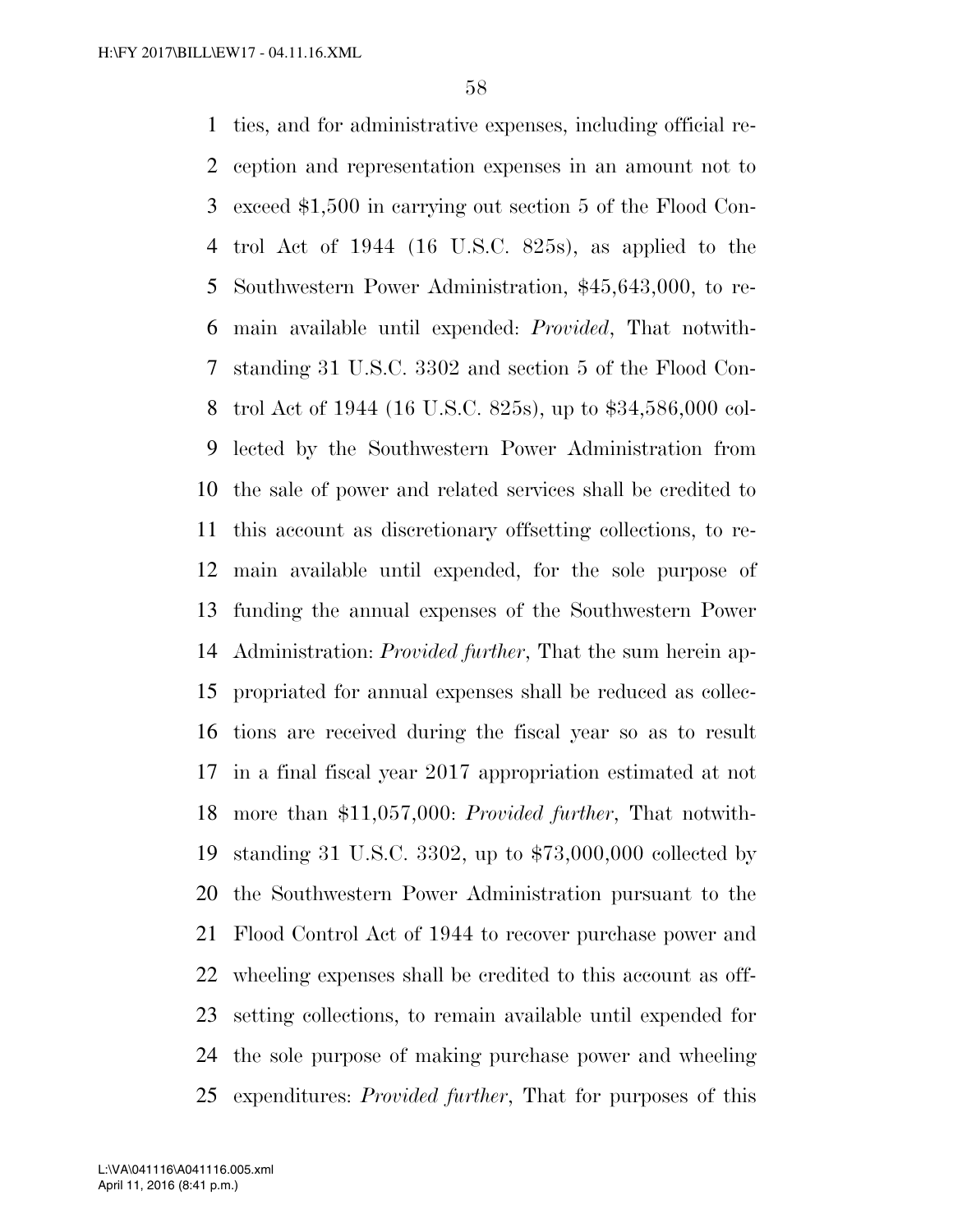appropriation, annual expenses means expenditures that are generally recovered in the same year that they are in- curred (excluding purchase power and wheeling expenses). CONSTRUCTION, REHABILITATION, OPERATION AND MAINTENANCE, WESTERN AREA POWER ADMINIS-TRATION

 For carrying out the functions authorized by title III, 8 section  $302(a)(1)(E)$  of the Act of August 4, 1977 (42) U.S.C. 7152), and other related activities including con- servation and renewable resources programs as author- ized, \$307,144,000, including official reception and rep- resentation expenses in an amount not to exceed \$1,500, to remain available until expended, of which \$299,742,000 shall be derived from the Department of the Interior Rec- lamation Fund: *Provided*, That notwithstanding 31 U.S.C. 3302, section 5 of the Flood Control Act of 1944 (16 U.S.C. 825s), and section 1 of the Interior Department Appropriation Act, 1939 (43 U.S.C. 392a), up to \$211,563,000 collected by the Western Area Power Ad- ministration from the sale of power and related services shall be credited to this account as discretionary offsetting collections, to remain available until expended, for the sole purpose of funding the annual expenses of the Western Area Power Administration: *Provided further*, That the sum herein appropriated for annual expenses shall be re-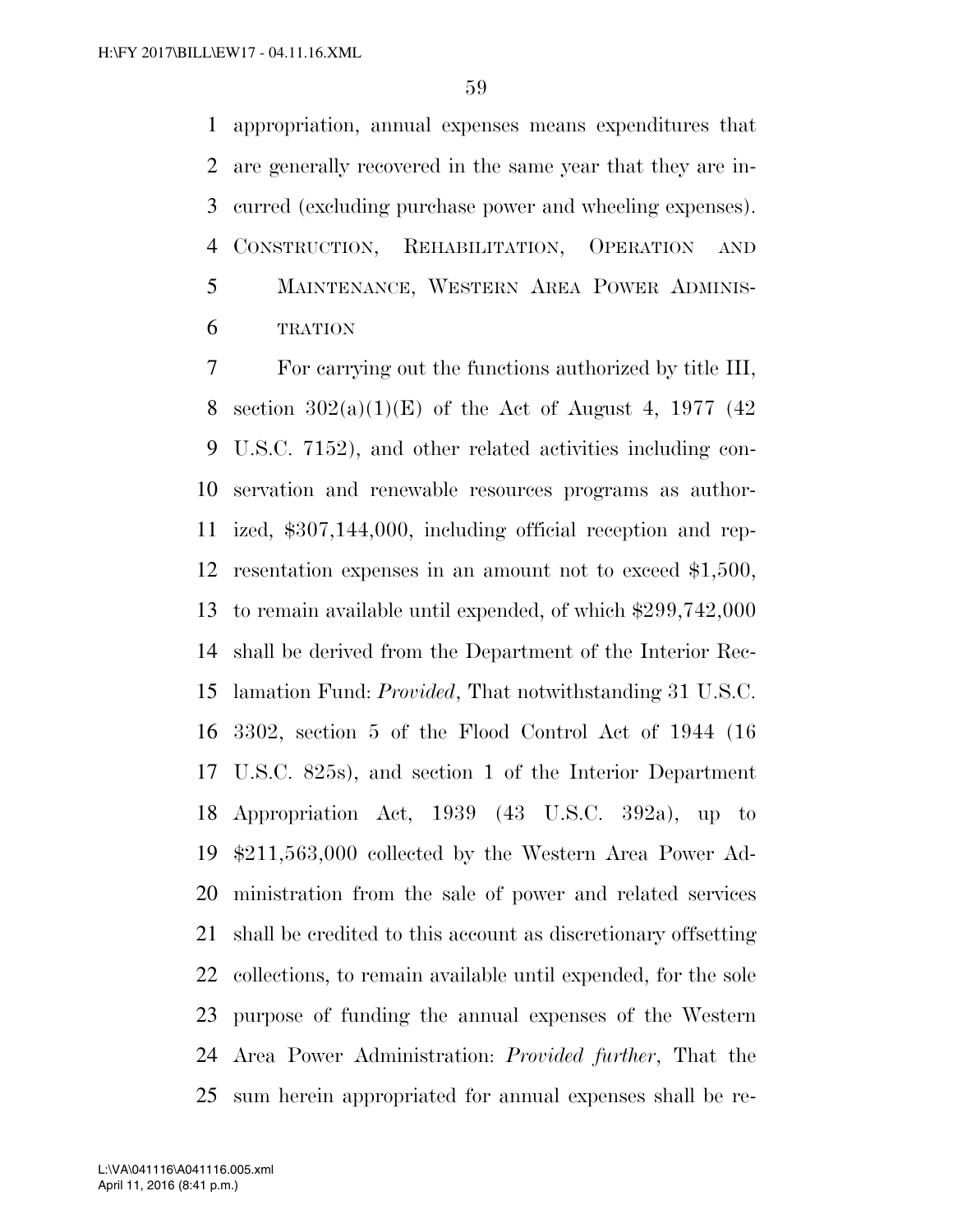duced as collections are received during the fiscal year so as to result in a final fiscal year 2017 appropriation esti- mated at not more than \$95,581,000, of which \$88,179,000 is derived from the Reclamation Fund: *Pro- vided further*, That notwithstanding 31 U.S.C. 3302, up to \$367,009,000 collected by the Western Area Power Ad- ministration pursuant to the Flood Control Act of 1944 and the Reclamation Project Act of 1939 to recover pur- chase power and wheeling expenses shall be credited to this account as offsetting collections, to remain available until expended for the sole purpose of making purchase power and wheeling expenditures: *Provided further*, That for purposes of this appropriation, annual expenses means expenditures that are generally recovered in the same year that they are incurred (excluding purchase power and wheeling expenses).

### FALCON AND AMISTAD OPERATING AND MAINTENANCE

#### FUND

 For operation, maintenance, and emergency costs for the hydroelectric facilities at the Falcon and Amistad Dams, \$4,070,000, to remain available until expended, and to be derived from the Falcon and Amistad Operating and Maintenance Fund of the Western Area Power Ad- ministration, as provided in section 2 of the Act of June 18, 1954 (68 Stat. 255): *Provided*, That notwithstanding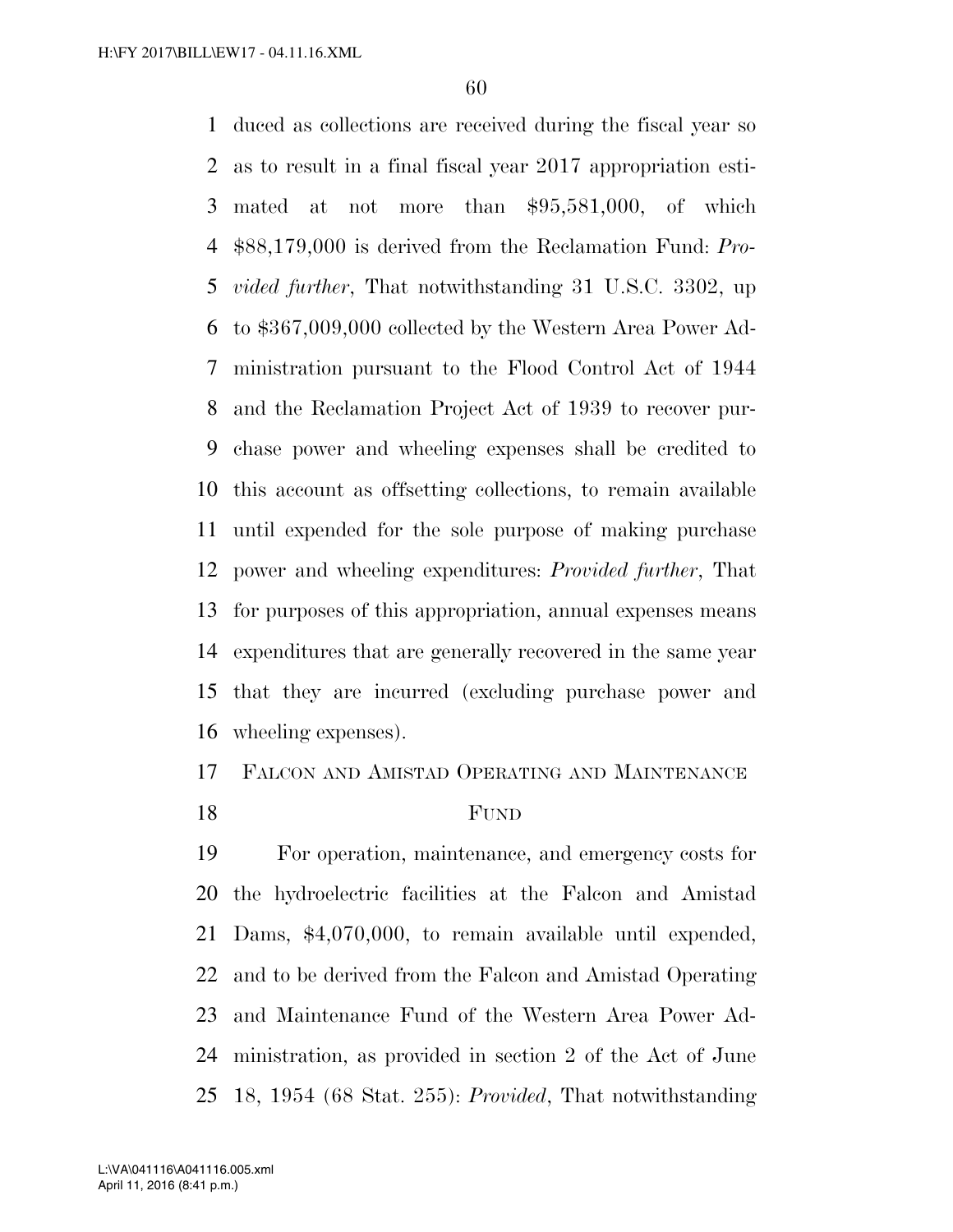the provisions of that Act and of 31 U.S.C. 3302, up to \$3,838,000 collected by the Western Area Power Adminis- tration from the sale of power and related services from the Falcon and Amistad Dams shall be credited to this account as discretionary offsetting collections, to remain available until expended for the sole purpose of funding the annual expenses of the hydroelectric facilities of these Dams and associated Western Area Power Administration activities: *Provided further*, That the sum herein appro- priated for annual expenses shall be reduced as collections are received during the fiscal year so as to result in a final fiscal year 2017 appropriation estimated at not more than \$232,000: *Provided further*, That for purposes of this ap- propriation, annual expenses means expenditures that are generally recovered in the same year that they are in- curred: *Provided further*, That for fiscal year 2017, the Administrator of the Western Area Power Administration may accept up to \$323,000 in funds contributed by United States power customers of the Falcon and Amistad Dams for deposit into the Falcon and Amistad Operating and Maintenance Fund, and such funds shall be available for the purpose for which contributed in like manner as if said sums had been specifically appropriated for such purpose: *Provided further*, That any such funds shall be available without further appropriation and without fiscal year limi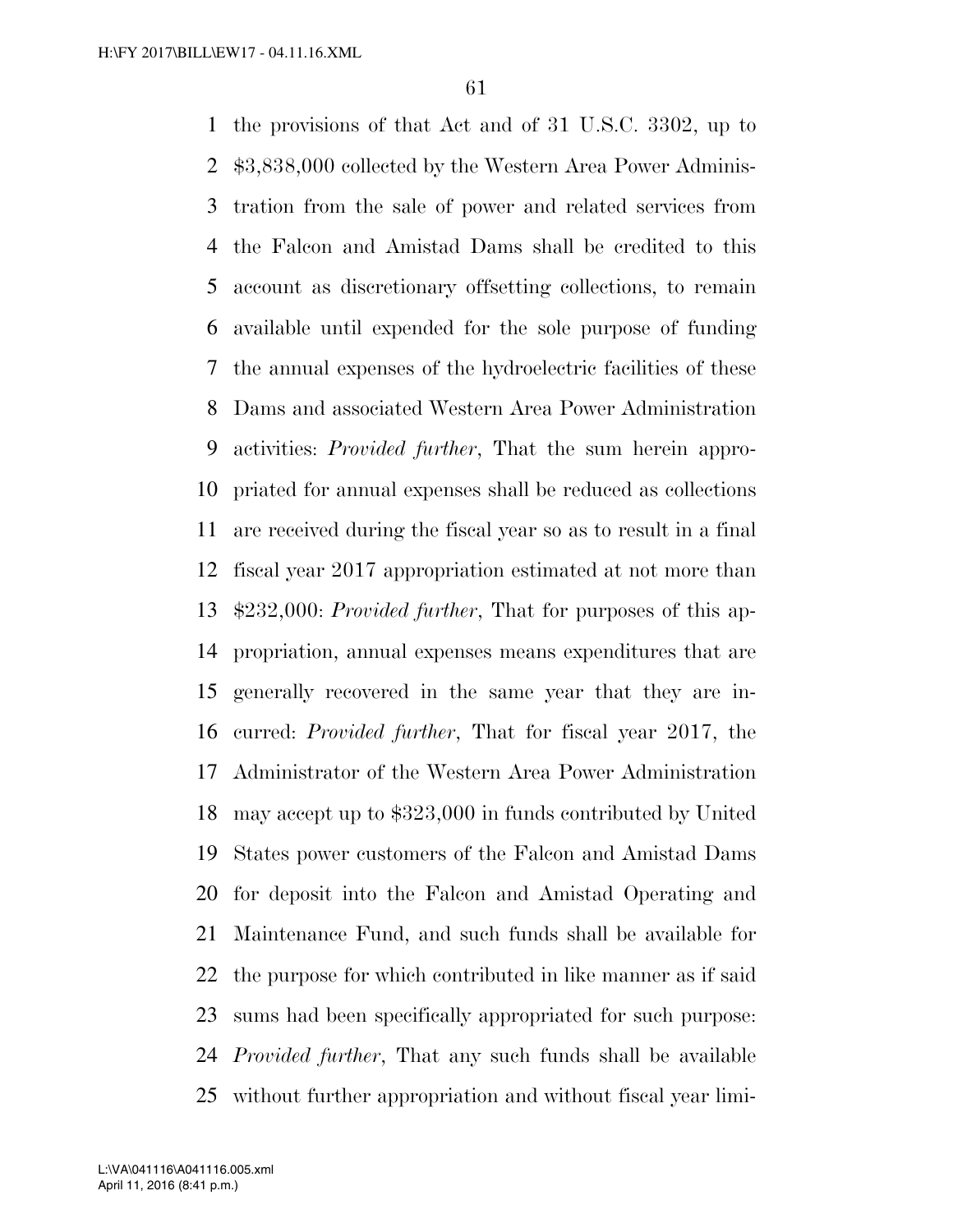tation for use by the Commissioner of the United States Section of the International Boundary and Water Com- mission for the sole purpose of operating, maintaining, re- pairing, rehabilitating, replacing, or upgrading the hydro- electric facilities at these Dams in accordance with agree- ments reached between the Administrator, Commissioner, and the power customers.

FEDERAL ENERGY REGULATORY COMMISSION

### SALARIES AND EXPENSES

 For expenses necessary for the Federal Energy Regu- latory Commission to carry out the provisions of the De- partment of Energy Organization Act (42 U.S.C. 7101 et seq.), including services as authorized by 5 U.S.C. 3109, official reception and representation expenses not to ex- ceed \$3,000, and the hire of passenger motor vehicles, \$346,800,000, to remain available until expended: *Pro- vided*, That notwithstanding any other provision of law, not to exceed \$346,800,000 of revenues from fees and an- nual charges, and other services and collections in fiscal year 2017 shall be retained and used for expenses nec- essary in this account, and shall remain available until ex- pended: *Provided further*, That the sum herein appro- priated from the general fund shall be reduced as revenues are received during fiscal year 2017 so as to result in a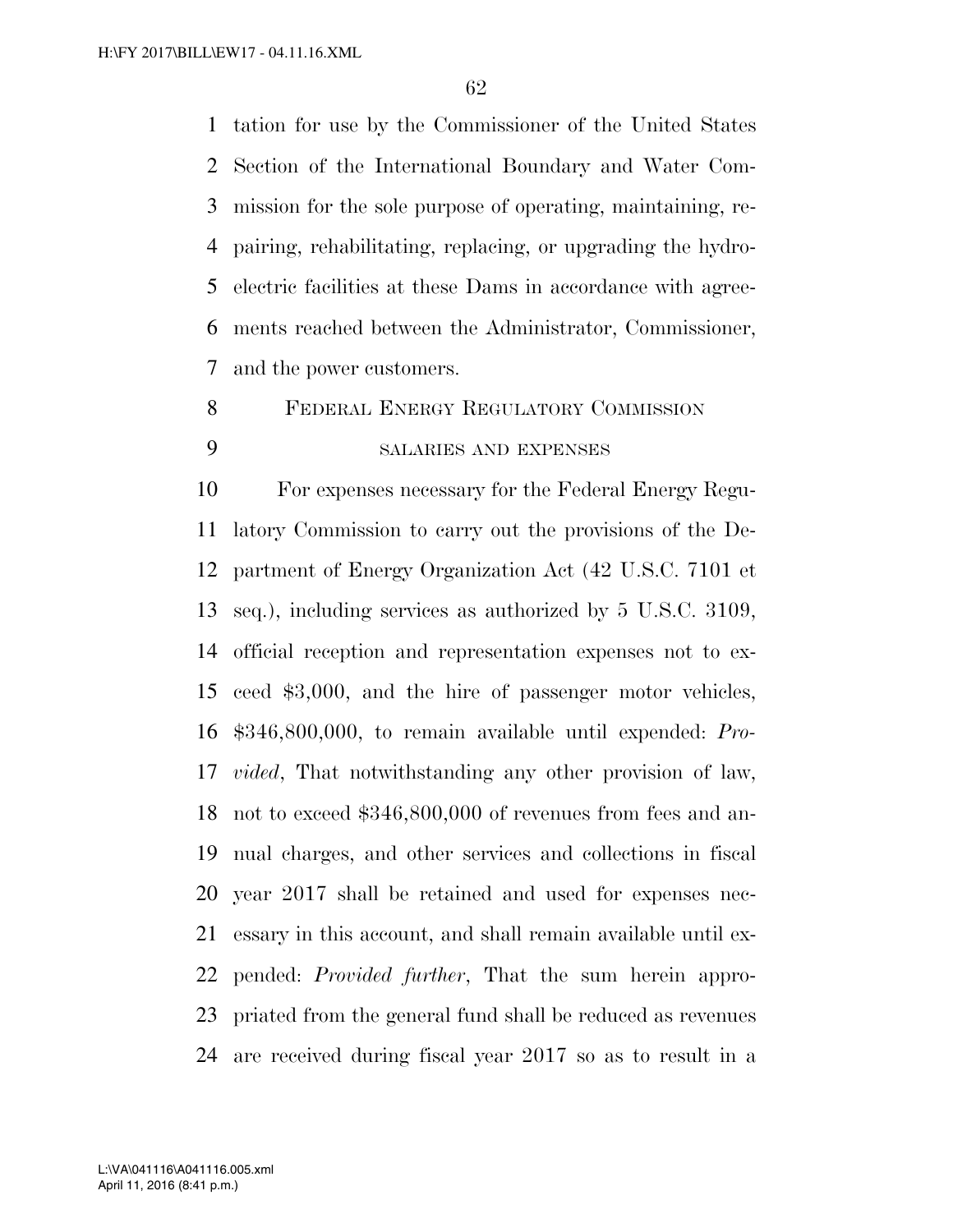final fiscal year 2017 appropriation from the general fund estimated at not more than \$0.

# GENERAL PROVISIONS—DEPARTMENT OF ENERGY

(INCLUDING TRANSFER AND RESCISSION OF FUNDS)

 SEC. 301. (a) No appropriation, funds, or authority made available by this title for the Department of Energy shall be used to initiate or resume any program, project, or activity or to prepare or initiate Requests For Proposals or similar arrangements (including Requests for Quotations, Requests for Information, and Funding Op- portunity Announcements) for a program, project, or ac- tivity if the program, project, or activity has not been funded by Congress.

 (b)(1) Unless the Secretary of Energy notifies the Committees on Appropriations of both Houses of Congress at least 3 full business days in advance, none of the funds made available in this title may be used to—

 (A) make a grant allocation or discretionary grant award totaling \$1,000,000 or more;

 (B) make a discretionary contract award or Other Transaction Agreement totaling \$1,000,000 or more, including a contract covered by the Federal Acquisition Regulation;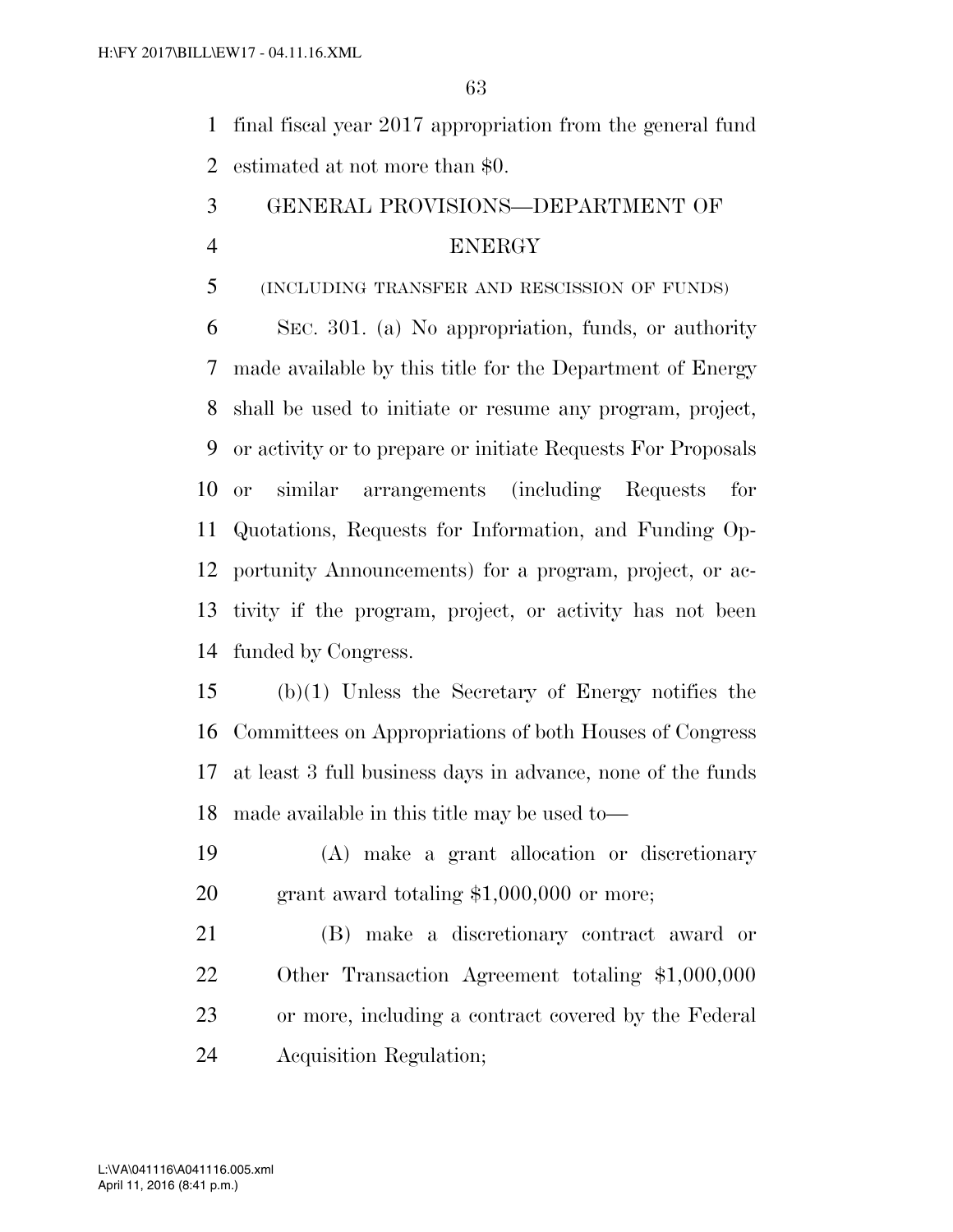(C) issue a letter of intent to make an alloca- tion, award, or Agreement in excess of the limits in subparagraph (A) or (B); or

 (D) announce publicly the intention to make an allocation, award, or Agreement in excess of the lim-6 its in subparagraph  $(A)$  or  $(B)$ .

 (2) The Secretary of Energy shall submit to the Com- mittees on Appropriations of both Houses of Congress within 15 days of the conclusion of each quarter a report detailing each grant allocation or discretionary grant award totaling less than \$1,000,000 provided during the previous quarter.

 (3) The notification required by paragraph (1) and the report required by paragraph (2) shall include the re- cipient of the award, the amount of the award, the fiscal year for which the funds for the award were appropriated, the account and program, project, or activity from which the funds are being drawn, the title of the award, and a brief description of the activity for which the award is made.

 (c) The Department of Energy may not, with respect to any program, project, or activity that uses budget au- thority made available in this title under the heading ''De-partment of Energy—Energy Programs'', enter into a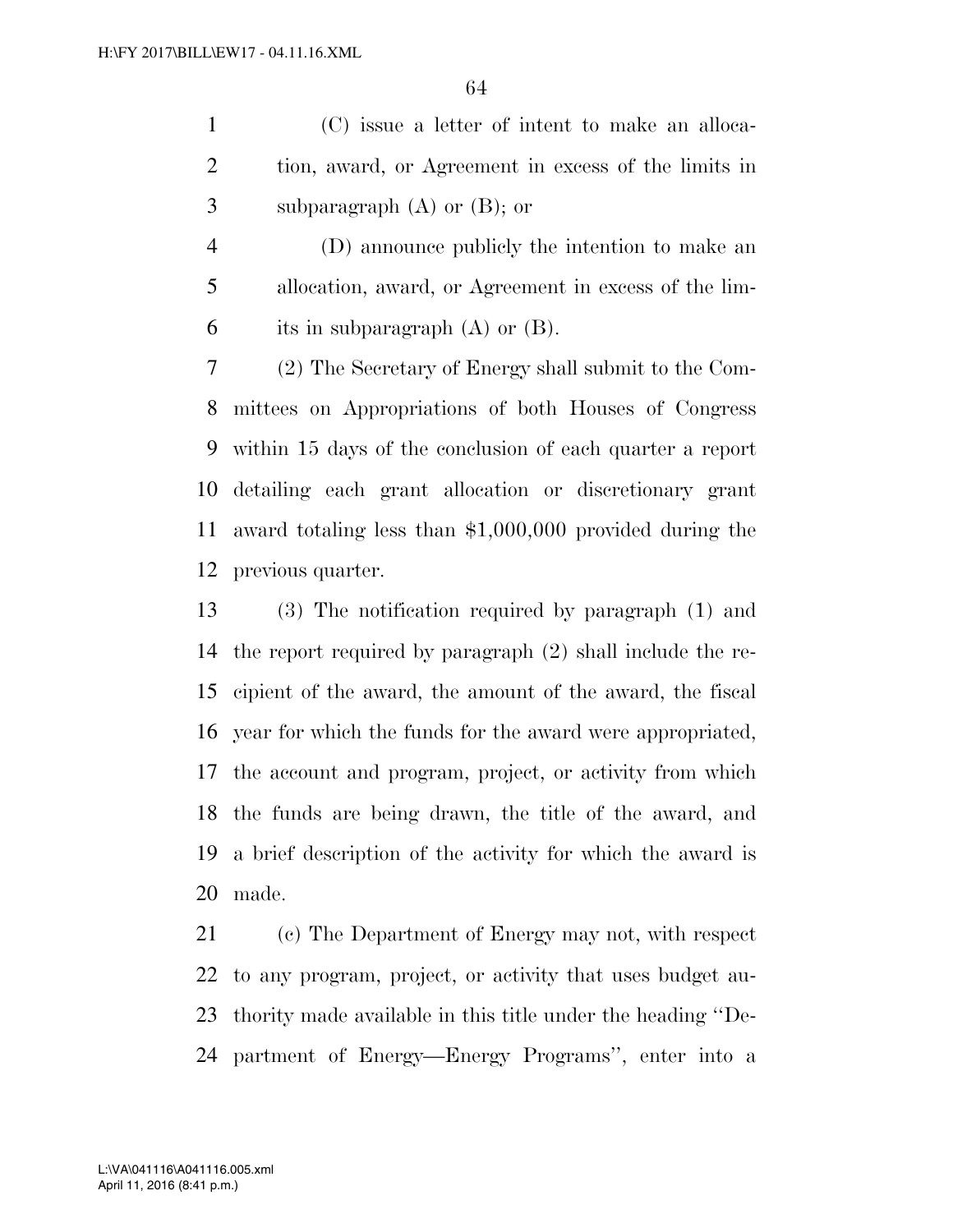multiyear contract, award a multiyear grant, or enter into a multiyear cooperative agreement unless—

 (1) the contract, grant, or cooperative agree- ment is funded for the full period of performance as anticipated at the time of award; or

 (2) the contract, grant, or cooperative agree- ment includes a clause conditioning the Federal Gov- ernment's obligation on the availability of future year budget authority and the Secretary notifies the Committees on Appropriations of both Houses of Congress at least 3 days in advance.

12 (d) Except as provided in subsections (e), (f), and  $(g)$ , the amounts made available by this title shall be expended as authorized by law for the programs, projects, and ac- tivities specified in the ''Bill'' column in the ''Department of Energy'' table included under the heading ''Title III— Department of Energy'' in the report of the Committee on Appropriations accompanying this Act.

 (e) The amounts made available by this title may be reprogrammed for any program, project, or activity, and the Department shall notify the Committees on Appropria- tions of both Houses of Congress at least 30 days prior to the use of any proposed reprogramming that would cause any program, project, or activity funding level to increase or decrease by more than \$5,000,000 or 10 per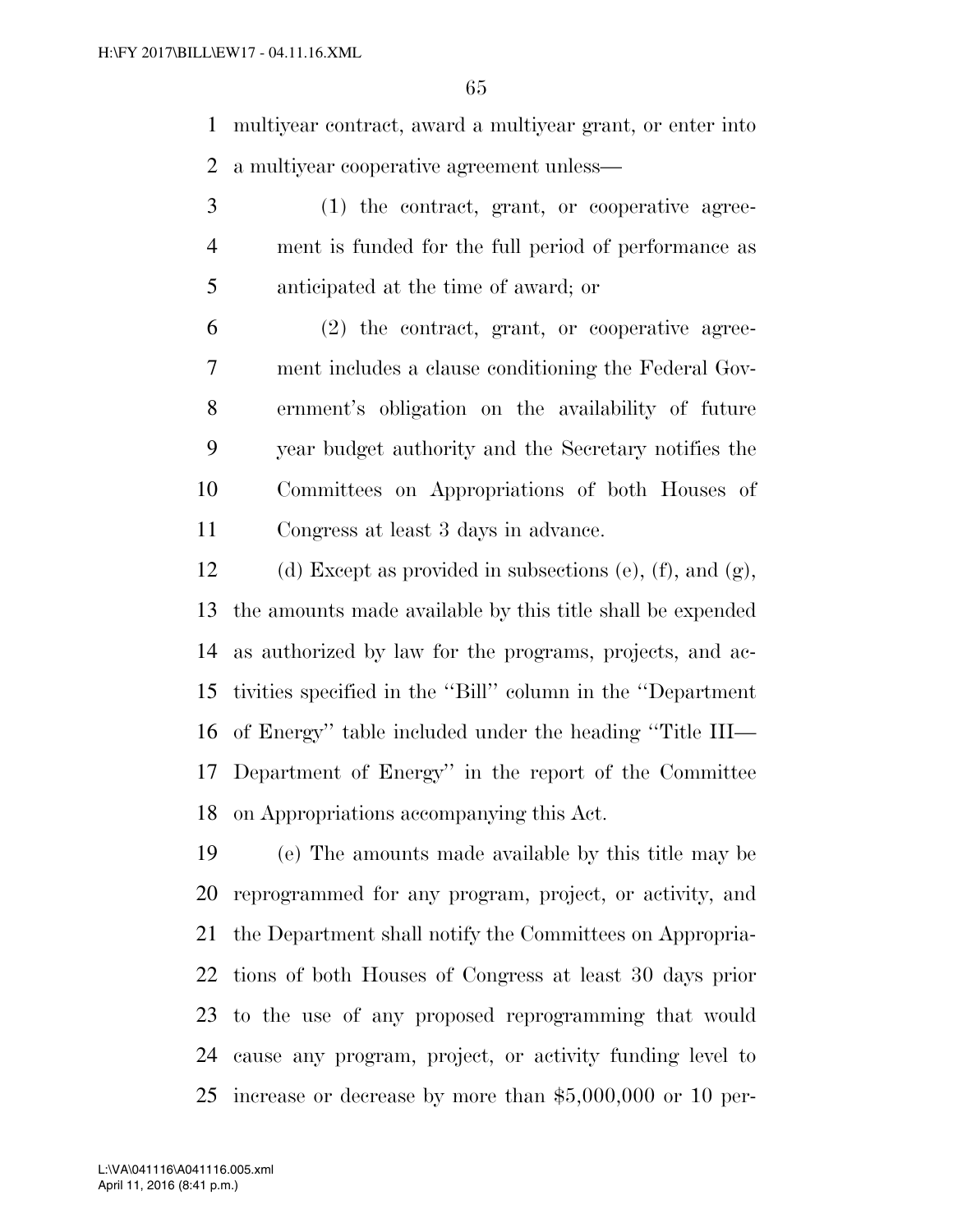cent, whichever is less, during the time period covered by this Act.

 (f) None of the funds provided in this title shall be available for obligation or expenditure through a re-programming of funds that—

 (1) creates, initiates, or eliminates a program, project, or activity;

 (2) increases funds or personnel for any pro- gram, project, or activity for which funds are denied or restricted by this Act; or

 (3) reduces funds that are directed to be used for a specific program, project, or activity by this Act.

 (g)(1) The Secretary of Energy may waive any re- quirement or restriction in this section that applies to the use of funds made available for the Department of Energy if compliance with such requirement or restriction would pose a substantial risk to human health, the environment, welfare, or national security.

 (2) The Secretary of Energy shall notify the Commit- tees on Appropriations of both Houses of Congress of any waiver under paragraph (1) as soon as practicable, but not later than 3 days after the date of the activity to which a requirement or restriction would otherwise have applied.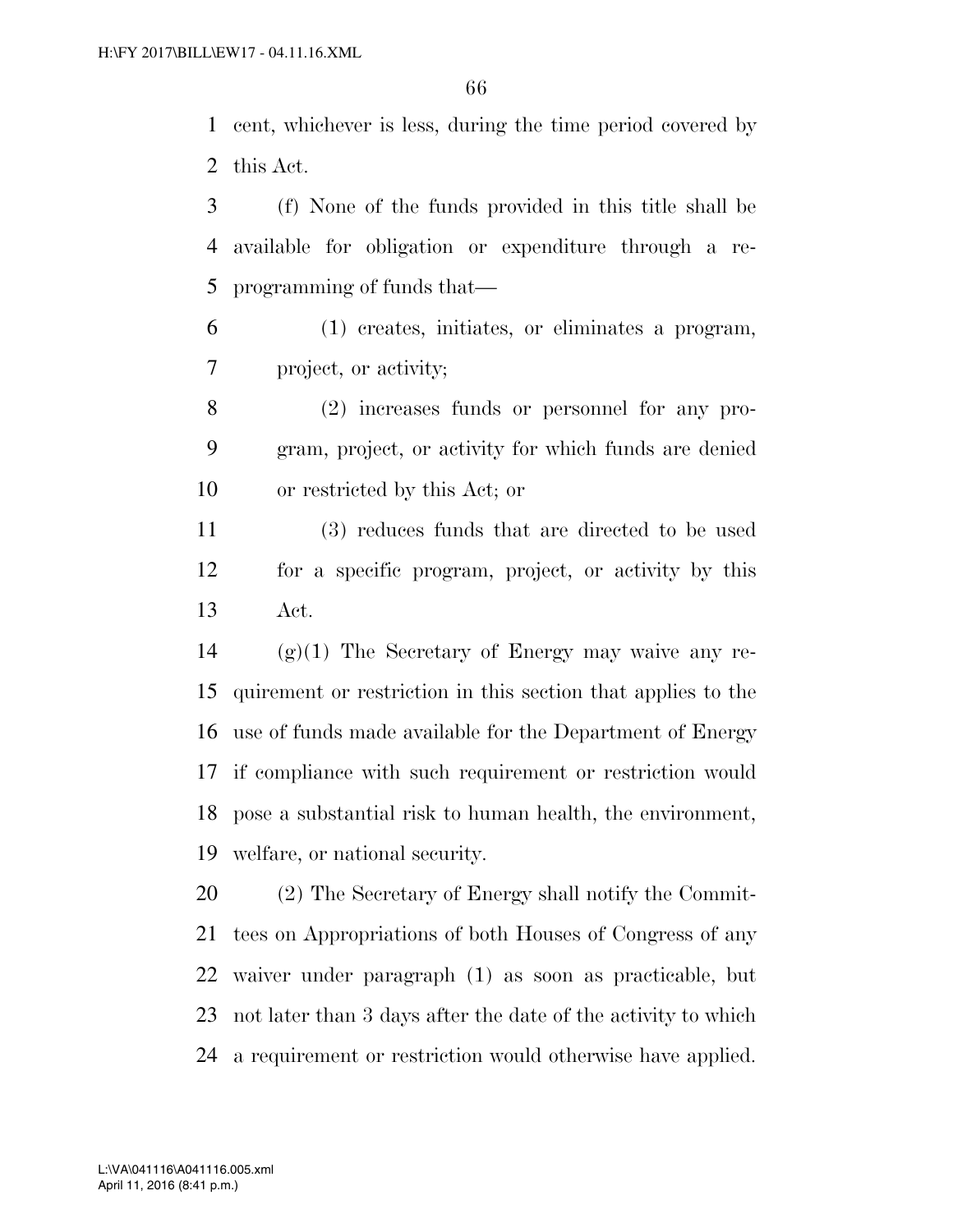Such notice shall include an explanation of the substantial risk under paragraph (1) that permitted such waiver.

 SEC. 302. The unexpended balances of prior appro- priations provided for activities in this Act may be avail- able to the same appropriation accounts for such activities established pursuant to this title. Available balances may be merged with funds in the applicable established ac- counts and thereafter may be accounted for as one fund for the same time period as originally enacted.

 SEC. 303. Funds appropriated by this or any other Act, or made available by the transfer of funds in this Act, for intelligence activities are deemed to be specifically authorized by the Congress for purposes of section 504 of the National Security Act of 1947 (50 U.S.C. 3094) during fiscal year 2017 until the enactment of the Intel-ligence Authorization Act for fiscal year 2017.

 SEC. 304. None of the funds made available in this title shall be used for the construction of facilities classi- fied as high-hazard nuclear facilities under 10 CFR Part 830 unless independent oversight is conducted by the Of- fice of Enterprise Assessments to ensure the project is in compliance with nuclear safety requirements.

 SEC. 305. None of the funds made available in this title may be used to approve critical decision-2 or critical decision-3 under Department of Energy Order 413.3B, or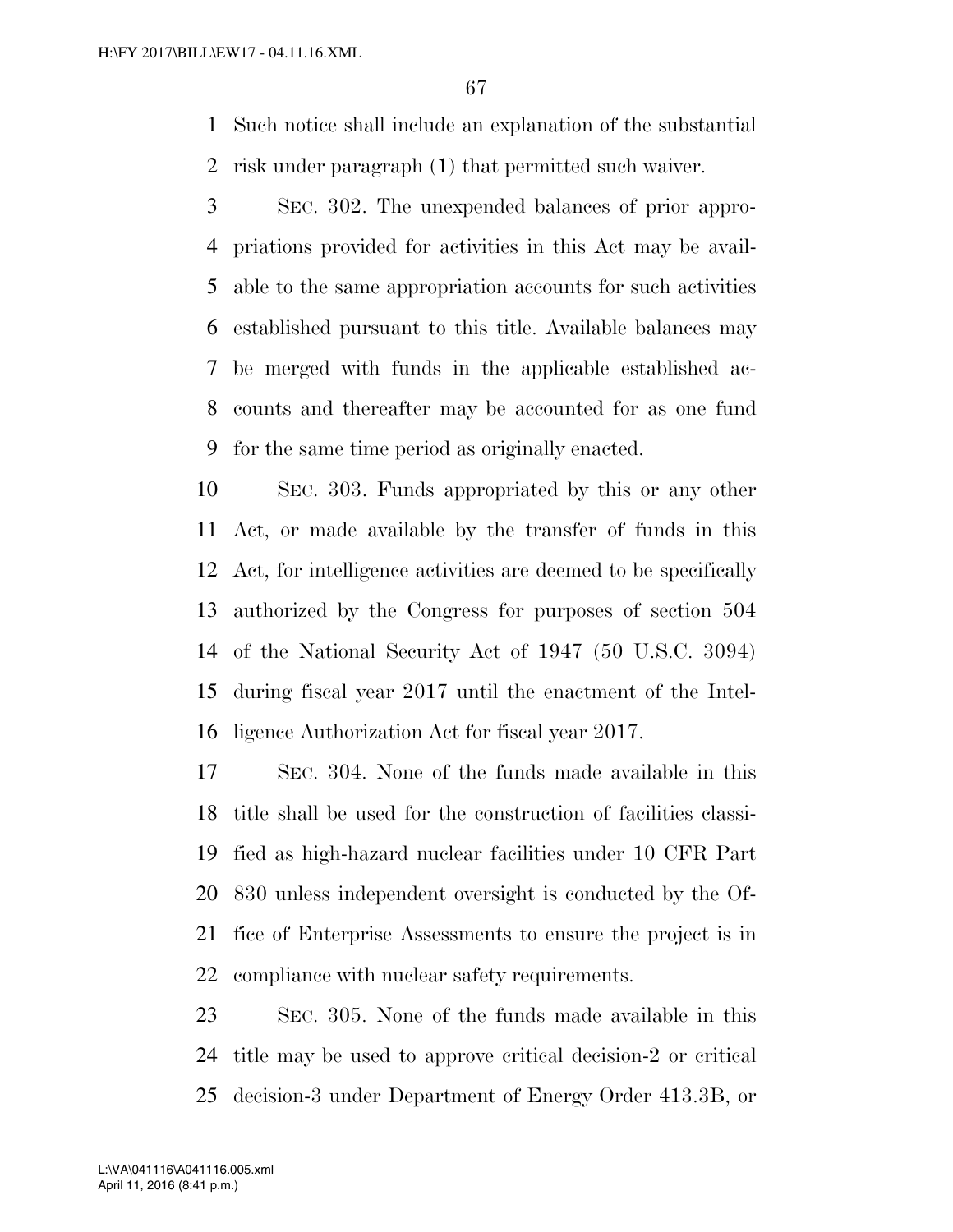any successive departmental guidance, for construction projects where the total project cost exceeds \$100,000,000, until a separate independent cost estimate has been developed for the project for that critical deci-sion.

 SEC. 306. (a) None of the funds made available in this or any prior Act under the heading ''Defense Nuclear Nonproliferation'' may be made available to enter into new contracts with, or new agreements for Federal assistance to, the Russian Federation.

 (b) The Secretary of Energy may waive the prohibi- tion in subsection (a) if the Secretary determines that such activity is in the national security interests of the United States. This waiver authority may not be dele-gated.

 (c) A waiver under subsection (b) shall not be effec- tive until 15 days after the date on which the Secretary submits to the Committees on Appropriations of both Houses of Congress, in classified form if necessary, a re-port on the justification for the waiver.

 SEC. 307. (a) NEW REGIONAL RESERVES.—The Sec- retary of Energy may not establish any new regional pe- troleum product reserve unless funding for the proposed regional petroleum product reserve is explicitly requested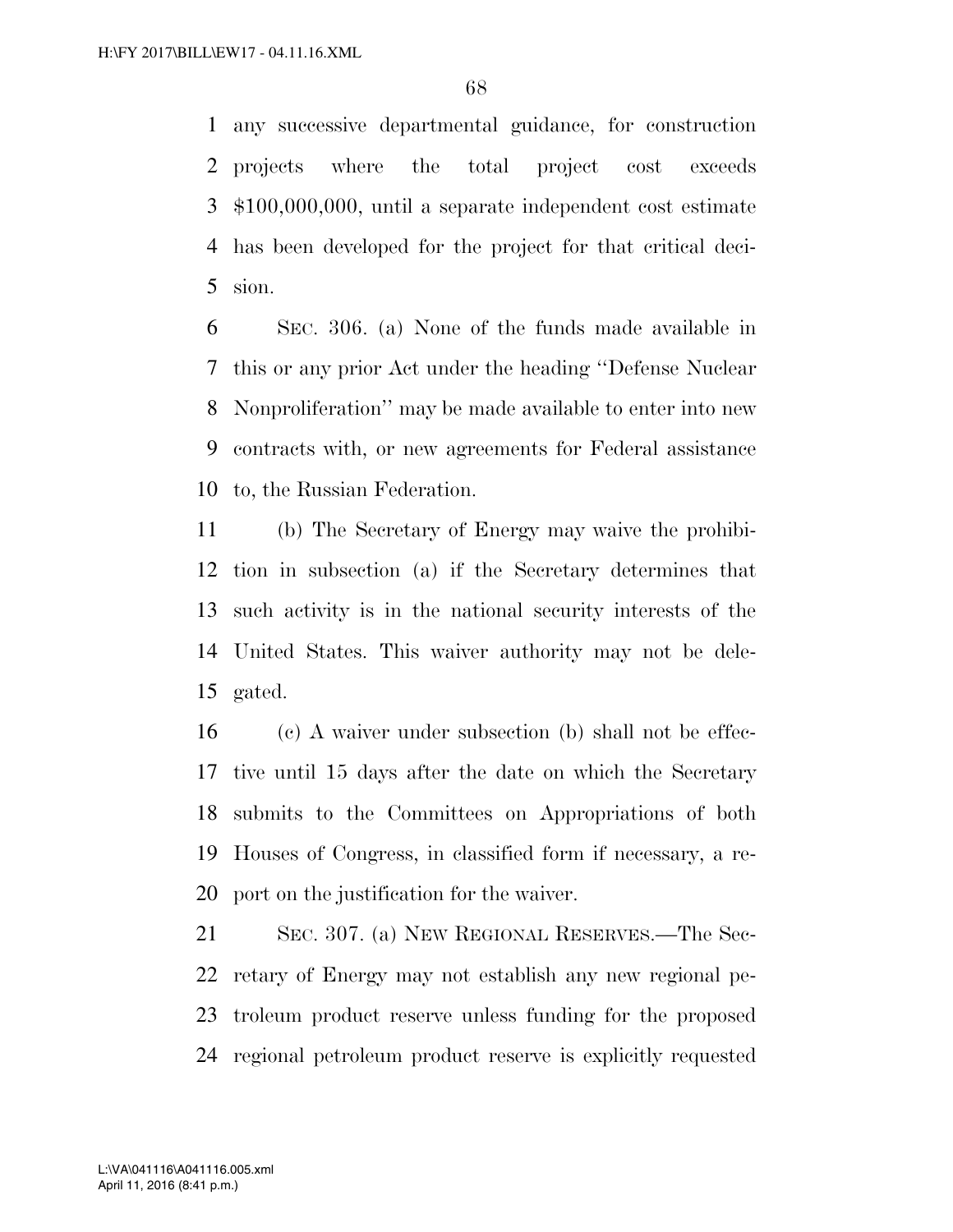in advance in an annual budget submission and approved by the Congress in an appropriations Act. (b) The budget request or notification shall include—

- (1) the justification for the new reserve;
- (2) a cost estimate for the establishment, oper- ation, and maintenance of the reserve, including funding sources;

 (3) a detailed plan for operation of the reserve, including the conditions upon which the products may be released;

(4) the location of the reserve; and

 (5) the estimate of the total inventory of the re-serve.

 SEC. 308. (a) Any unobligated balances available from amounts appropriated in prior fiscal years for the following accounts that were apportioned in Category C (as defined in section 120 of Office of Management and Budget Circular No A–11), are hereby rescinded in the specified amounts:

 (1)''Atomic Energy Defense Activities—National Nu- clear Security Administration—Weapons Activities'', \$64,126,393.

 (2) ''Atomic Energy Defense Activities—National Nuclear Security Administration—Defense Nuclear Non-proliferation'', \$19,127,803.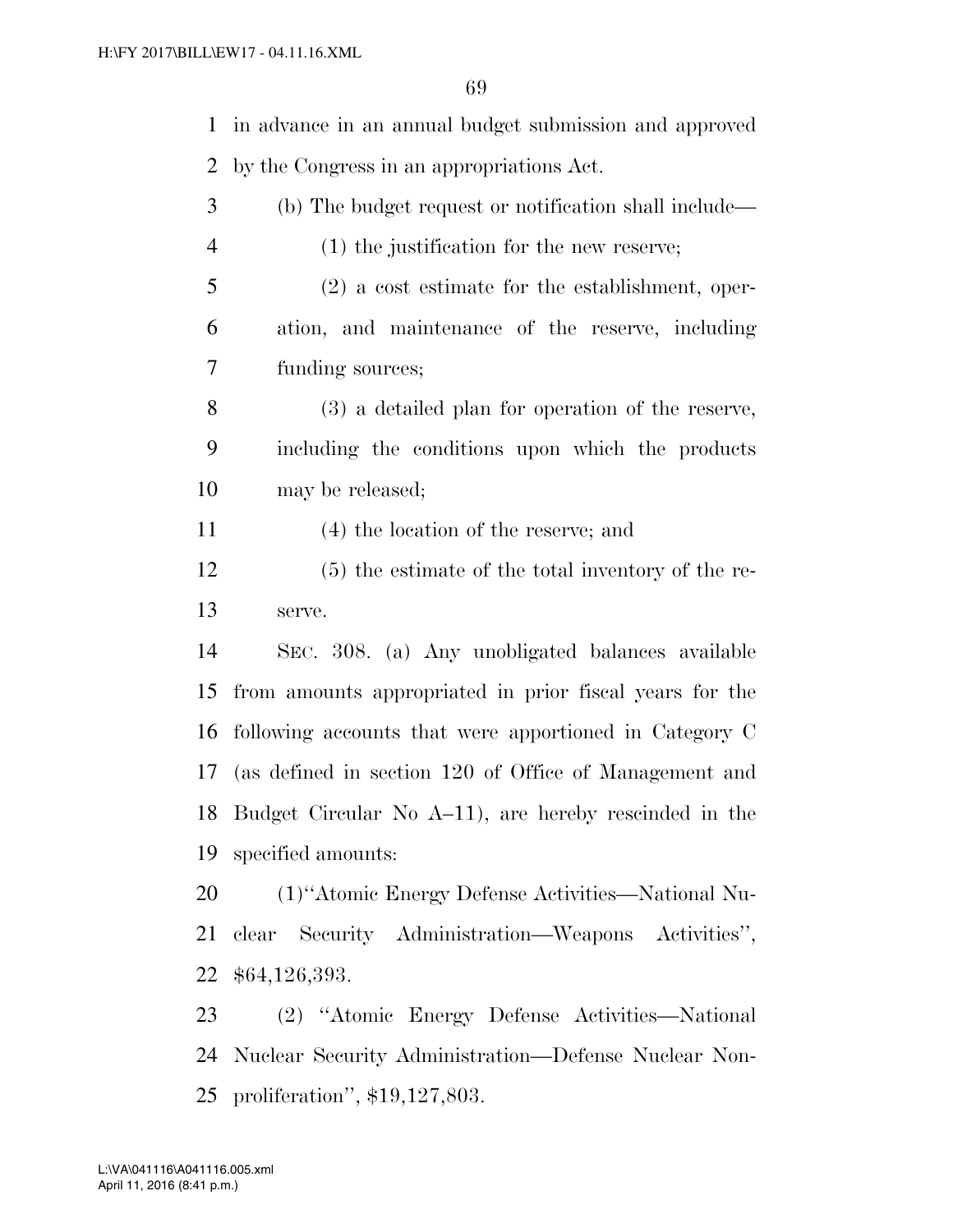(3) ''Atomic Energy Defense Activities—National Nuclear Security Administration—Naval Reactors'', \$307,262.

 (b) No amounts may be rescinded under subsection (a) from amounts that were designated by the Congress as an emergency requirement pursuant to the Concurrent Resolution on the Budget or the Balanced Budget and Emergency Deficit Control Act of 1985.

 SEC. 309. Not to exceed \$2,000,000, in aggregate, of the amounts made available by this title may be made available for project engineering and design of the Consoli-dated Emergency Operations Center.

### TITLE IV

- 14 INDEPENDENT AGENCIES
- APPALACHIAN REGIONAL COMMISSION

 For expenses necessary to carry out the programs au- thorized by the Appalachian Regional Development Act of 1965, notwithstanding 40 U.S.C. 14704, and for expenses necessary for the Federal Co-Chairman and the Alternate on the Appalachian Regional Commission, for payment of the Federal share of the administrative expenses of the Commission, including services as authorized by 5 U.S.C. 3109, and hire of passenger motor vehicles, \$146,000,000, to remain available until expended.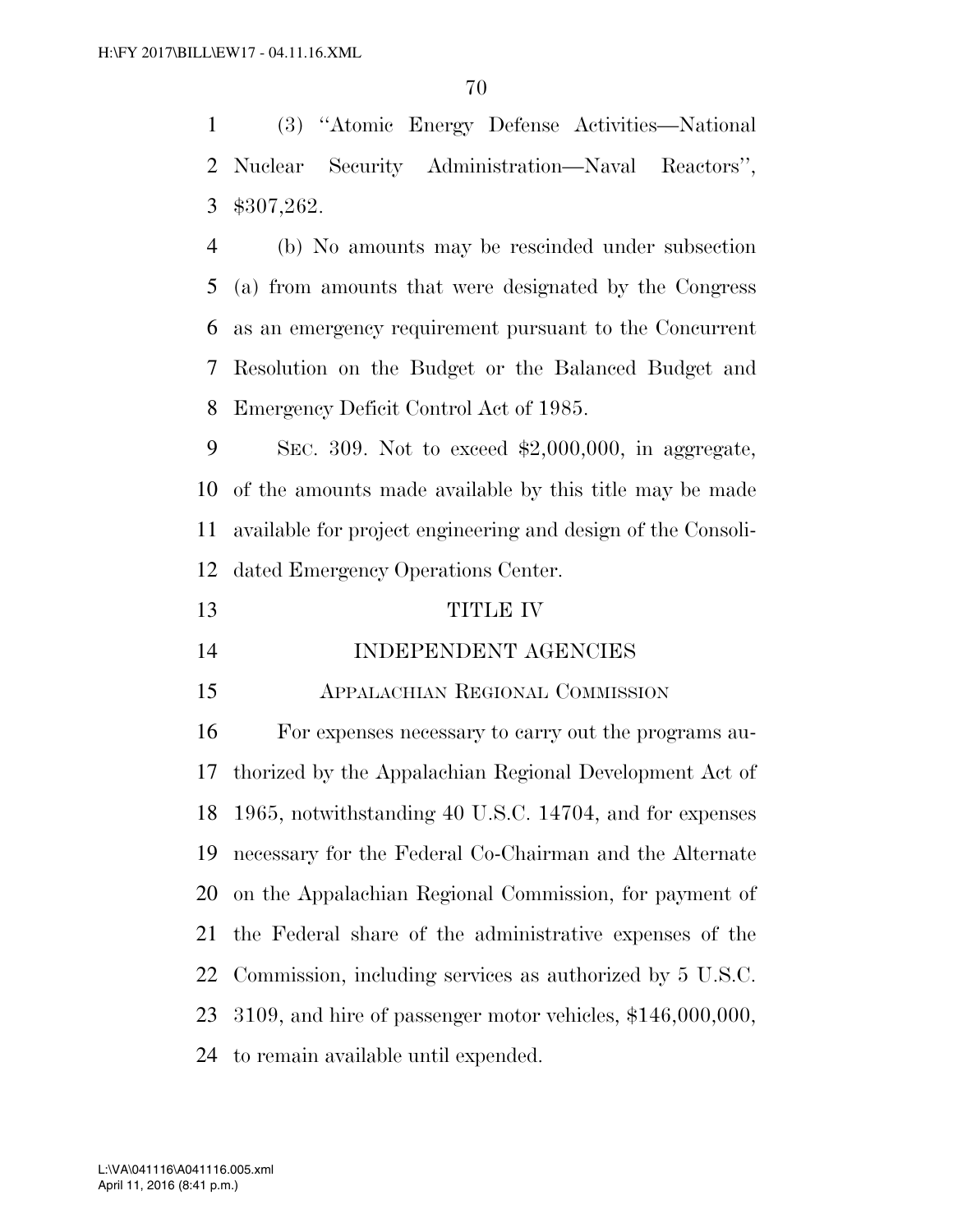|                | 4 L                                                              |
|----------------|------------------------------------------------------------------|
| $\mathbf{1}$   | DEFENSE NUCLEAR FACILITIES SAFETY BOARD                          |
| $\overline{2}$ | SALARIES AND EXPENSES                                            |
| 3              | For expenses necessary for the Defense Nuclear Fa-               |
| 4              | cilities Safety Board in carrying out activities authorized      |
| 5              | by the Atomic Energy Act of 1954, as amended by Public           |
| 6              | Law 100-456, section 1441, $$31,000,000$ , to remain             |
| 7              | available until September 30, 2018.                              |
| 8              | DELTA REGIONAL AUTHORITY                                         |
| 9              | SALARIES AND EXPENSES                                            |
| 10             | For expenses necessary for the Delta Regional Au-                |
| 11             | thority and to carry out its activities, as authorized by        |
|                | 12 the Delta Regional Authority Act of 2000, notwith-            |
| 13             | standing sections $382C(b)(2)$ , $382F(d)$ , $382M$ , and $382N$ |
| 14             | of said Act, $$15,000,000$ , to remain available until ex-       |
| 15             | pended.                                                          |
| 16             | <b>DENALI COMMISSION</b>                                         |
| 17             | For expenses necessary for the Denali Commission                 |
|                | 18 including the purchase, construction, and acquisition of      |
| 19             | plant and capital equipment as necessary and other ex-           |
| 20             | penses, \$11,000,000, to remain available until expended,        |
| 21             | notwithstanding the limitations contained in section             |

306(g) of the Denali Commission Act of 1998: *Provided*,

That funds shall be available for construction projects in

an amount not to exceed 80 percent of total project cost

for distressed communities, as defined by section 307 of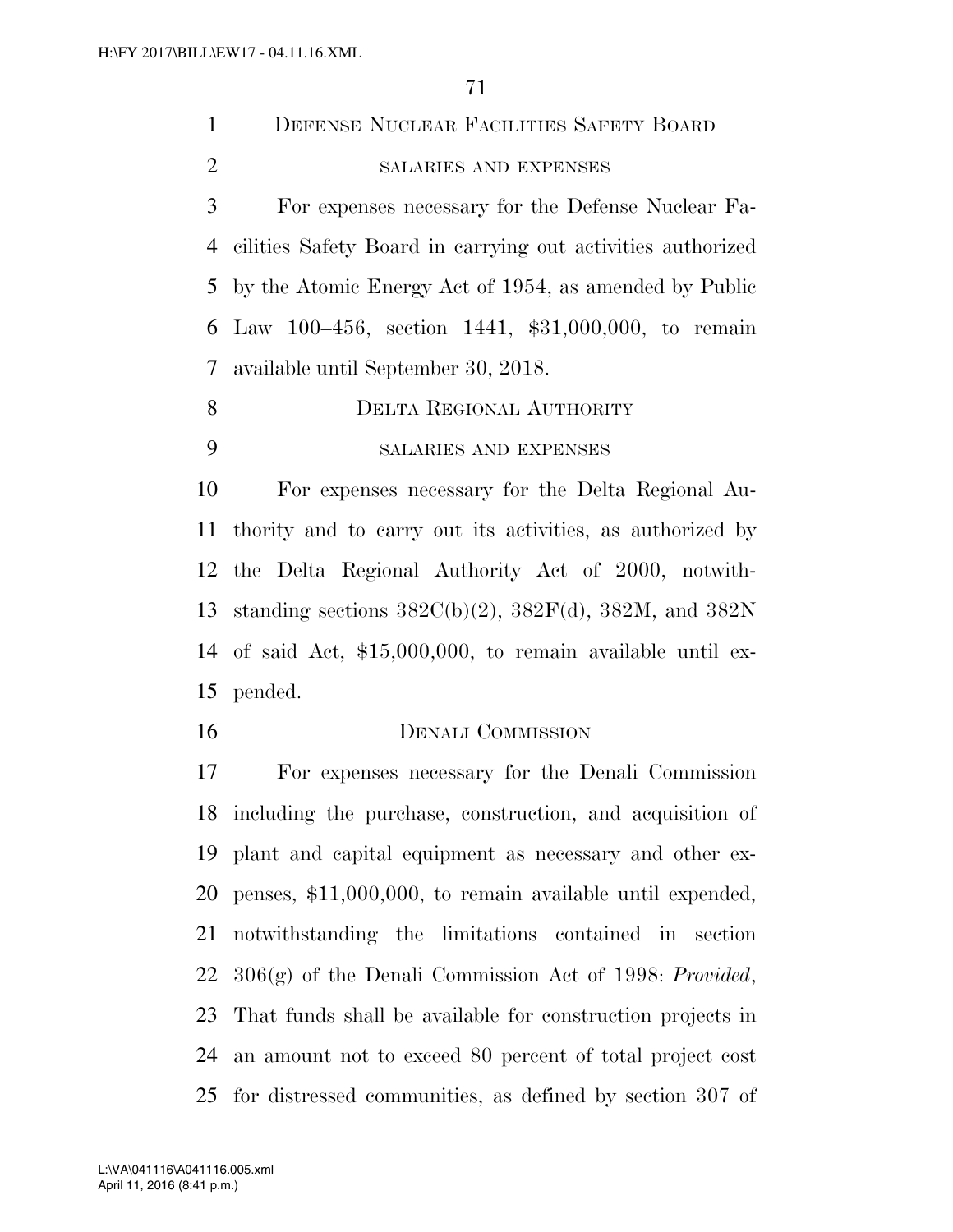the Denali Commission Act of 1998 (division C, title III, Public Law 105–277), as amended by section 701 of ap- pendix D, title VII, Public Law 106–113 (113 Stat. 1501A–280), and an amount not to exceed 50 percent for non-distressed communities.

NORTHERN BORDER REGIONAL COMMISSION

 For expenses necessary for the Northern Border Re- gional Commission in carrying out activities authorized by subtitle V of title 40, United States Code, \$5,000,000, to remain available until expended: *Provided*, That such amounts shall be available for administrative expenses, notwithstanding section 15751(b) of title 40, United States Code.

SOUTHEAST CRESCENT REGIONAL COMMISSION

 For expenses necessary for the Southeast Crescent Regional Commission in carrying out activities authorized by subtitle V of title 40, United States Code, \$250,000, to remain available until expended.

NUCLEAR REGULATORY COMMISSION

#### SALARIES AND EXPENSES

 For expenses necessary for the Commission in car- rying out the purposes of the Energy Reorganization Act of 1974 and the Atomic Energy Act of 1954, \$936,121,000, including official representation expenses not to exceed \$25,000, to remain available until expended,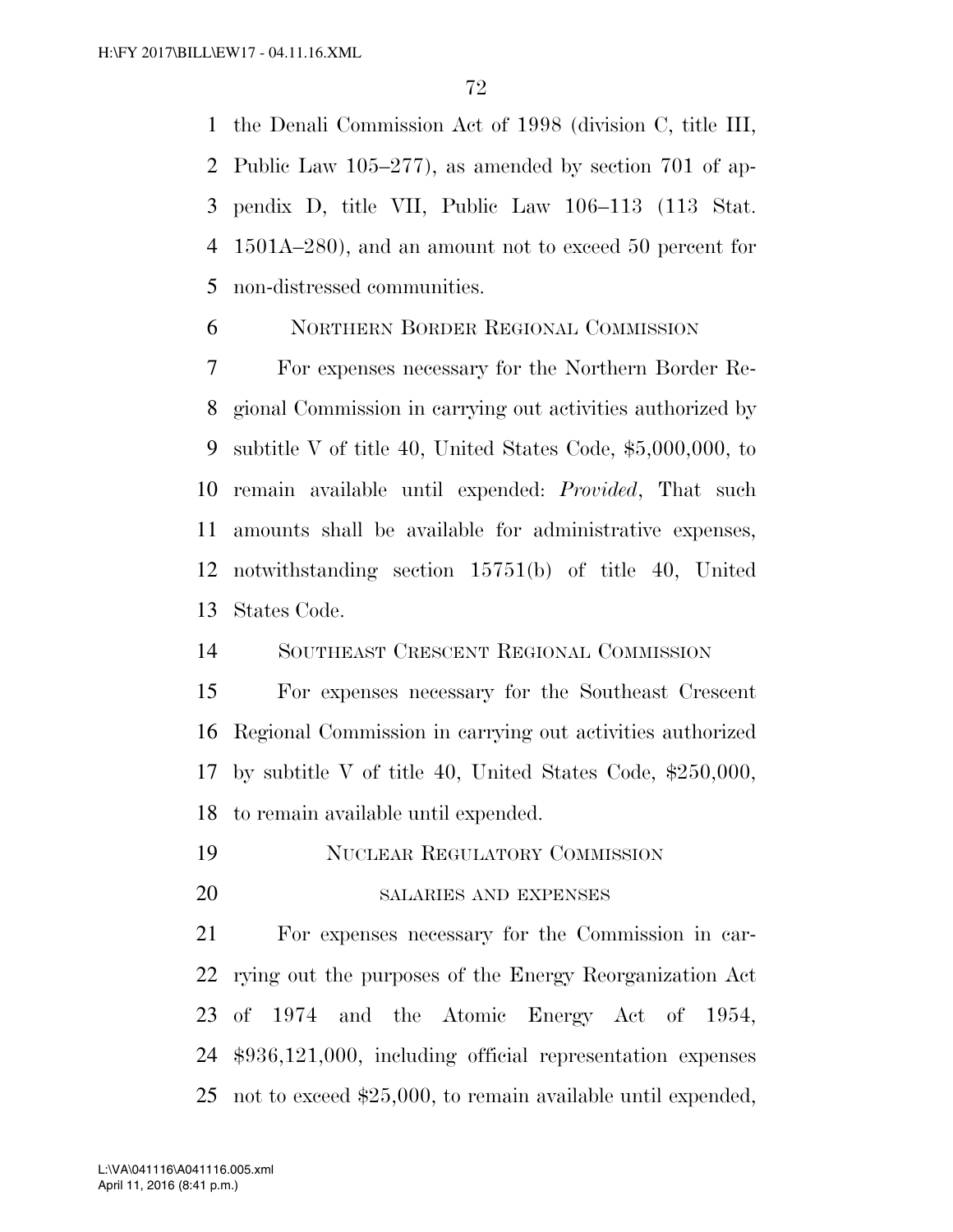of which \$20,000,000 shall be derived from the Nuclear Waste Fund: *Provided*, That of the amount appropriated herein, not more than \$7,500,000 may be made available for salaries, travel, and other support costs for the Office of the Commission, to remain available until September 6 30, 2018, of which, notwithstanding section  $201(a)(2)(c)$  of the Energy Reorganization Act of 1974 (42 U.S.C. 8 5841(a)(2)(c)), the use and expenditure shall only be ap- proved by a majority vote of the Commission: *Provided further*, That revenues from licensing fees, inspection serv- ices, and other services and collections estimated at \$786,853,000 in fiscal year 2017 shall be retained and used for necessary salaries and expenses in this account, notwithstanding 31 U.S.C. 3302, and shall remain avail- able until expended: *Provided further*, That of the amounts appropriated under this heading, not less than \$5,000,000 shall be for activities related to the development of regu- latory infrastructure for advanced nuclear technologies, and \$18,000,000 shall be for international activities, ex- cept that the amounts provided under this proviso shall not be derived from fee revenues, notwithstanding 42 U.S.C. 2214: *Provided further*, That the sum herein ap- propriated shall be reduced by the amount of revenues re- ceived during fiscal year 2017 so as to result in a final fiscal year 2017 appropriation estimated at not more than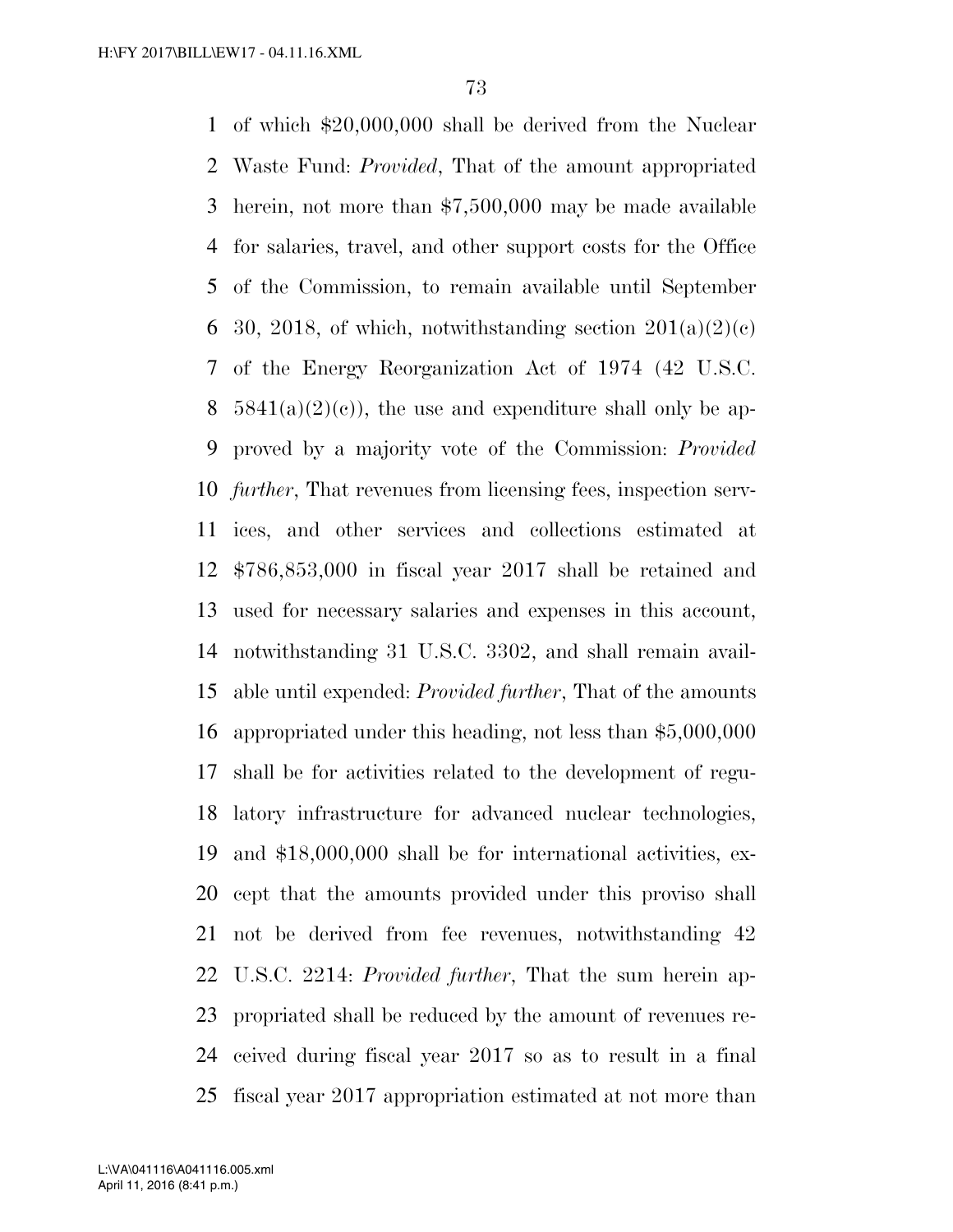\$149,268,000: *Provided further*, That of the amounts ap- propriated under this heading, \$10,000,000 shall be for university research and development in areas relevant to the Commission's mission, and \$5,000,000 shall be for a Nuclear Science and Engineering Grant Program that will support multiyear projects that do not align with pro- grammatic missions but are critical to maintaining the discipline of nuclear science and engineering.

## OFFICE OF INSPECTOR GENERAL

 For expenses necessary for the Office of Inspector General in carrying out the provisions of the Inspector General Act of 1978, \$12,129,000, to remain available until September 30, 2018: *Provided*, That revenues from licensing fees, inspection services, and other services and collections estimated at \$10,044,000 in fiscal year 2017 shall be retained and be available until September 30, 2018, for necessary salaries and expenses in this account, notwithstanding section 3302 of title 31, United States Code: *Provided further*, That the sum herein appropriated shall be reduced by the amount of revenues received dur- ing fiscal year 2017 so as to result in a final fiscal year 2017 appropriation estimated at not more than \$2,085,000: *Provided further*, That of the amounts appro- priated under this heading, \$969,000 shall be for Inspec-tor General services for the Defense Nuclear Facilities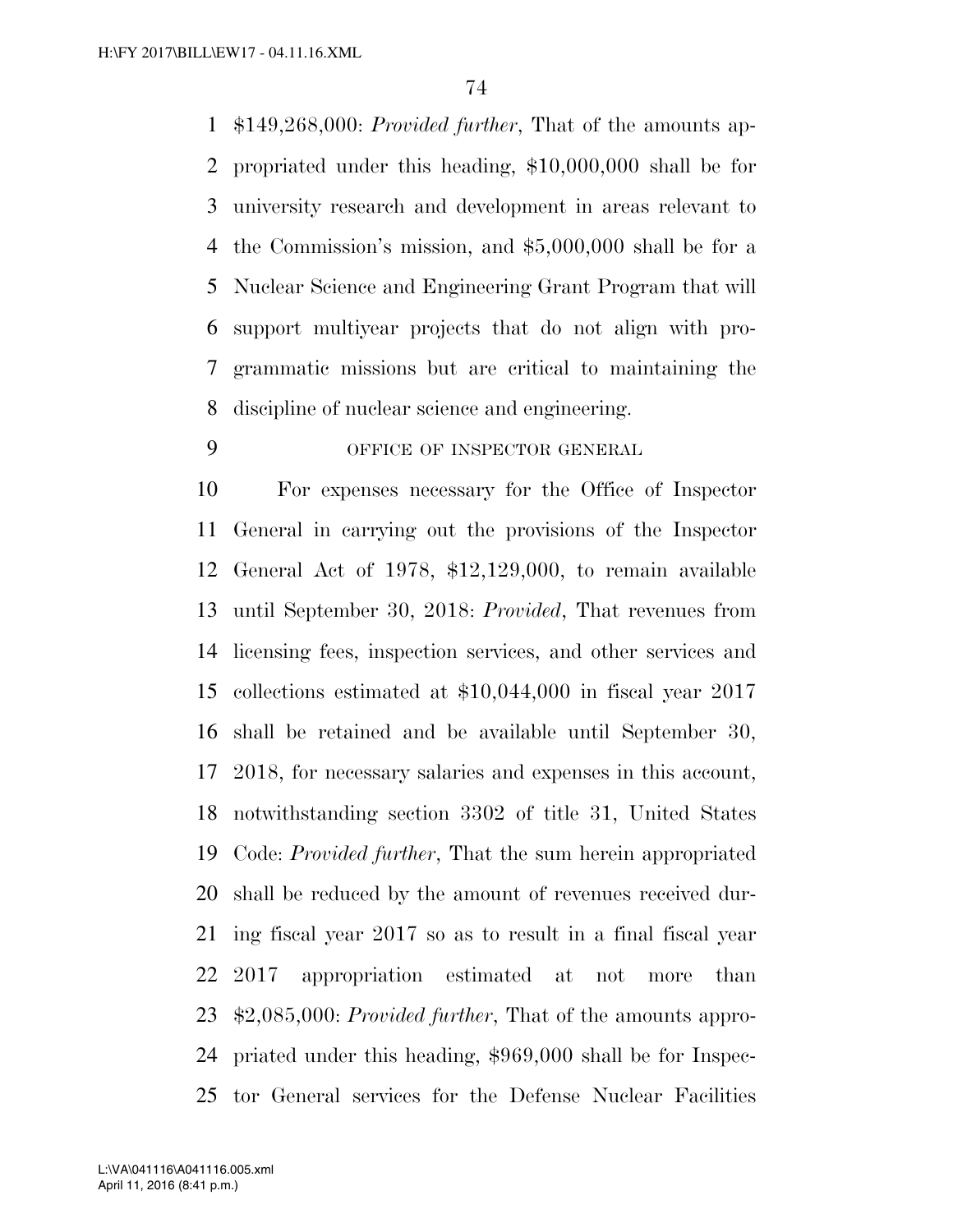Safety Board, which shall not be available from fee reve-nues.

- NUCLEAR WASTE TECHNICAL REVIEW BOARD
- SALARIES AND EXPENSES

 For expenses necessary for the Nuclear Waste Tech- nical Review Board, as authorized by Public Law 100– 203, section 5051, \$3,600,000, to be derived from the Nu- clear Waste Fund, to remain available until September 30, 2018.

## GENERAL PROVISIONS—INDEPENDENT AGENCIES

 SEC. 401. The Nuclear Regulatory Commission shall comply with the July 5, 2011, version of Chapter VI of its Internal Commission Procedures when responding to Congressional requests for information.

 SEC. 402. (a) The amounts made available by this title for the Nuclear Regulatory Commission may be re- programmed for any program, project, or activity, and the Commission shall notify the Committees on Appropria- tions of both Houses of Congress at least 30 days prior to the use of any proposed reprogramming that would cause any program funding level to increase or decrease by more than \$500,000 or 10 percent, whichever is less, during the time period covered by this Act.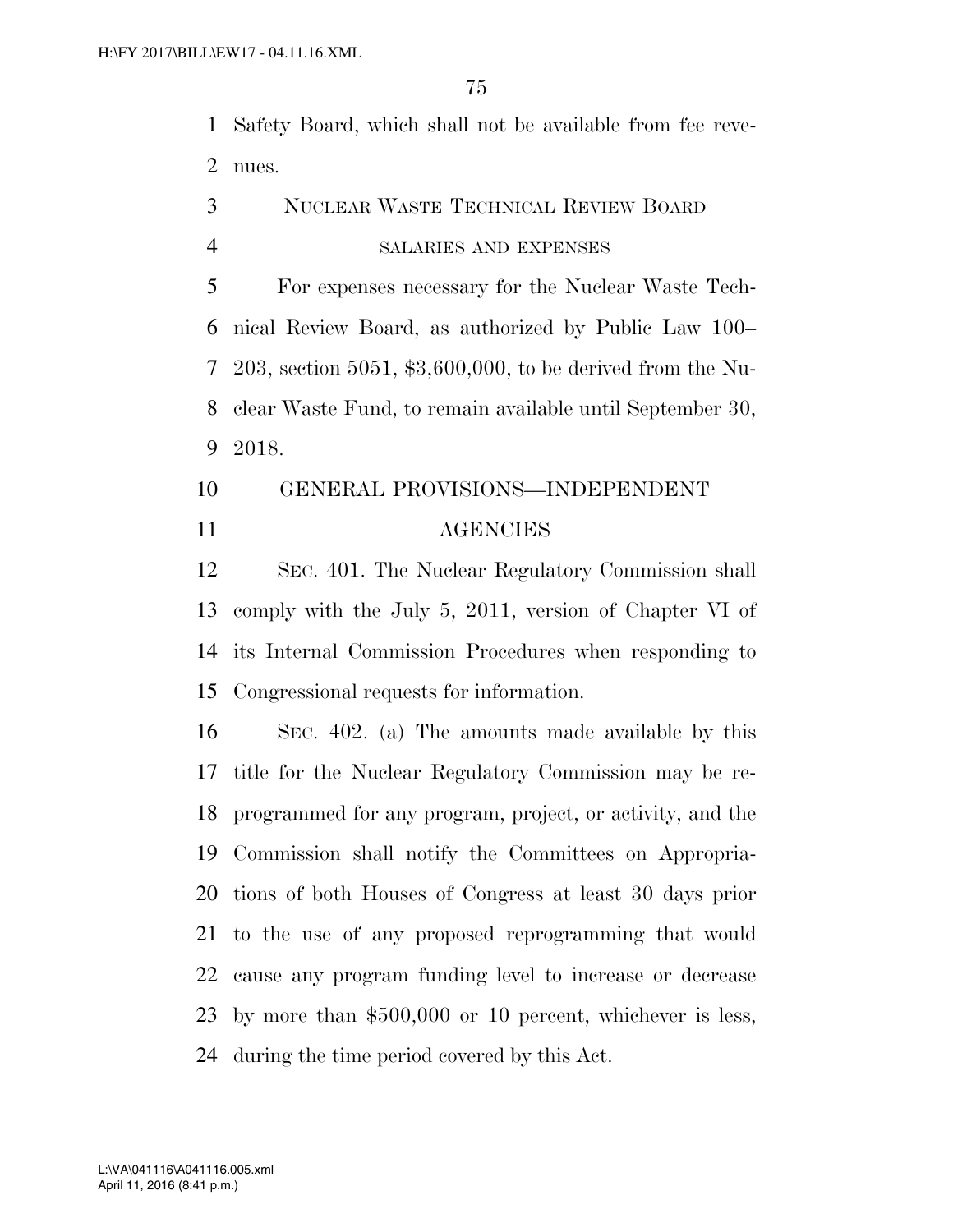(b)(1) The Nuclear Regulatory Commission may waive the notification requirement in subsection (a) if compliance with such requirement would pose a substan- tial risk to human health, the environment, welfare, or na-tional security.

 (2) The Nuclear Regulatory Commission shall notify the Committees on Appropriations of both Houses of Con- gress of any waiver under paragraph (1) as soon as prac- ticable, but not later than 3 days after the date of the activity to which a requirement or restriction would other- wise have applied. Such notice shall include an explanation of the substantial risk under paragraph (1) that permitted such waiver and shall provide a detailed report to the Committees of such waiver and changes to funding levels to programs, projects, or activities.

 (c) Except as provided in subsections (a), (b), and (d), the amounts made available by this title for ''Nuclear Regulatory Commission—Salaries and Expenses'' shall be expended as directed in the report of the Committee on Appropriations accompanying this Act.

 (d) None of the funds provided for the Nuclear Regu- latory Commission shall be available for obligation or ex- penditure through a reprogramming of funds that in-creases funds or personnel for any program, project, or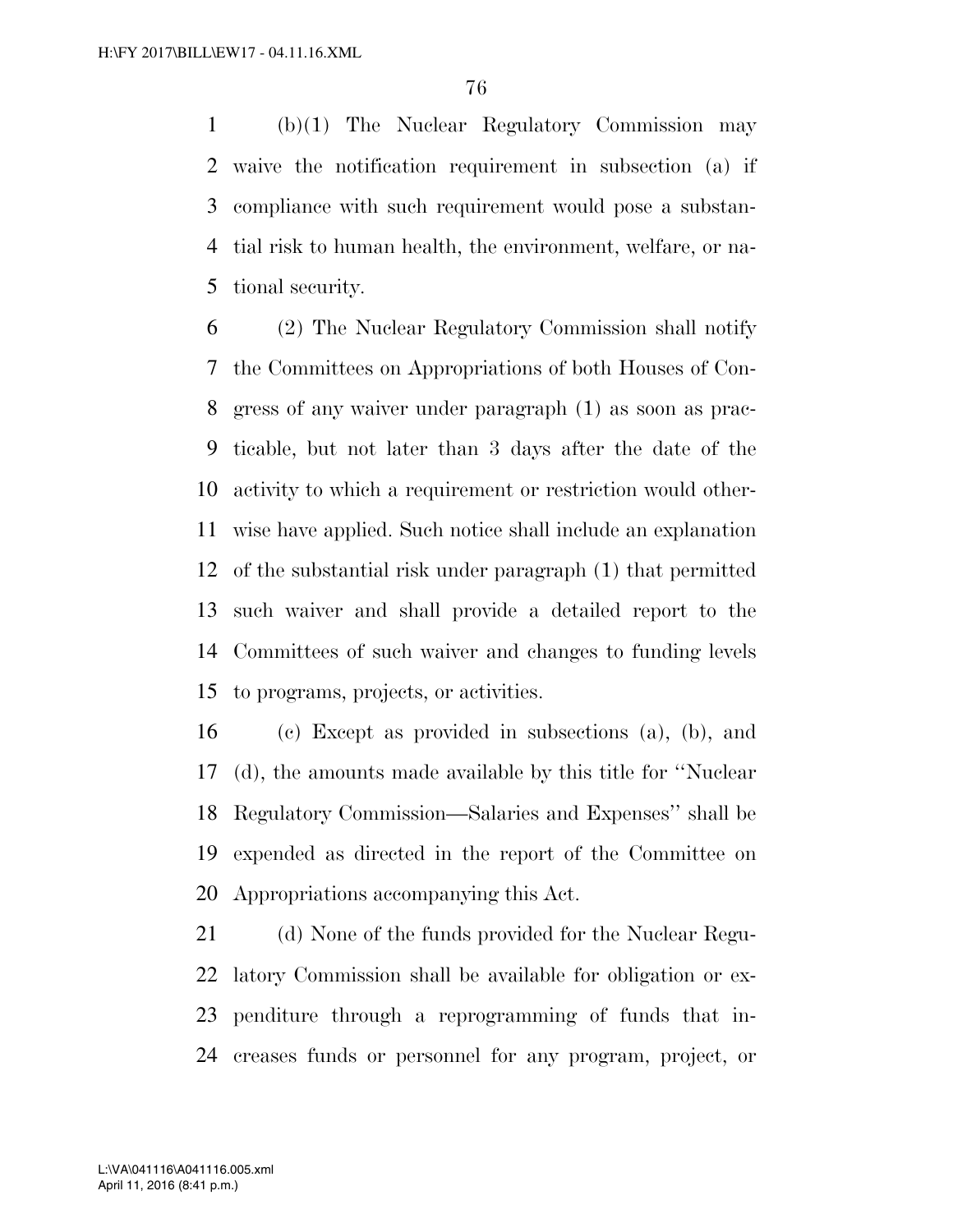activity for which funds are denied or restricted by this Act.

 (e) The Commission shall provide a monthly report to the Committees on Appropriations of both Houses of Congress, which includes the following for each program, project, or activity, including any prior year appropria-tions—

(1) total budget authority;

- (2) total unobligated balances; and
- (3) total unliquidated obligations.
- 

## 11 TITLE V

GENERAL PROVISIONS

 SEC. 501. None of the funds appropriated by this Act may be used in any way, directly or indirectly, to influence congressional action on any legislation or appropriation matters pending before Congress, other than to commu- nicate to Members of Congress as described in 18 U.S.C. 1913.

 SEC. 502. (a) None of the funds made available in title III of this Act may be transferred to any department, agency, or instrumentality of the United States Govern- ment, except pursuant to a transfer made by or transfer authority provided in this Act or any other appropriations Act for any fiscal year, transfer authority referenced in the report of the Committee on Appropriations accom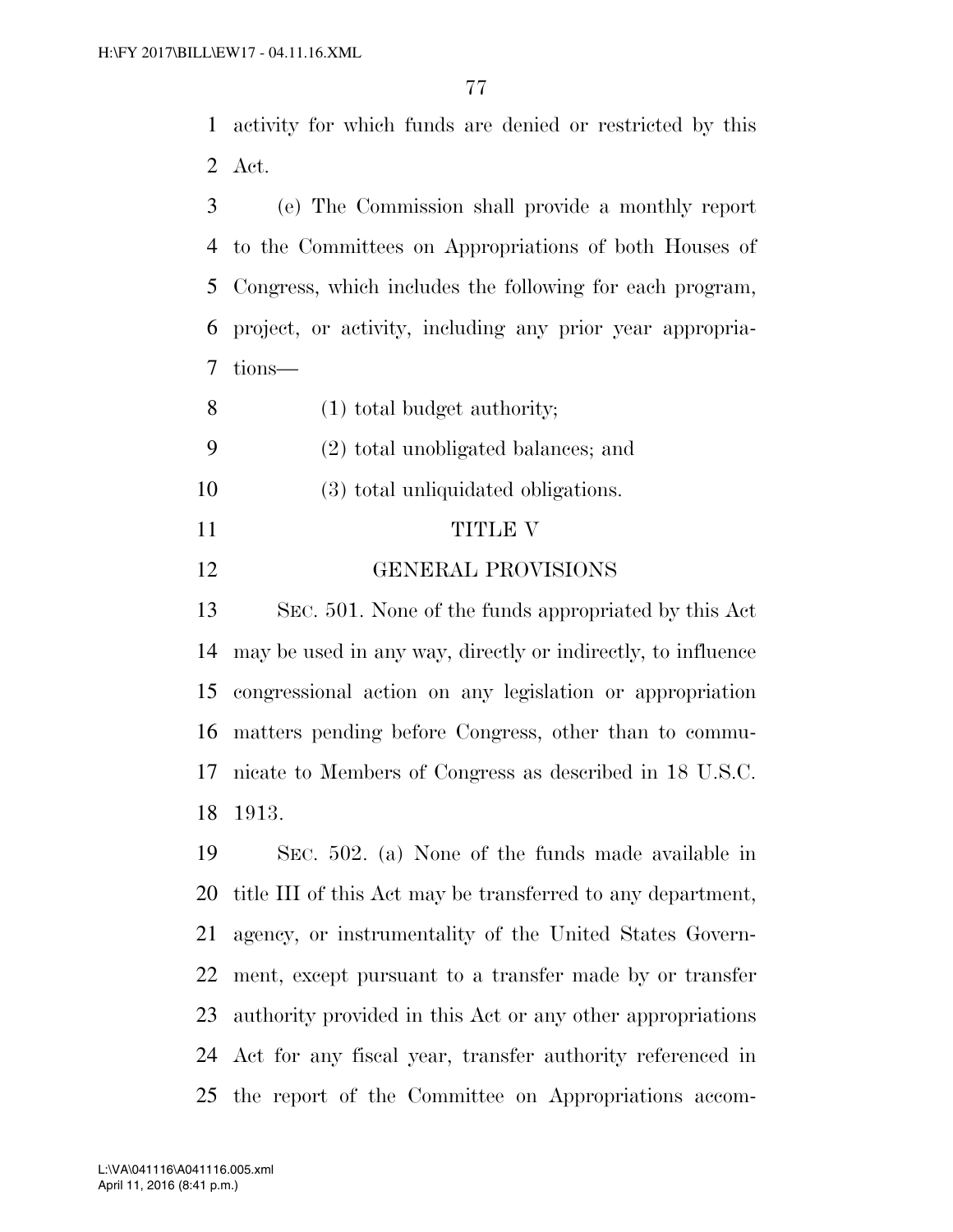panying this Act, or any authority whereby a department, agency, or instrumentality of the United States Govern- ment may provide goods or services to another depart-ment, agency, or instrumentality.

 (b) None of the funds made available for any depart- ment, agency, or instrumentality of the United States Government may be transferred to accounts funded in title III of this Act, except pursuant to a transfer made by or transfer authority provided in this Act or any other appro- priations Act for any fiscal year, transfer authority ref- erenced in the report of the Committee on Appropriations accompanying this Act, or any authority whereby a de- partment, agency, or instrumentality of the United States Government may provide goods or services to another de-partment, agency, or instrumentality.

 (c) The head of any relevant department or agency funded in this Act utilizing any transfer authority shall submit to the Committees on Appropriations of both Houses of Congress a semiannual report detailing the transfer authorities, except for any authority whereby a department, agency, or instrumentality of the United States Government may provide goods or services to an- other department, agency, or instrumentality, used in the previous 6 months and in the year-to-date. This report shall include the amounts transferred and the purposes

April 11, 2016 (8:41 p.m.) L:\VA\041116\A041116.005.xml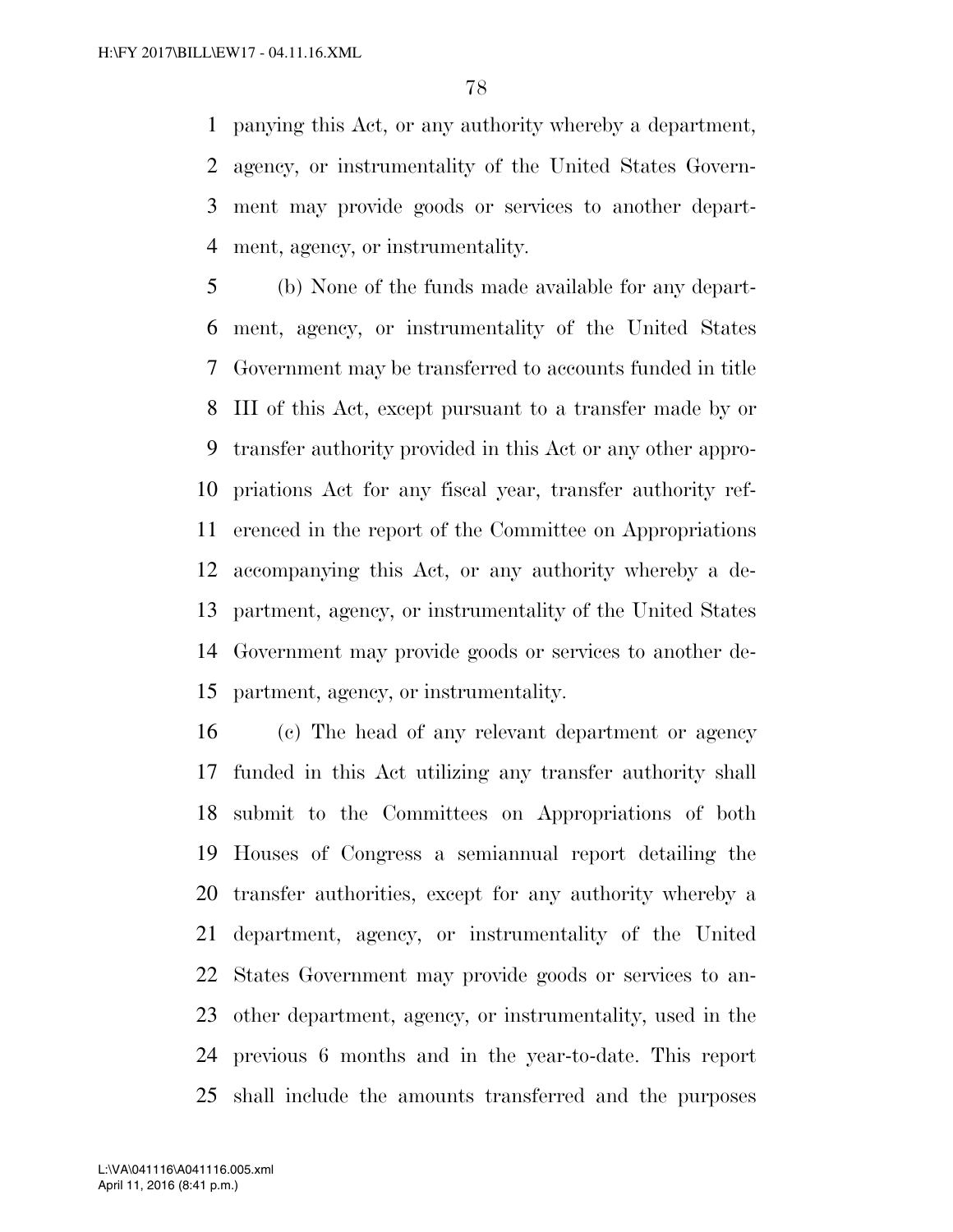for which they were transferred, and shall not replace or modify existing notification requirements for each author-ity.

 SEC. 503. None of the funds made available by this Act may be used in contravention of Executive Order No. 12898 of February 11, 1994 (Federal Actions to Address Environmental Justice in Minority Populations and Low-Income Populations).

 SEC. 504. (a) None of the funds made available in this Act may be used to maintain or establish a computer network unless such network blocks the viewing, downloading, and exchanging of pornography.

 (b) Nothing in subsection (a) shall limit the use of funds necessary for any Federal, State, tribal, or local law enforcement agency or any other entity carrying out crimi- nal investigations, prosecution, or adjudication activities. SEC. 505. None of the funds made available by this Act may be used to conduct closure of adjudicatory func- tions, technical review, or support activities associated with Yucca Mountain geologic repository license applica- tion, or for actions that irrevocably remove the possibility that Yucca Mountain may be a repository option in the future.

 SEC. 506. None of the funds made available by this Act may be used to further implementation of the coastal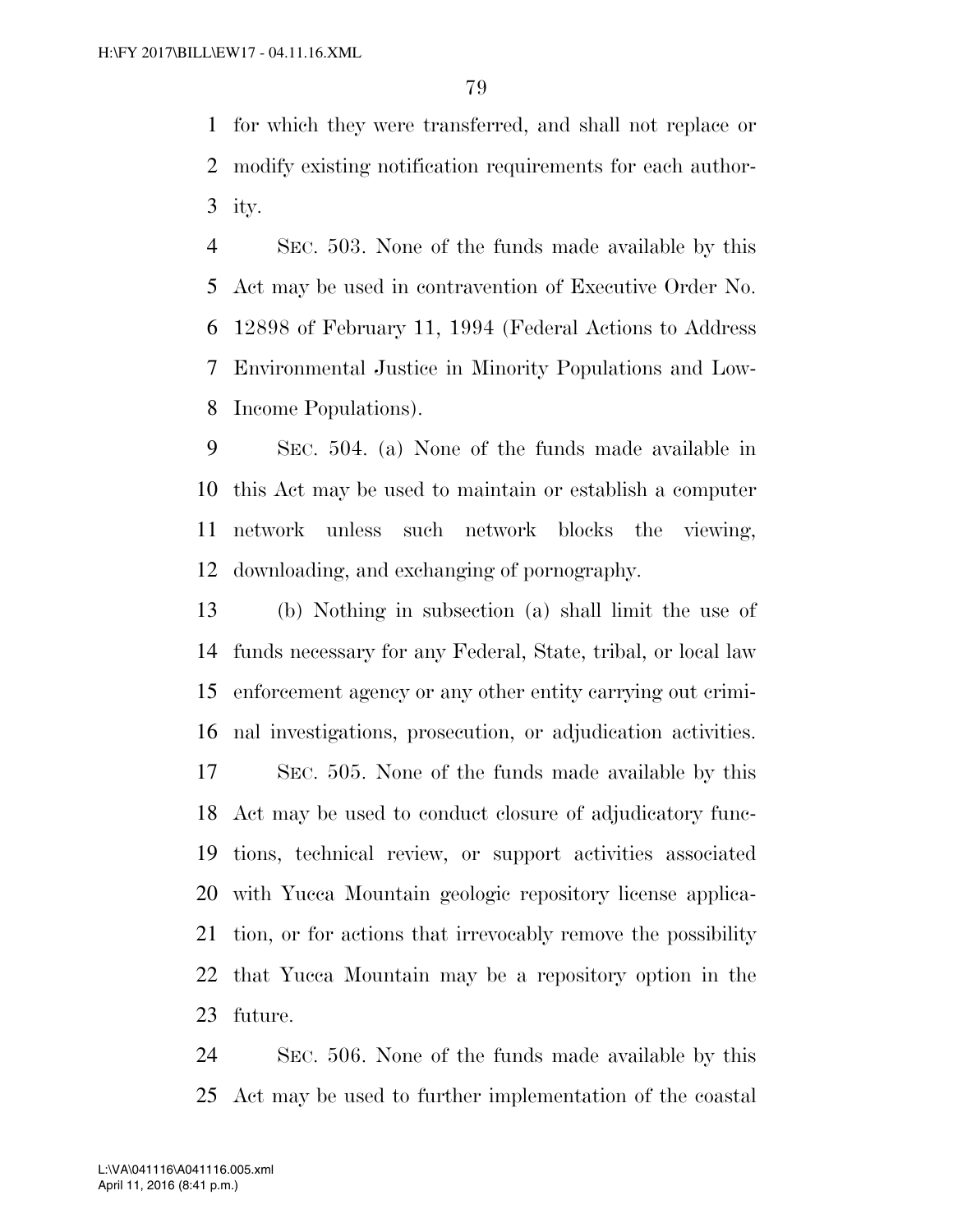and marine spatial planning and ecosystem-based manage- ment components of the National Ocean Policy developed under Executive Order No. 13547 of July 19, 2010.

 SEC. 507. None of the funds made available by this Act may be used for the removal of any federally owned or operated dam.

SPENDING REDUCTION ACCOUNT

 SEC. 508. The amount by which the applicable alloca- tion of new budget authority made by the Committee on Appropriations of the House of Representatives under sec- tion 302(b) of the Congressional Budget Act of 1974 ex- ceeds the amount of proposed new budget authority is \$0. This Act may be cited as the ''Energy and Water De- velopment and Related Agencies Appropriations Act, 2017''.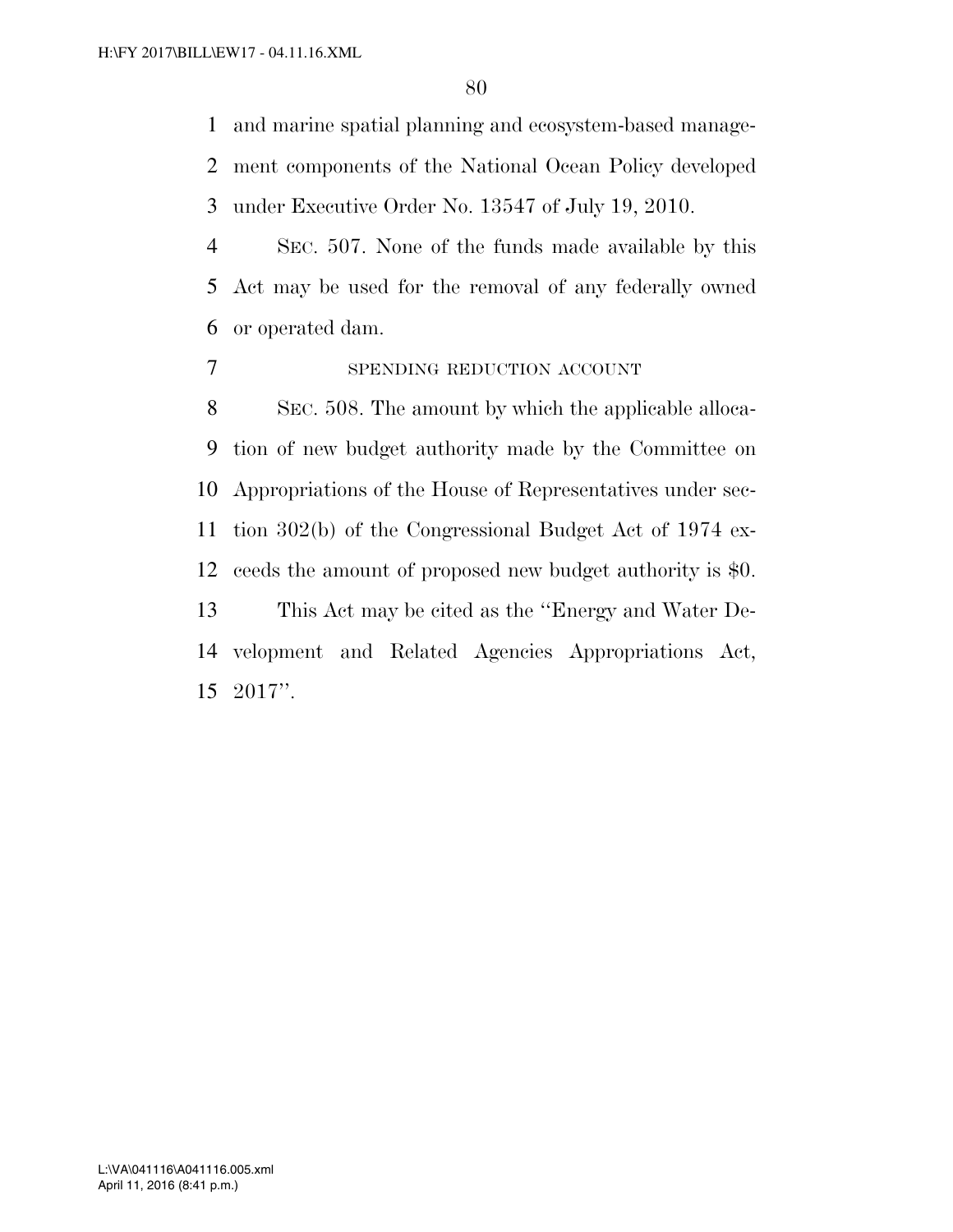H:\FY 2017\BILL\EW17 - 04.11.16.XML

April 11, 2016 (8:41 p.m.) L:\VA\041116\A041116.005.xml